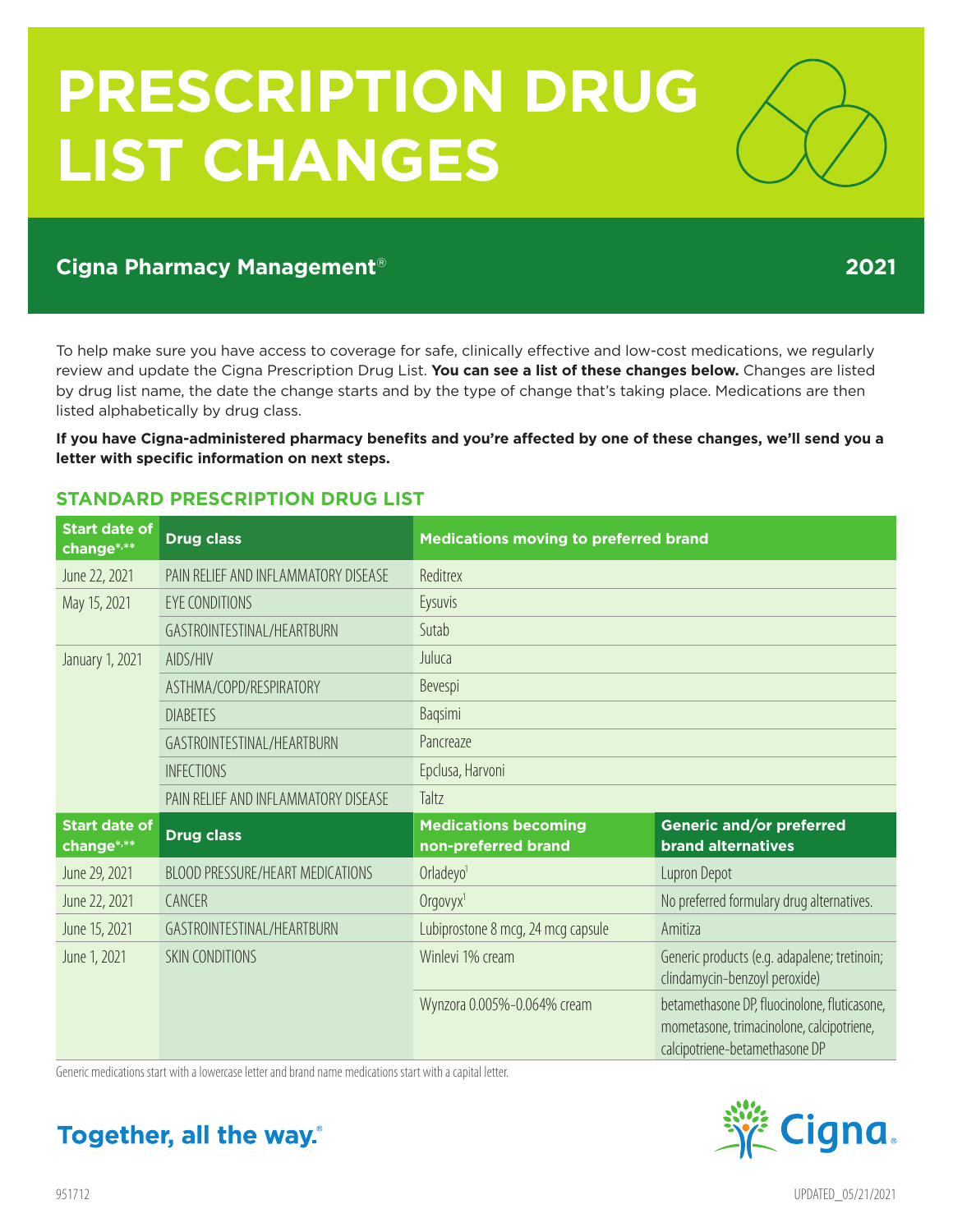# **STANDARD PRESCRIPTION DRUG LIST** *(cont)*

| <b>Start date of</b><br>change*,** | <b>Drug class</b>                       | <b>Medications becoming</b><br>non-preferred brand                                        | <b>Generic and/or preferred</b><br><b>brand alternatives</b>                                                                                |
|------------------------------------|-----------------------------------------|-------------------------------------------------------------------------------------------|---------------------------------------------------------------------------------------------------------------------------------------------|
| June 1, 2021                       | URINARY TRACT CONDITIONS                | Vesicare LS 5 mg/5 mL suspension                                                          | oxybutynin chloride, oxybutynin chloride<br>ER, darifenacin ER, solifenacin, tolterodine,<br>tolterodine ER, tropsium                       |
| May 15, 2021                       | EYE CONDITIONS                          | Lacrisert                                                                                 | Restasis, Restasis Multi-dose, Xiidra                                                                                                       |
| May 2, 2021                        | PAIN RELIEF AND INFLAMMATORY DISEASE    | Qdolo                                                                                     | tramadol                                                                                                                                    |
| May 1, 2021                        | <b>SKIN PREPS</b>                       | Impeklo                                                                                   | topical betamethasone dipropionate<br>(augmented) 0.05%, clobetasol propionate<br>0.05%, halobetasol propionate 0.05%,<br>fluocinolide 0.1% |
| April 18, 2021                     | HORMONAL AGENTS                         | Alkindi Sprinkle                                                                          | hydrocortisone 5mg tablet                                                                                                                   |
| March 28, 2021                     | BLOOD PRESSURE/HEART MEDICATIONS        | Conjupri                                                                                  | amlodipine, felodipine, nifedipine,<br>nicardipine                                                                                          |
| January 1, 2021                    | AIDS/HIV                                | Intelence <sup>1</sup>                                                                    | Talk to your doctor about other alternatives                                                                                                |
|                                    | BLOOD MODIFIERS/BLEEDING DISORDERS      | Amicar 0.25 g/ml oral solution <sup>1</sup>                                               | aminocaproic acid 0.25g/ml oral solution                                                                                                    |
|                                    | BLOOD PRESSURE/HEART MEDICATIONS        | Multaq, Norpace CR 150mg                                                                  | Talk to your doctor about other alternatives                                                                                                |
|                                    | CANCER                                  | Tabloid                                                                                   | Talk to your doctor about other alternatives                                                                                                |
|                                    | ERECTILE DYSFUNCTION                    | Caverject Impulse Syringe                                                                 | <b>MUSE</b>                                                                                                                                 |
|                                    | EYE CONDITIONS                          | Lotemax 0.5% drops                                                                        | loteprednol 0.5% drops                                                                                                                      |
|                                    | HORMONAL AGENTS                         | Armour Thyroid, Synthroid, Unithroid                                                      | levothyroxine                                                                                                                               |
|                                    | <b>INFECTIONS</b>                       | Kitabis Pak <sup>1</sup>                                                                  | tobramycin pak 300mg/5ml                                                                                                                    |
|                                    | SEIZURE DISORDERS                       | Lyrica 20mg/ml oral solution                                                              | pregabalin 20mg/ml oral solution                                                                                                            |
|                                    | <b>SUBSTANCE ABUSE</b>                  | Bunavail                                                                                  | buprenorphine/naloxone film or sublingual<br>tablet, Zubsolv                                                                                |
|                                    | <b>WEIGHT MANAGEMENT</b>                | Megace ES 625mg/5ml oral suspension                                                       | megestrol 625ml/5ml oral suspension                                                                                                         |
| <b>Start date of</b><br>change*,** | <b>Drug class</b>                       | Medications that will need approval (prior authorization)^                                |                                                                                                                                             |
| June 29, 2021                      | <b>BLOOD PRESSURE/HEART MEDICATIONS</b> | Orladeyo <sup>1</sup>                                                                     |                                                                                                                                             |
| June 22, 2021                      | PAIN RELIEF AND INFLAMMATORY DISEASE    | Reditrex                                                                                  |                                                                                                                                             |
| June 1, 2021                       | ASTHMA/COPD/RESPIRATORY                 | Zokinvy                                                                                   |                                                                                                                                             |
| March 14, 2021                     | CANCER                                  | Gavreto                                                                                   |                                                                                                                                             |
| January 1, 2021                    | BLOOD THINNERS/ANTI-CLOTTING            | Eliquis <sup>4</sup> , Pradaxa <sup>4</sup> , Savaysa <sup>4</sup> , Xarelto <sup>4</sup> |                                                                                                                                             |
|                                    | PAIN RELIEF AND INFLAMMATORY DISEASE    | diclofenac 1.3% patch, Flector 1.3% patch <sup>5</sup> , Voltaren 1% gel <sup>5</sup>     |                                                                                                                                             |
| <b>Start date of</b><br>change*,** | <b>Drug class</b>                       | Medications that will have a quantity limit                                               |                                                                                                                                             |
| June 29, 2021                      | BLOOD PRESSURE/HEART MEDICATIONS        | Orladeyo <sup>1</sup>                                                                     |                                                                                                                                             |
| June 1, 2021                       | ASTHMA/COPD/RESPIRATORY                 | Zokinvy                                                                                   |                                                                                                                                             |
| May 15, 2021                       | EYE CONDITIONS                          | Eysuvis                                                                                   |                                                                                                                                             |
| May 2, 2021                        | PAIN RELIEF AND INFLAMMATORY DISEASE    | Qdolo                                                                                     |                                                                                                                                             |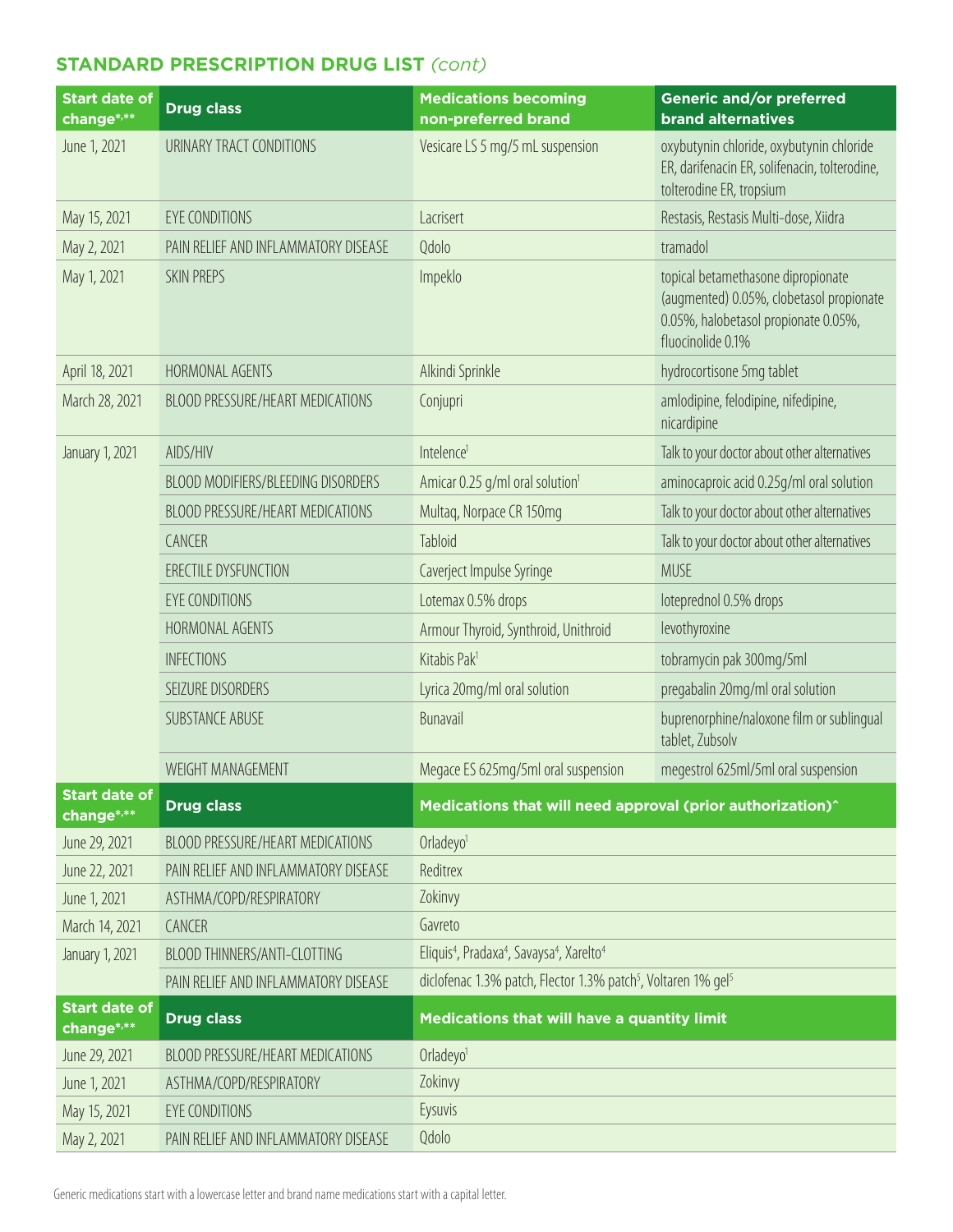#### **STANDARD PRESCRIPTION DRUG LIST** *(cont)*

| <b>Start date of</b><br>change*,** | <b>Drug class</b>                    | Medications that will have a quantity limit                                             |                                                                                                                                             |  |
|------------------------------------|--------------------------------------|-----------------------------------------------------------------------------------------|---------------------------------------------------------------------------------------------------------------------------------------------|--|
| March 14, 2021                     | CANCER                               | Gavreto                                                                                 |                                                                                                                                             |  |
| <b>Start date of</b><br>change*,** | <b>Drug class</b>                    | <b>Medications that will no longer</b><br>be covered^^                                  | <b>Generic and/or preferred</b><br><b>brand alternatives</b>                                                                                |  |
| June 29, 2021                      | <b>SKIN CONDITIONS</b>               | Klisyri                                                                                 | topical fluorouracil, imiquimod 5% cream                                                                                                    |  |
| June 22, 2021                      | GASTROINTESTINAL/HEARTBURN           | Reltone                                                                                 | ursodiol                                                                                                                                    |  |
|                                    | HORMONAL AGENTS                      | Thyquidity                                                                              | levothyroxine, levoxyl, Levo-T, Unithroid,<br>Euthyrox                                                                                      |  |
| June 15, 2021                      | GASTROINTESTINAL/HEARTBURN           | Lubiprostone 8 mcg, 24 mcg capsule                                                      | Amitiza                                                                                                                                     |  |
| June 1, 2021                       | <b>SKIN CONDITIONS</b>               | Winlevi 1% cream                                                                        | Generic products (e.g. adapalene; tretinoin;<br>clindamycin-benzoyl peroxide)                                                               |  |
| June 1, 2021                       | SKIN CONDITIONS (cont)               | Wynzora 0.005%-0.064% cream                                                             | betamethasone DP, fluocinolone, fluticasone,<br>mometasone, trimacinolone, calcipotriene,<br>calcipotriene-betamethasone DP                 |  |
|                                    | URINARY TRACT CONDITIONS             | Vesicare LS 5 mg/5 mL suspension                                                        | oxybutynin chloride, oxybutynin chloride<br>ER, darifenacin ER, solifenacin, tolterodine,<br>tolterodine ER, tropsium                       |  |
| May 2, 2021                        | PAIN RELIEF AND INFLAMMATORY DISEASE | Qdolo                                                                                   | tramadol                                                                                                                                    |  |
| May 1, 2021                        | <b>SKIN PREPS</b>                    | Impeklo                                                                                 | topical betamethasone dipropionate<br>(augmented) 0.05%, clobetasol propionate<br>0.05%, halobetasol propionate 0.05%,<br>fluocinolide 0.1% |  |
| April 18, 2021                     | HORMONAL AGENTS                      | Alkindi Sprinkle                                                                        | hydrocortisone 5mg tablet                                                                                                                   |  |
| March 28, 2021                     | BLOOD PRESSURE/HEART MEDICATIONS     | Conjupri                                                                                | amlodipine, felodipine, nifedipine,<br>nicardipine                                                                                          |  |
| January 1, 2021                    | ASTHMA/COPD/RESPIRATORY              | ProAir HFA <sup>7</sup> , ProAir RespiClick <sup>7</sup> ,<br>Ventolin HFA <sup>7</sup> | albuterol HFA                                                                                                                               |  |
|                                    | <b>DIABETES</b>                      | Kombiqlyze XR <sup>8</sup> , Onqlyza <sup>8</sup>                                       | metformin, Janumet, Janumet XR, Januvia                                                                                                     |  |
|                                    | <b>EYE CONDITIONS</b>                | Lumigan <sup>7</sup> , Travatan Z, Xalatan, Xelpros,<br>Zioptan <sup>9</sup>            | bimatoprost, latanoprost, travoprost                                                                                                        |  |
|                                    | GASTROINTESTINAL/HEARTBURN           | Creon <sup>7</sup> , Pertzye, Zenpep <sup>7</sup>                                       | Pancreaze                                                                                                                                   |  |
|                                    |                                      | Motegrity, Trulance <sup>7</sup> , Zelnorm                                              | Amitiza, Linzess                                                                                                                            |  |
|                                    |                                      | Sensipar                                                                                | cinacalcet                                                                                                                                  |  |
|                                    | HORMONAL AGENTS                      | <b>TaperDex</b>                                                                         | dexamethasone 1.5mg tablet                                                                                                                  |  |
|                                    | <b>INFECTIONS</b>                    | Baraclude                                                                               | entecavir tablet                                                                                                                            |  |
|                                    |                                      | Noxafil tablet                                                                          | posaconazole DR 100mg tablet                                                                                                                |  |
|                                    | MULTIPLE SCLEROSIS                   | Ampyra ER7                                                                              | dalfampridine ER                                                                                                                            |  |
|                                    | NUTRITIONAL/DIETARY                  | PreGenna, Trinaz                                                                        | Any generic prenatal vitamin                                                                                                                |  |
|                                    | PAIN RELIEF AND INFLAMMATORY DISEASE | Amerge                                                                                  | generic triptans (e.g. naratriptan;<br>sumatriptan)                                                                                         |  |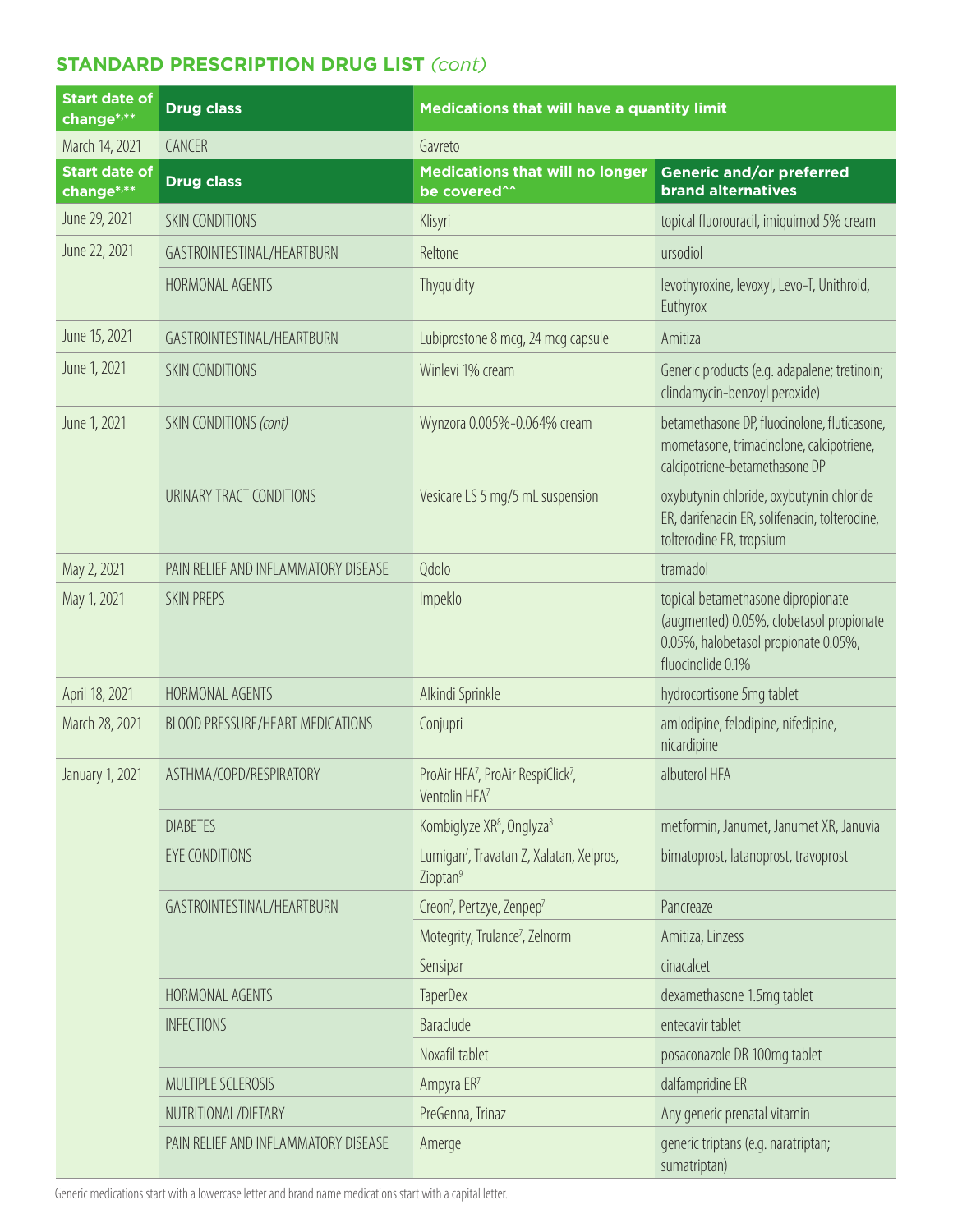| <b>Start date of</b><br>change*,** | <b>Drug class</b>                    | <b>Medications that will no longer</b><br>be covered^^                                                   | <b>Generic and/or preferred</b><br><b>brand alternatives</b>                                                                                              |
|------------------------------------|--------------------------------------|----------------------------------------------------------------------------------------------------------|-----------------------------------------------------------------------------------------------------------------------------------------------------------|
| January 1, 2021                    | PAIN RELIEF AND INFLAMMATORY DISEASE | butalbital-acetaminophen 50-300mg tablet                                                                 | butalbutal-acetaminophen 50-325mg<br>tablet                                                                                                               |
|                                    |                                      | Cosentyx <sup>10</sup>                                                                                   | Enbrel, Humira, Otezla, Skyrizi, Stelara, Taltz                                                                                                           |
|                                    |                                      | Frova, Maxalt, Maxalt MLT, Relpax                                                                        | generic triptans (e.g. naratriptan;<br>sumatriptan)                                                                                                       |
|                                    | SEIZURE DISORDERS                    | Felbatol <sup>11</sup>                                                                                   | felbamate                                                                                                                                                 |
|                                    |                                      | Keppra/Keppra XR <sup>11</sup>                                                                           | levetiracetam/levetiracetam ER                                                                                                                            |
|                                    |                                      | Lamictal XR Start Kit <sup>11</sup>                                                                      | lamotrigine ER                                                                                                                                            |
|                                    |                                      | Lamictal/ODT/XR <sup>11</sup>                                                                            | lamotrigine, lamotrigine ER, lamotrigine ODT                                                                                                              |
|                                    |                                      | Qudexy XR <sup>11</sup> , Trokendi XR <sup>11</sup>                                                      | topiramate ER                                                                                                                                             |
|                                    |                                      | Sabril <sup>11</sup>                                                                                     | vigabatrin, vigadrone                                                                                                                                     |
|                                    |                                      | Topamax <sup>11</sup>                                                                                    | topiramate                                                                                                                                                |
|                                    |                                      | Trileptal <sup>11</sup>                                                                                  | oxcarbazepine                                                                                                                                             |
|                                    |                                      | Zonegran <sup>11</sup>                                                                                   | zonisamide                                                                                                                                                |
|                                    | <b>SKIN CONDITIONS</b>               | Apexicon $E^5$ , diflorasone, Impoyz <sup>5</sup> , Olux <sup>5</sup> ,<br>Olux-E <sup>5</sup> , psorcon | betamethasone, clobetasol, halobetasol                                                                                                                    |
|                                    |                                      | Condylox                                                                                                 | imiquimod 5% cream packet, podofilox<br>0.5% topical solution                                                                                             |
|                                    |                                      | Cordran <sup>5</sup>                                                                                     | betamethasone, clobetasol, fluocinolone,<br>fluticasone, halobetasol                                                                                      |
|                                    |                                      | Finacea Foam <sup>7</sup> , Finacea Gel, MetroCream,<br>MetroGel, MetroLotion, Soolantra <sup>12</sup>   | azelaic acid, topical metronidazole                                                                                                                       |
|                                    |                                      | flurandrenolide, hydrocortisone butyrate<br>lipid cream, lotion <sup>5</sup> , Pandel <sup>5</sup>       | betamethasone, fluocinolone, fluticasone                                                                                                                  |
|                                    |                                      | Sorilux                                                                                                  | calcitriol, tazarotene, topical calcipotriene                                                                                                             |
|                                    |                                      | Tridesilon <sup>5</sup>                                                                                  | alclometasone, desonide, triamcinolone                                                                                                                    |
|                                    |                                      | Xolegel                                                                                                  | ciclopirox 0.77% gel, ciclopirox 1%<br>shampoo, ketoconazole 2% cream,<br>ketoconazole 2% foam, selenium 2.5%<br>lotion, sodium sulfacetamide 10% shampoo |
|                                    | SLEEP DISORDERS/SEDATIVES            | Belsomra <sup>8</sup>                                                                                    | Dayvigo                                                                                                                                                   |
|                                    | URINARY TRACT CONDITIONS             | Procysbi <sup>4</sup>                                                                                    | Cystagon                                                                                                                                                  |
| <b>Start date of</b><br>change*,** | <b>Drug class</b>                    | <b>Medications that will be</b><br>excluded from coverage                                                | <b>Additional information</b>                                                                                                                             |
| January 1, 2021                    | <b>SKIN CONDITIONS</b>               | Rosadan Kits                                                                                             | azelaic acid, topical metronidazole                                                                                                                       |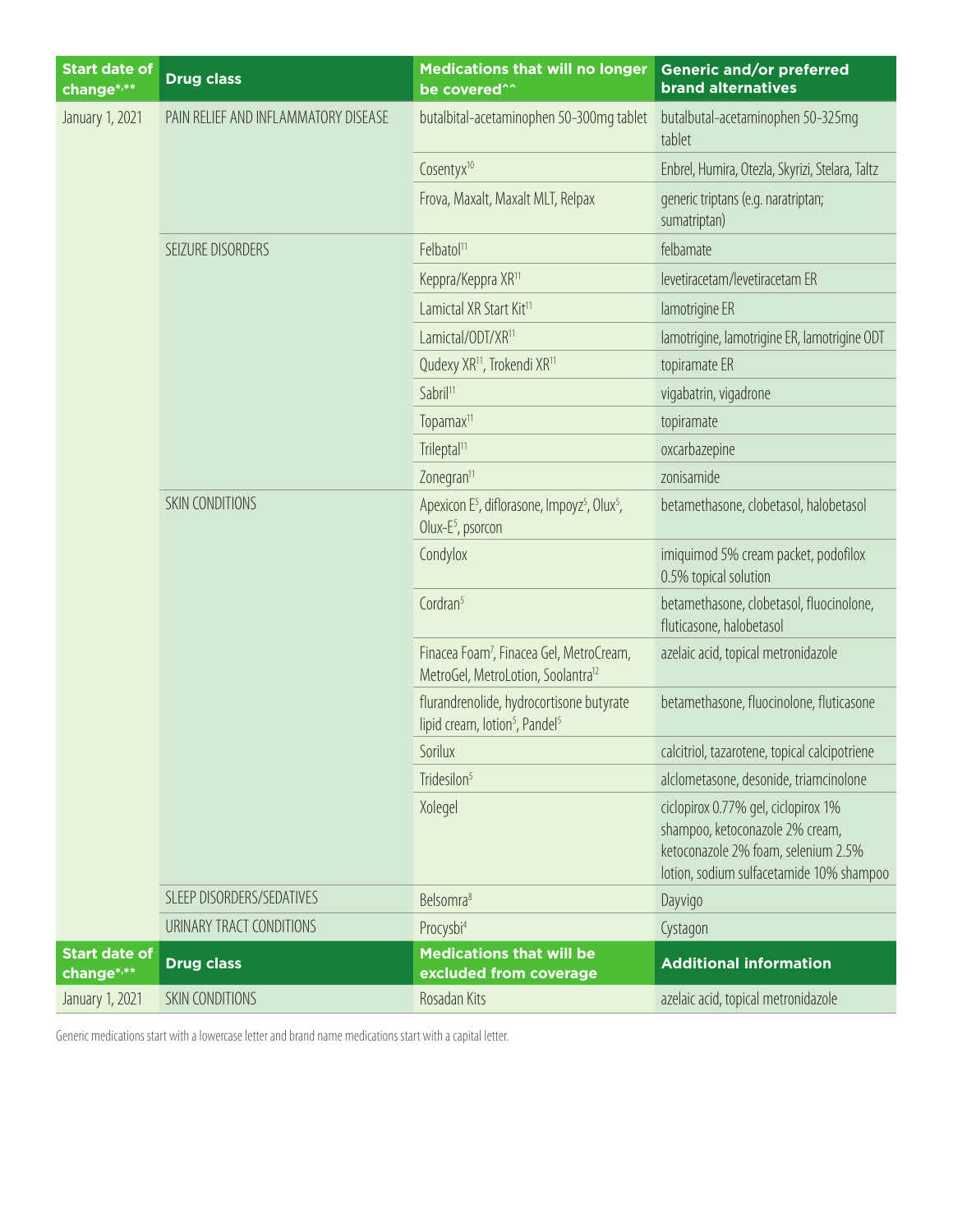#### **VALUE PRESCRIPTION DRUG LIST**

| <b>Start date of</b><br>change*,** | <b>Drug class</b>                       | <b>Medications moving to preferred brand</b>         |                                                                                                                                             |  |
|------------------------------------|-----------------------------------------|------------------------------------------------------|---------------------------------------------------------------------------------------------------------------------------------------------|--|
| June 22, 2021                      | PAIN RELIEF AND INFLAMMATORY DISEASE    | Reditrex                                             |                                                                                                                                             |  |
| May 15, 2021                       | EYE CONDITIONS                          | Eysuvis                                              |                                                                                                                                             |  |
|                                    | GASTROINTESTINAL/HEARTBURN              | Sutab                                                |                                                                                                                                             |  |
| January 1, 2021                    | AIDS/HIV                                | Juluca                                               |                                                                                                                                             |  |
|                                    | <b>DIABETES</b>                         | Baqsimi                                              |                                                                                                                                             |  |
|                                    | GASTROINTESTINAL/HEARTBURN              | Pancreaze                                            |                                                                                                                                             |  |
|                                    | <b>INFECTIONS</b>                       | Epclusa, Harvoni                                     |                                                                                                                                             |  |
|                                    | PAIN RELIEF AND INFLAMMATORY DISEASE    | Ajovy <sup>13</sup> , Emgality <sup>13</sup> , Taltz |                                                                                                                                             |  |
|                                    | SEIZURE DISORDERS                       | Vimpat                                               |                                                                                                                                             |  |
|                                    | URINARY TRACT CONDITIONS                | Cystagon                                             |                                                                                                                                             |  |
| <b>Start date of</b>               | <b>Drug class</b>                       | <b>Medications becoming</b>                          | <b>Generic and/or preferred</b>                                                                                                             |  |
| change*,**                         |                                         | non-preferred brand                                  | <b>brand alternatives</b>                                                                                                                   |  |
| June 29, 2021                      | BLOOD PRESSURE/HEART MEDICATIONS        | Orladeyo <sup>1</sup>                                | No preferred formulary drug alternatives                                                                                                    |  |
| June 22, 2021                      | CANCER                                  | Orgovyx <sup>1</sup>                                 | <b>Lupron Depot</b>                                                                                                                         |  |
| June 15, 2021                      | GASTROINTESTINAL/HEARTBURN              | Lubiprostone 8 mcg, 24 mcg capsule                   | Amitiza                                                                                                                                     |  |
| June 1, 2021                       | <b>SKIN CONDITIONS</b>                  | Winlevi 1% cream                                     | Generic products (e.g. adapalene; tretinoin;<br>clindamycin-benzoyl peroxide)                                                               |  |
|                                    |                                         | Wynzora 0.005%-0.064% cream                          | betamethasone DP, fluocinolone, fluticasone,<br>mometasone, trimacinolone, calcipotriene,<br>calcipotriene-betamethasone DP                 |  |
|                                    | URINARY TRACT CONDITIONS                | Vesicare LS 5 mg/5 mL suspension                     | oxybutynin chloride, oxybutynin chloride<br>ER, darifenacin ER, solifenacin, tolterodine,<br>tolterodine ER, tropsium                       |  |
| May 2, 2021                        | PAIN RELIEF AND INFLAMMATORY DISEASE    | Qdolo                                                | tramadol                                                                                                                                    |  |
| May 1, 2021                        | <b>SKIN PREPS</b>                       | Impeklo                                              | topical betamethasone dipropionate<br>(augmented) 0.05%, clobetasol propionate<br>0.05%, halobetasol propionate 0.05%,<br>fluocinolide 0.1% |  |
| April 18, 2021                     | HORMONAL AGENTS                         | Alkindi Sprinkle                                     | hydrocortisone 5mg tablet                                                                                                                   |  |
| March 28, 2021                     | <b>BLOOD PRESSURE/HEART MEDICATIONS</b> | Conjupri                                             | amlodipine, felodipine, nifedipine,<br>nicardipine                                                                                          |  |
| January 1, 2021                    | AIDS/HIV                                | Intelence <sup>1</sup>                               | Talk to your doctor about other alternatives                                                                                                |  |
|                                    | ERECTILE DYSFUNCTION                    | Caverject Impulse Syringe                            | <b>MUSE</b>                                                                                                                                 |  |
|                                    | HORMONAL AGENTS                         | Unithroid 75mcg tablet                               | levothyroxine                                                                                                                               |  |
|                                    | <b>INFECTIONS</b>                       | Kitabis Pak <sup>1</sup>                             | tobramycin pak 300mg/5ml                                                                                                                    |  |
|                                    | SEIZURE DISORDERS                       | Lyrica 20mg/ml oral solution                         | pregabalin 20mg/ml oral solution                                                                                                            |  |
|                                    | <b>SUBSTANCE ABUSE</b>                  | Bunavail                                             | buprenorphine/naloxone film or sublingual<br>tablet, Zubsolv                                                                                |  |
|                                    | WEIGHT MANAGEMENT                       | Megace ES 625mg/5ml oral suspension                  | megestrol 625ml/5ml oral suspension                                                                                                         |  |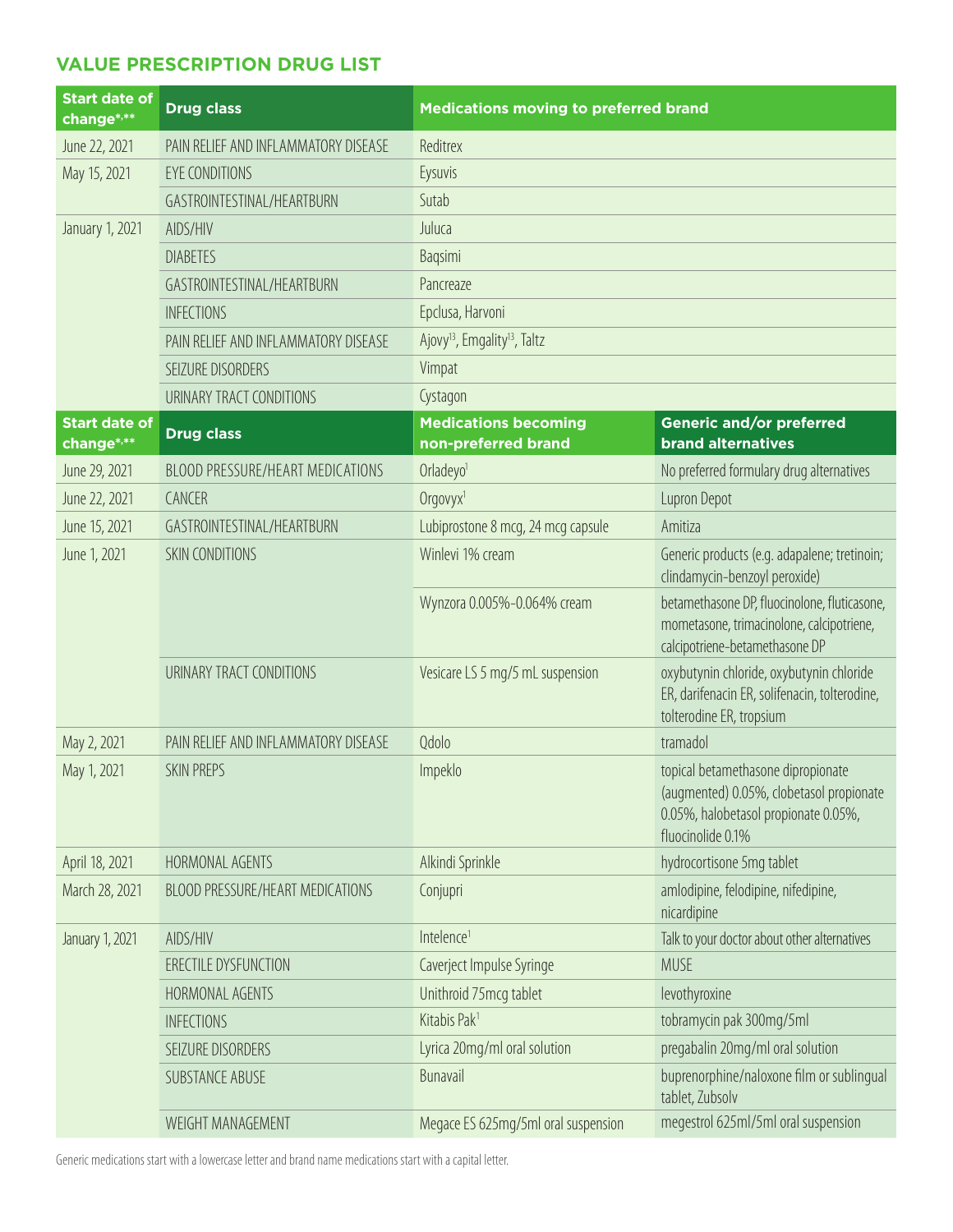#### **VALUE PRESCRIPTION DRUG LIST** *(cont)*

| <b>Start date of</b><br>change*,** | <b>Drug class</b>                    | Medications that will need approval (prior authorization)^                                |                                                                                                                                             |  |
|------------------------------------|--------------------------------------|-------------------------------------------------------------------------------------------|---------------------------------------------------------------------------------------------------------------------------------------------|--|
| June 29, 2021                      | BLOOD PRESSURE/HEART MEDICATIONS     | Orladeyo <sup>1</sup>                                                                     |                                                                                                                                             |  |
| June 22, 2021                      | PAIN RELIEF AND INFLAMMATORY DISEASE | Reditrex                                                                                  |                                                                                                                                             |  |
| June 1, 2021                       | ASTHMA/COPD/RESPIRATORY              | Zokinvy                                                                                   |                                                                                                                                             |  |
| March 14, 2021                     | CANCER                               | Gavreto                                                                                   |                                                                                                                                             |  |
| January 1, 2021                    | BLOOD THINNERS/ANTI-CLOTTING         | Eliquis <sup>4</sup> , Pradaxa <sup>4</sup> , Savaysa <sup>4</sup> , Xarelto <sup>4</sup> |                                                                                                                                             |  |
|                                    | HORMONAL AGENTS                      | Tirosint, Tirosint-Sol                                                                    |                                                                                                                                             |  |
| <b>Start date of</b><br>change*,** | <b>Drug class</b>                    | Medications that will have a quantity limit                                               |                                                                                                                                             |  |
| June 29, 2021                      | BLOOD PRESSURE/HEART MEDICATIONS     | Orladeyo <sup>1</sup>                                                                     |                                                                                                                                             |  |
| June 1, 2021                       | ASTHMA/COPD/RESPIRATORY              | Zokinvy                                                                                   |                                                                                                                                             |  |
| May 15, 2021                       | <b>EYE CONDITIONS</b>                | Eysuvis                                                                                   |                                                                                                                                             |  |
| May 2, 2021                        | PAIN RELIEF AND INFLAMMATORY DISEASE | Qdolo                                                                                     |                                                                                                                                             |  |
| March 14, 2021                     | CANCER                               | Gavreto                                                                                   |                                                                                                                                             |  |
| <b>Start date of</b><br>change*,** | <b>Drug class</b>                    | <b>Medications that will no longer</b><br>be covered^^                                    | <b>Generic and/or preferred</b><br><b>brand alternatives</b>                                                                                |  |
| June 29, 2021                      | SKIN CONDITIONS                      | Klisyri                                                                                   | topical fluorouracil, imiquimod 5% cream                                                                                                    |  |
| June 22, 2021                      | GASTROINTESTINAL/HEARTBURN           | Reltone                                                                                   | ursodiol                                                                                                                                    |  |
|                                    | HORMONAL AGENTS                      | Thyquidity                                                                                | levothyroxine, levoxyl, Levo-T, Unithroid,<br>Euthyrox                                                                                      |  |
| June 15, 2021                      | GASTROINTESTINAL/HEARTBURN           | Lubiprostone 8 mcg, 24 mcg capsule                                                        | Amitiza                                                                                                                                     |  |
| June 1, 2021                       | SKIN CONDITIONS                      | Winlevi 1% cream                                                                          | Generic products (e.g. adapalene; tretinoin;<br>clindamycin-benzoyl peroxide)                                                               |  |
|                                    |                                      | Wynzora 0.005%-0.064% cream                                                               | betamethasone DP, fluocinolone, fluticasone,<br>mometasone, trimacinolone, calcipotriene,<br>calcipotriene-betamethasone DP                 |  |
|                                    | URINARY TRACT CONDITIONS             | Vesicare LS 5 mg/5 mL suspension                                                          | oxybutynin chloride, oxybutynin chloride<br>ER, darifenacin ER, solifenacin, tolterodine,<br>tolterodine ER, tropsium                       |  |
| May 2, 2021                        | PAIN RELIEF AND INFLAMMATORY DISEASE | Qdolo                                                                                     | tramadol                                                                                                                                    |  |
| May 1, 2021                        | <b>SKIN PREPS</b>                    | Impeklo                                                                                   | topical betamethasone dipropionate<br>(augmented) 0.05%, clobetasol propionate<br>0.05%, halobetasol propionate 0.05%,<br>fluocinolide 0.1% |  |
| April 18, 2021                     | HORMONAL AGENTS                      | Alkindi Sprinkle                                                                          | hydrocortisone 5mg tablet                                                                                                                   |  |
| March 28, 2021                     | BLOOD PRESSURE/HEART MEDICATIONS     | Conjupri                                                                                  | amlodipine, felodipine, nifedipine,<br>nicardipine                                                                                          |  |
| January 1, 2021                    | ASTHMA/COPD/RESPIRATORY              | Advair HFA <sup>7</sup> , Breo Ellipta <sup>7</sup>                                       | Dulera, fluticasone-salmeterol (generic<br>Advair Diskus), fluticasone-salmeterol<br>(generic Airduo), Symbicort, Wixela Inhub              |  |
|                                    |                                      | ProAir HFA7, ProAir RespiClick7                                                           | albuterol HFA                                                                                                                               |  |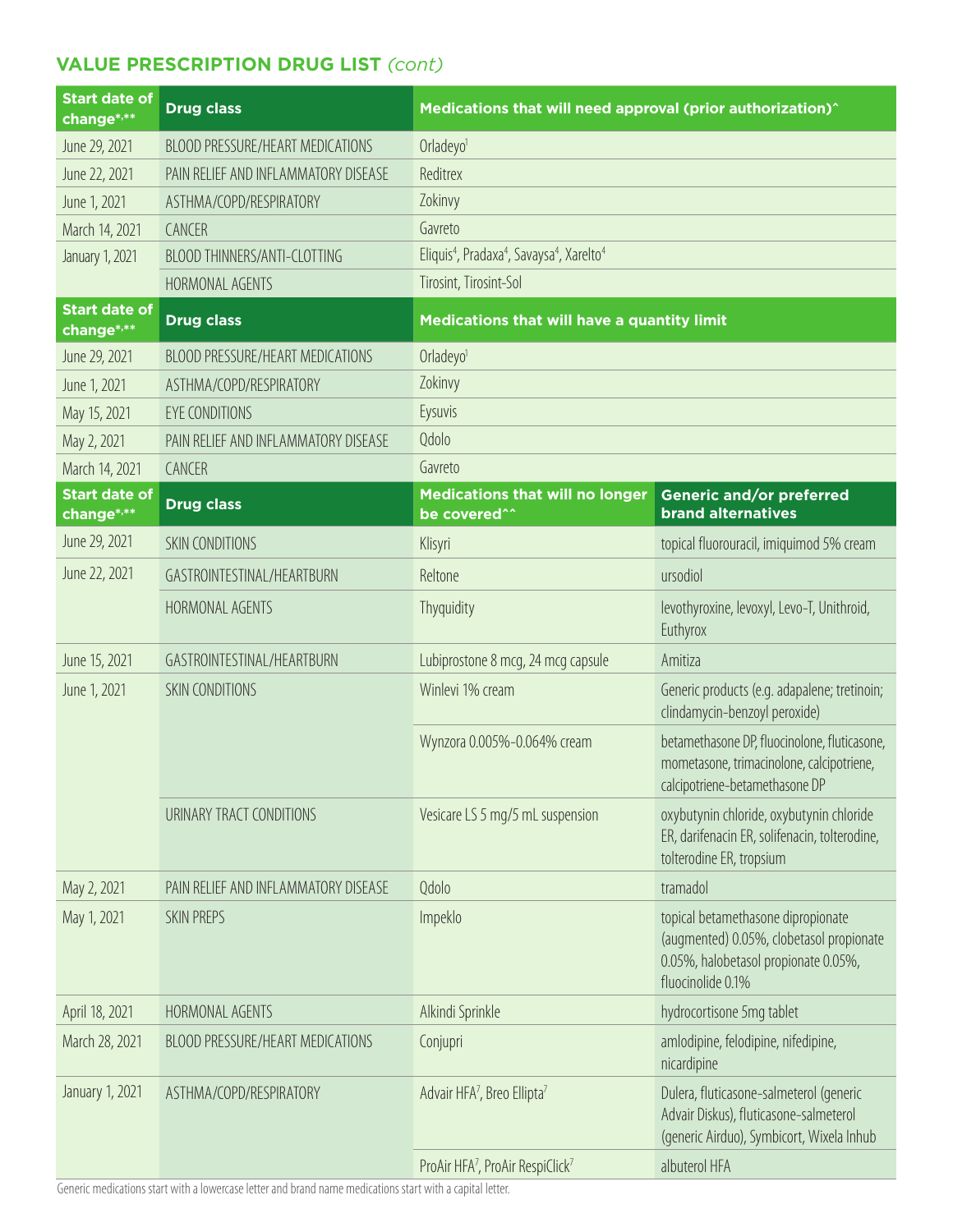#### **VALUE PRESCRIPTION DRUG LIST** *(cont)*

| <b>Start date of</b><br>change*,** | <b>Drug class</b>                    | <b>Medications that will no longer</b><br>be covered^^                                                            | <b>Generic and/or preferred</b><br><b>brand alternatives</b>           |
|------------------------------------|--------------------------------------|-------------------------------------------------------------------------------------------------------------------|------------------------------------------------------------------------|
| April 18, 2021                     | HORMONAL AGENTS                      | Alkindi Sprinkle                                                                                                  | hydrocortisone 5mg tablet                                              |
| January 1, 2021                    | CONTRACEPTION PRODUCTS               | Balcoltra, Natazia, Slynd, Taytulla                                                                               | Generic oral contraceptives (e.g.<br>levonorgestrel-ethinyl estradiol) |
|                                    | <b>DIABETES</b>                      | GlucaGen HypoKit <sup>7</sup> , Gvoke                                                                             | Bagsimi, Glucagon Emergency Kit                                        |
|                                    | <b>EYE CONDITIONS</b>                | Cequa, Restasis MultiDose <sup>7</sup> , Xiidra <sup>7</sup>                                                      | Restasis                                                               |
|                                    |                                      | Travatan Z, Xalatan, Xelpros, Zioptan <sup>9</sup>                                                                | bimatoprost, latanoprost, travoprost                                   |
|                                    | GASTROINTESTINAL/HEARTBURN           | Creon <sup>7</sup> , Pertzye, Zenpep <sup>7</sup>                                                                 | Pancreaze                                                              |
|                                    |                                      | Linzess <sup>7</sup> , Motegrity, Trulance <sup>7</sup> , Zelnorm                                                 | Amitiza                                                                |
|                                    |                                      | Sensipar                                                                                                          | cinacalcet                                                             |
|                                    | HORMONAL AGENTS                      | <b>TaperDex</b>                                                                                                   | dexamethasone 1.5mg tablet                                             |
|                                    | <b>INFECTIONS</b>                    | Baraclude                                                                                                         | entecavir tablet                                                       |
|                                    |                                      | Noxafil tablet                                                                                                    | posaconazole DR 100mg tablet                                           |
|                                    | MULTIPLE SCLEROSIS                   | Ampyra ER7                                                                                                        | dalfampridine ER                                                       |
|                                    | NUTRITIONAL/DIETARY                  | PreGenna, Trinaz                                                                                                  | Any generic prenatal vitamin                                           |
|                                    | PAIN RELIEF AND INFLAMMATORY DISEASE | Amerge                                                                                                            | generic triptans (e.g. naratriptan;<br>sumatriptan)                    |
|                                    |                                      | butalbital-acetaminophen 50-300mg tablet                                                                          | butalbital-acetaminophen 50-325mg tablet                               |
|                                    |                                      | Cosentyx <sup>10</sup>                                                                                            | Enbrel, Humira, Otezla, Skyrizi, Stelara, Taltz                        |
|                                    |                                      | diclofenac 1.3% patch, Flector 1.3% patch <sup>5</sup> ,<br>Voltaren 1% gel <sup>5</sup>                          | diclofenac 1% gel, generic oral NSAIDs (e.g.<br>celecoxib; meloxicam)  |
|                                    |                                      | Frova, Maxalt, Maxalt MLT, Relpax                                                                                 | generic triptans (e.g. naratriptan;<br>sumatriptan)                    |
|                                    | SEIZURE DISORDERS                    | Felbatol <sup>11</sup>                                                                                            | felbamate                                                              |
|                                    |                                      | Keppra/Keppra XR <sup>11</sup>                                                                                    | levetiracetam/levetiracetam ER                                         |
|                                    |                                      | Lamictal XR Start Kit <sup>11</sup>                                                                               | lamotrigine ER                                                         |
|                                    |                                      | Lamictal/ODT/XR <sup>11</sup>                                                                                     | lamotrigine, lamotrigine ER, lamotrigine<br><b>ODT</b>                 |
|                                    |                                      | Qudexy XR <sup>11</sup> , Trokendi XR <sup>11</sup>                                                               | topiramate ER                                                          |
|                                    |                                      | Sabril <sup>11</sup>                                                                                              | vigabatrin, vigadrone                                                  |
|                                    |                                      | Topamax <sup>11</sup>                                                                                             | topiramate                                                             |
|                                    |                                      | Trileptal <sup>11</sup>                                                                                           | oxcarbazepine                                                          |
|                                    |                                      | Zonegran <sup>11</sup>                                                                                            | zonisamide                                                             |
|                                    | <b>SKIN CONDITIONS</b>               | Apexicon E <sup>5</sup> , diflorasone, Impoyz <sup>5</sup> , Olux <sup>5</sup> ,<br>Olux-E <sup>5</sup> , Psorcon | betamethasone, clobetasol, halobetasol                                 |
|                                    |                                      | Condylox                                                                                                          | imiquimod 5% cream packet, podofilox<br>0.5% topical solution          |
|                                    |                                      | Cordran <sup>5</sup>                                                                                              | betamethasone, clobetasol, fluocinolone,<br>fluticasone, halobetasol   |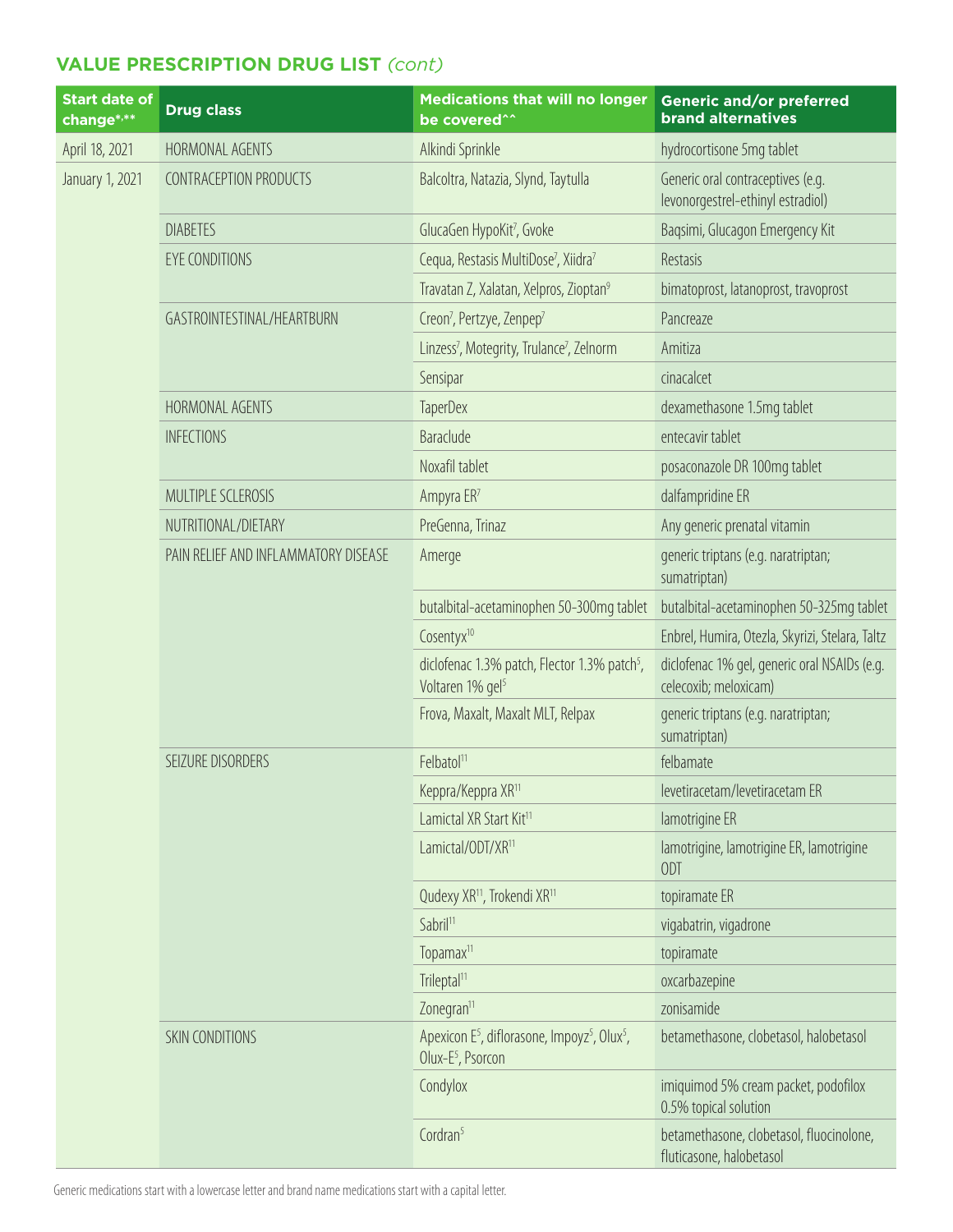#### **VALUE PRESCRIPTION DRUG LIST** *(cont)*

| <b>Start date of</b><br>change*,** | <b>Drug class</b>         | <b>Medications that will no longer</b><br>be covered <sup>^^</sup>                                   | <b>Generic and/or preferred</b><br><b>brand alternatives</b>                                                                                              |
|------------------------------------|---------------------------|------------------------------------------------------------------------------------------------------|-----------------------------------------------------------------------------------------------------------------------------------------------------------|
| January 1, 2021                    | <b>SKIN CONDITIONS</b>    | Finacea foam, Finacea gel, MetroCream,<br>MetroGel, MetroLotion, Soolantra <sup>12</sup>             | azelaic acid, topical metronidazole                                                                                                                       |
|                                    |                           | flurandrenolide, hydrocortisone butyrate<br>lipid cream, lotion <sup>5</sup> , Pandel <sup>5</sup>   | betamethasone, fluocinolone, fluticasone                                                                                                                  |
|                                    |                           | Tridesilon <sup>5</sup>                                                                              | alclometasone, desonide, triamcinolone                                                                                                                    |
|                                    |                           | Xolegel                                                                                              | ciclopirox 0.77% gel, ciclopirox 1%<br>shampoo, ketoconazole 2% cream,<br>ketoconazole 2% foam, selenium 2.5%<br>lotion, sodium sulfacetamide 10% shampoo |
|                                    | SLEEP DISORDERS/SEDATIVES | Belsomra <sup>8</sup>                                                                                | Dayvigo                                                                                                                                                   |
|                                    | URINARY TRACT CONDITIONS  | Procysbi <sup>4</sup>                                                                                | Cystagon                                                                                                                                                  |
| <b>Start date of</b><br>change*,** | <b>Drug class</b>         | <b>Medications that will be</b><br>excluded from coverage                                            | <b>Additional information</b>                                                                                                                             |
| January 1, 2021                    | ALLERGY/NASAL SPRAYS      | Beconase AQ, flunisolide, mometasone,<br>Nasonex, Omnaris, Qnasl, Qnasl Children,<br>Xhance, Zetonna | generics products available over-the-<br>counter (e.g. budesonide, fluticasone)                                                                           |
|                                    |                           | fluticasone 50 mcg spray                                                                             | generics products available over-the-<br>counter (e.g. budesonide)                                                                                        |
|                                    | <b>EYE CONDITIONS</b>     | azelastine, Bepreve, epinastine, Lastacaft,<br>Pazeo, Zerviate                                       | products available over-the-counter (e.g.<br>Alaway, Pataday)                                                                                             |
|                                    | <b>SKIN CONDITIONS</b>    | Rosadan Kits                                                                                         | azelaic acid, topical metronidazole                                                                                                                       |

# **LEGACY (STANDARD) PRESCRIPTION DRUG LIST**

| <b>Start date of</b><br>change*,** | <b>Drug class</b>                    | <b>Medications moving to preferred brand</b>       |                                                              |
|------------------------------------|--------------------------------------|----------------------------------------------------|--------------------------------------------------------------|
| June 22, 2021                      | PAIN RELIEF AND INFLAMMATORY DISEASE | Reditrex                                           |                                                              |
| May 15, 2021                       | EYE CONDITIONS                       | Eysuvis                                            |                                                              |
|                                    | GASTROINTESTINAL/HEARTBURN           | Sutab                                              |                                                              |
| January 1, 2021                    | AIDS/HIV                             | Juluca                                             |                                                              |
|                                    | ASTHMA/COPD/RESPIRATORY              | Bevespi                                            |                                                              |
|                                    | <b>DIABETES</b>                      | Baqsimi                                            |                                                              |
|                                    | GASTROINTESTINAL/HEARTBURN           | pancreaze                                          |                                                              |
|                                    | <b>INFECTIONS</b>                    | Epclusa                                            |                                                              |
|                                    |                                      | Harvoni                                            |                                                              |
|                                    | PAIN RELIEF AND INFLAMMATORY DISEASE | Taltz                                              |                                                              |
| <b>Start date of</b><br>change*,** | <b>Drug class</b>                    | <b>Medications becoming</b><br>non-preferred brand | <b>Generic and/or preferred</b><br><b>brand alternatives</b> |
| June 29, 2021                      | BLOOD PRESSURE/HEART MEDICATIONS     | Orladeyo <sup>1</sup>                              | No preferred formulary drug alternatives                     |
|                                    | <b>SKIN CONDITIONS</b>               | Klisyri                                            | topical fluorouracil, imiquimod 5% cream,<br>Fluoroplex      |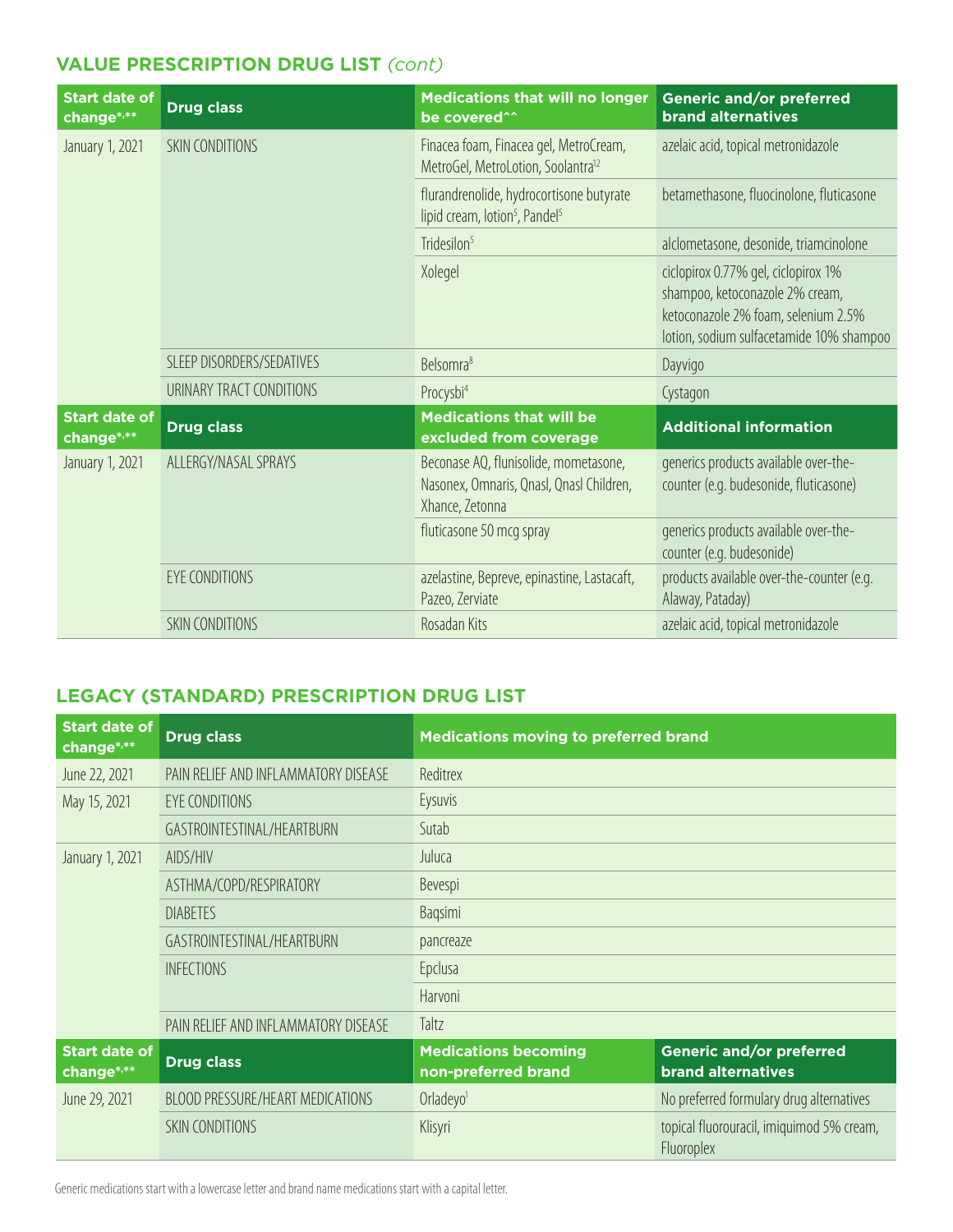# **LEGACY (STANDARD) PRESCRIPTION DRUG LIST** *(cont)*

| <b>Start date of</b><br>change*,** | <b>Drug class</b>                       | <b>Medications becoming</b><br>non-preferred brand  | <b>Generic and/or preferred</b><br><b>brand alternatives</b>                                                                                |
|------------------------------------|-----------------------------------------|-----------------------------------------------------|---------------------------------------------------------------------------------------------------------------------------------------------|
| June 22, 2021                      | CANCER                                  | $O$ rgovyx $1$                                      | Lupron Depot                                                                                                                                |
|                                    | HORMONAL AGENTS                         | Thyquidity                                          | levothyroxine, levoxyl, Levo-T, Unithroid,<br>Euthyrox                                                                                      |
|                                    | GASTROINTESTINAL/HEARTBURN              | Reltone                                             | ursodiol                                                                                                                                    |
| June 15, 2021                      | GASTROINTESTINAL/HEARTBURN              | Lubiprostone 8 mcg, 24 mcg capsule                  | Amitiza                                                                                                                                     |
| June 1, 2021                       | <b>SKIN CONDITIONS</b>                  | Winlevi 1% cream                                    | Generic products (e.g. adapalene; tretinoin;<br>clindamycin-benzoyl peroxide)                                                               |
|                                    |                                         | Wynzora 0.005%-0.064% cream                         | betamethasone DP, fluocinolone, fluticasone,<br>mometasone, trimacinolone, calcipotriene,<br>calcipotriene-betamethasone DP                 |
|                                    | URINARY TRACT CONDITIONS                | Vesicare LS 5 mg/5 mL suspension                    | oxybutynin chloride, oxybutynin chloride<br>ER, darifenacin ER, solifenacin, tolterodine,<br>tolterodine ER, tropsium                       |
| May 15, 2021                       | EYE CONDITIONS                          | Lacrisert                                           | Restasis, Restasis Multi-dose, Xiidra                                                                                                       |
| May 2, 2021                        | PAIN RELIEF AND INFLAMMATORY DISEASE    | Qdolo                                               | tramadol                                                                                                                                    |
| May 1, 2021                        | <b>SKIN PREPS</b>                       | Impeklo                                             | topical betamethasone dipropionate<br>(augmented) 0.05%, clobetasol propionate<br>0.05%, halobetasol propionate 0.05%,<br>fluocinolide 0.1% |
| April 18, 2021                     | HORMONAL AGENTS                         | Alkindi Sprinkle                                    | hydrocortisone 5mg tablet                                                                                                                   |
| March 28, 2021                     | <b>BLOOD PRESSURE/HEART MEDICATIONS</b> | Conjupri                                            | amlodipine, felodipine, nifedipine,<br>nicardipine                                                                                          |
| January 1, 2021                    | AIDS/HIV                                | Intelence <sup>1</sup>                              | Talk to your doctor about other alternatives                                                                                                |
|                                    | ASTHMA/COPD/RESPIRATORY                 | ProAir HFA, ProAir RespiClick, Ventolin HFA         | albuterol HFA                                                                                                                               |
|                                    | BLOOD MODIFIERS/BLEEDING DISORDERS      | Amicar 0.25 g/ml oral solution <sup>1</sup>         | aminocaproic acid 0.25g/ml oral solution                                                                                                    |
|                                    | <b>BLOOD PRESSURE/HEART MEDICATIONS</b> | MULTAQ, Norpace CR 150mg                            | Talk to your doctor about other alternatives                                                                                                |
|                                    | CANCER                                  | Tabloid                                             | Talk to your doctor about other alternatives                                                                                                |
|                                    | <b>DIABETES</b>                         | Kombiglyze XR <sup>14</sup> , Onglyza <sup>14</sup> | metformin, Janumet, Janumet XR, Januvia                                                                                                     |
|                                    | ERECTILE DYSFUNCTION                    | Caverject Impulse Syringe <sup>1</sup>              | <b>MUSE</b>                                                                                                                                 |
|                                    | EYE CONDITIONS                          | Lotemax 0.5% drops                                  | loteprednol 0.5% drops                                                                                                                      |
|                                    |                                         | Lumigan                                             | bimatoprost, latanoprost, travoprost                                                                                                        |
|                                    | GASTROINTESTINAL/HEARTBURN              | Creon, Zenpep                                       | Pancreaze                                                                                                                                   |
|                                    |                                         | Trulance                                            | Amitiza, Linzess                                                                                                                            |
|                                    | HORMONAL AGENTS                         | Armour Thyroid, Synthroid, Unithroid                | levothyroxine                                                                                                                               |
|                                    | <b>INFECTIONS</b>                       | Kitabis Pak <sup>1</sup>                            | tobramycin pak 300mg/5ml                                                                                                                    |
|                                    | MULTIPLE SCLEROSIS                      | Ampyra ER                                           | dalfampridine ER                                                                                                                            |
|                                    | PAIN RELIEF AND INFLAMMATORY DISEASE    | Cosentyx <sup>5</sup>                               | Enbrel, Humira, Otezla, Skyrizi, Stelara, Taltz                                                                                             |
|                                    | SEIZURE DISORDERS                       | Lamictal XR Start Kit                               | lamotrigine ER                                                                                                                              |
|                                    |                                         | Lyrica 20mg/ml oral solution                        | pregabalin 20mg/ml oral solution                                                                                                            |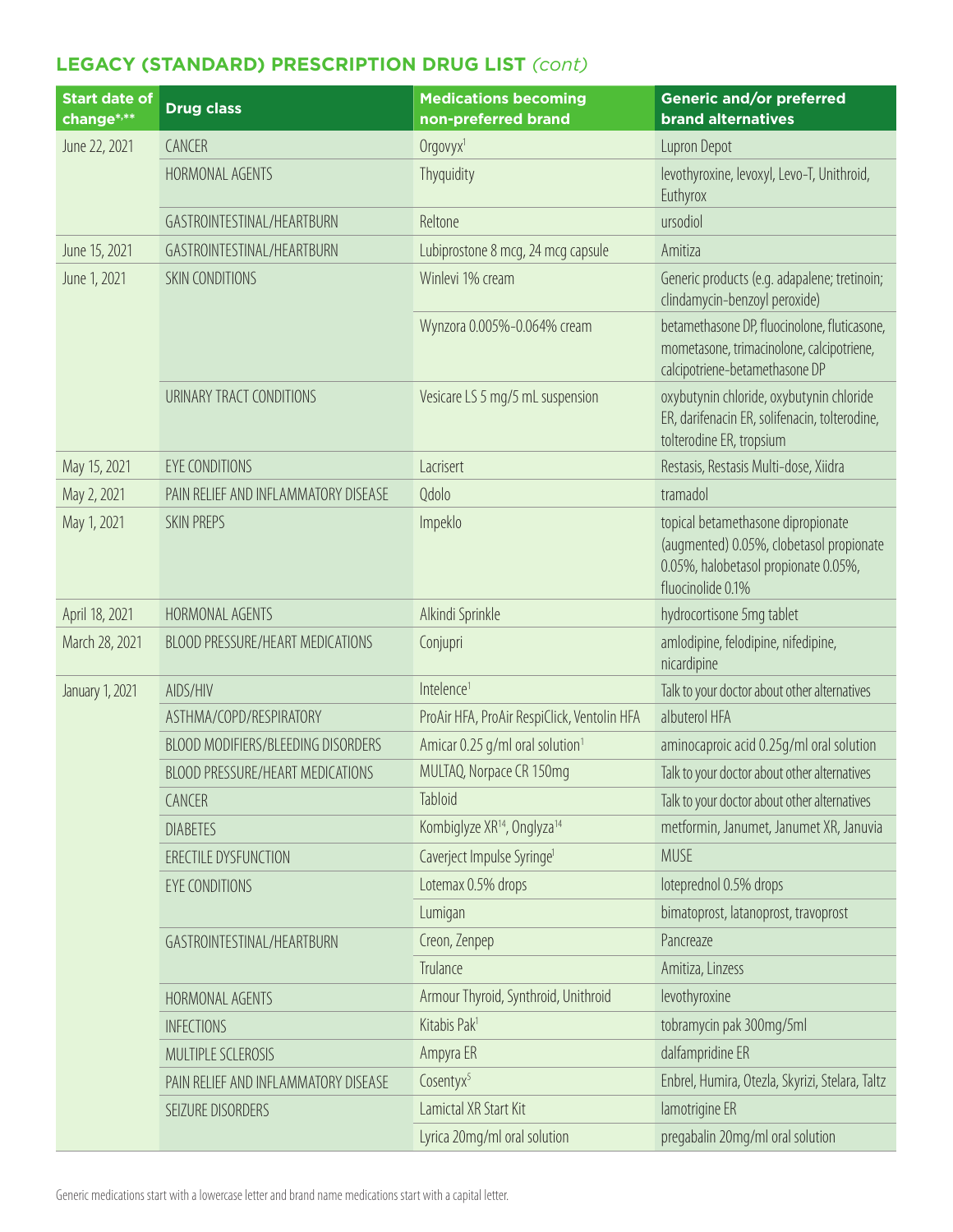# **LEGACY (STANDARD) PRESCRIPTION DRUG LIST** *(cont)*

| <b>Start date of</b><br>change*,** | <b>Drug class</b>                        | <b>Medications becoming</b><br>non-preferred brand                                                                                                                                                                                                                      | <b>Generic and/or preferred</b><br><b>brand alternatives</b> |  |
|------------------------------------|------------------------------------------|-------------------------------------------------------------------------------------------------------------------------------------------------------------------------------------------------------------------------------------------------------------------------|--------------------------------------------------------------|--|
| January 1, 2021                    | SEIZURE DISORDERS (cont)                 | Qudexy XR, Trokendi XR                                                                                                                                                                                                                                                  | topiramate ER                                                |  |
|                                    |                                          | Sabril                                                                                                                                                                                                                                                                  | vigabatrin, vigadrone                                        |  |
|                                    | SKIN CONDITIONS                          | Finacea foam, Soolantra <sup>14</sup>                                                                                                                                                                                                                                   | azelaic acid, topical metronidazole                          |  |
|                                    |                                          | Psorcon                                                                                                                                                                                                                                                                 | betamethasone, clobetasol, halobetasol                       |  |
|                                    | SLEEP DISORDERS/SEDATIVES                | Belsomra <sup>8</sup>                                                                                                                                                                                                                                                   | Dayvigo                                                      |  |
|                                    | <b>SUBSTANCE ABUSE</b>                   | Bunavail                                                                                                                                                                                                                                                                | buprenorphine/naloxone film or sublingual<br>tablet, Zubsolv |  |
|                                    | <b>WEIGHT MANAGEMENT</b>                 | Megace ES 625mg/5ml oral suspension                                                                                                                                                                                                                                     | megestrol 625ml/5ml oral suspension                          |  |
| <b>Start date of</b><br>change*,** | <b>Drug class</b>                        | Medications that will need approval (prior authorization)^                                                                                                                                                                                                              |                                                              |  |
| June 29, 2021                      | <b>BLOOD PRESSURE/HEART MEDICATIONS</b>  | Orladeyo <sup>1</sup>                                                                                                                                                                                                                                                   |                                                              |  |
| June 22, 2021                      | GASTROINTESTINAL/HEARTBURN               | Reltone                                                                                                                                                                                                                                                                 |                                                              |  |
|                                    | HORMONAL AGENTS                          | Thyquidity                                                                                                                                                                                                                                                              |                                                              |  |
|                                    | PAIN RELIEF AND INFLAMMATORY DISEASE     | Reditrex                                                                                                                                                                                                                                                                |                                                              |  |
| June 15, 2021                      | URINARY TRACT CONDITIONS                 | Lubiprostone 8 mcg, 24 mcg capsule                                                                                                                                                                                                                                      |                                                              |  |
| June 1, 2021                       | ASTHMA/COPD/RESPIRATORY                  | Zokinvy                                                                                                                                                                                                                                                                 |                                                              |  |
|                                    | SKIN CONDITIONS                          | Winlevi 1% cream                                                                                                                                                                                                                                                        |                                                              |  |
|                                    |                                          | Wynzora 0.005%-0.064% cream                                                                                                                                                                                                                                             |                                                              |  |
| May 2, 2021                        | PAIN RELIEF AND INFLAMMATORY DISEASE     | Qdolo                                                                                                                                                                                                                                                                   |                                                              |  |
| May 1, 2021                        | <b>SKIN PREPS</b>                        | Impeklo                                                                                                                                                                                                                                                                 |                                                              |  |
| April 18, 2021                     | HORMONAL AGENTS                          | Alkindi Sprinkle                                                                                                                                                                                                                                                        |                                                              |  |
| March 28, 2021                     | <b>BLOOD PRESSURE/HEART MEDICATIONS</b>  | Conjupri                                                                                                                                                                                                                                                                |                                                              |  |
| March 14, 2021                     | CANCER                                   | Gavreto                                                                                                                                                                                                                                                                 |                                                              |  |
| January 1, 2021                    | ALLERGY/NASAL SPRAYS                     | carbinoxamine, EpiPen, EpiPen Jr, RyVent                                                                                                                                                                                                                                |                                                              |  |
|                                    | ANXIETY/DEPRESSION/BIPOLAR DISORDER      | Anafranil, Aplenzin, Ativan, Cymbalta, Lexapro, Pamelor, Parnate, Pexeva, Tofranil,<br>Wellbutrin XL                                                                                                                                                                    |                                                              |  |
|                                    | ASTHMA/COPD/RESPIRATORY                  | Elixophyllin, Proventil HFA, Zyflo, Zyflo CR                                                                                                                                                                                                                            |                                                              |  |
|                                    | ATTENTION DEFICIT HYPERACTIVITY DISORDER | Desoxyn, Dexedrine                                                                                                                                                                                                                                                      |                                                              |  |
|                                    | BLOOD PRESSURE/HEART MEDICATIONS         | Betapace, Cardizem, Cardizem CD, Consensi, Isordil, Isordil Titradose, Lanoxin                                                                                                                                                                                          |                                                              |  |
|                                    | BLOOD THINNERS/ANTI-CLOTTING             | Eliquis, Pradaxa, Savaysa, Xarelto, Yosprala                                                                                                                                                                                                                            |                                                              |  |
|                                    | CANCER                                   | Nilandron                                                                                                                                                                                                                                                               |                                                              |  |
|                                    | <b>CHOLESTEROL MEDICATIONS</b>           | Antara, Fenoglide, Lipitor                                                                                                                                                                                                                                              |                                                              |  |
|                                    | COUGH/COLD MEDICATIONS                   | benzonatate, TussiCaps                                                                                                                                                                                                                                                  |                                                              |  |
|                                    | <b>DIABETES</b>                          | Fortamet, Glumetza, metformin ER Gastric, metformin ER Osmotic                                                                                                                                                                                                          |                                                              |  |
|                                    | <b>DIURETICS</b>                         | Edecrin                                                                                                                                                                                                                                                                 |                                                              |  |
|                                    | <b>EYE CONDITIONS</b>                    | Travatan Z, Vyzulta, Xalatan, Xelpros, Zioptan <sup>9</sup>                                                                                                                                                                                                             |                                                              |  |
|                                    | GASTROINTESTINAL/HEARTBURN               | Anusol-HC suppository, Cortifoam, Librax, Lotronex, Marinol, Motegtrity, Nexium,<br>Omeclamox-Pak, omeprazole, Pepcid suspension, tablet, Pertzye, Prevacid SoluTab, Pylera,<br>Rowasa, Sensipar, Uceris rectal foam, Zegerid capsule, packet, Zelnorm, Zofran, Zuplenz |                                                              |  |
|                                    | HORMONAL AGENTS                          | DDAVP nasal spray, solution, tablet, Dexpak, Rayos, TaperDex, Uceris tablet                                                                                                                                                                                             |                                                              |  |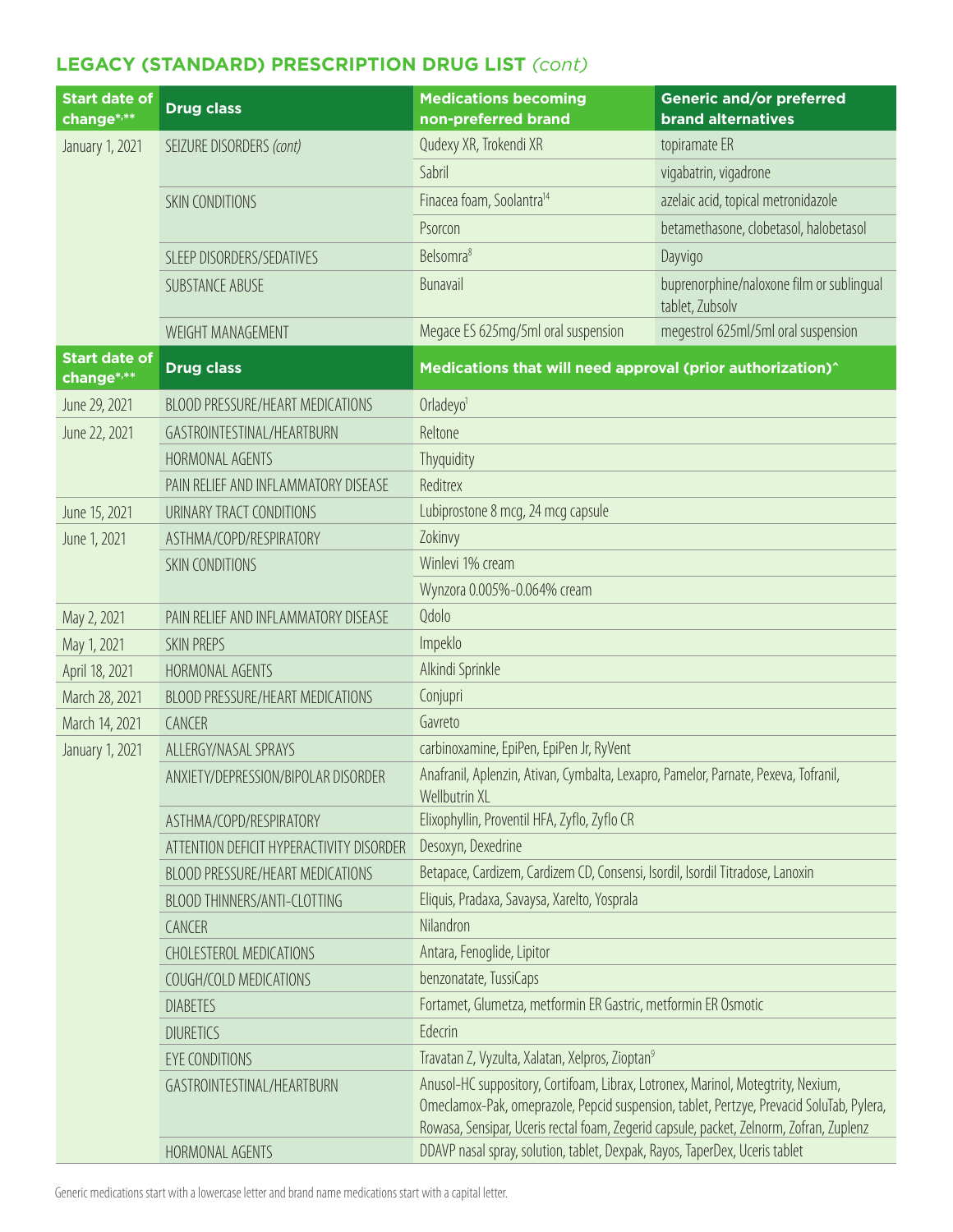# **LEGACY (STANDARD) PRESCRIPTION DRUG LIST** *(cont)*

| <b>Start date of</b><br>change*,** | <b>Drug class</b>                    | Medications that will need approval (prior authorization)^                                                                                                                                                                                                                                                                                                                                                                                                                                                                                                                                                                                                                                                                                                                                                                                                                 |                                                                                                                       |
|------------------------------------|--------------------------------------|----------------------------------------------------------------------------------------------------------------------------------------------------------------------------------------------------------------------------------------------------------------------------------------------------------------------------------------------------------------------------------------------------------------------------------------------------------------------------------------------------------------------------------------------------------------------------------------------------------------------------------------------------------------------------------------------------------------------------------------------------------------------------------------------------------------------------------------------------------------------------|-----------------------------------------------------------------------------------------------------------------------|
| January 1, 2021                    | <b>INFECTIONS</b>                    | Augmentin, Baraclude, Diflucan, Doryx, E.E.S. 200, EryPed 400, Mepron, Minocin,<br>Vibramycin, Zovirax capsule, suspension, tablet                                                                                                                                                                                                                                                                                                                                                                                                                                                                                                                                                                                                                                                                                                                                         | Mycobutin, Noxafil tablet, Oracea, Sitavig, Solodyn, Sporanox, Targadox, Valcyte, Vancocin,                           |
|                                    | <b>MISCELLANEOUS</b>                 | Horizant                                                                                                                                                                                                                                                                                                                                                                                                                                                                                                                                                                                                                                                                                                                                                                                                                                                                   |                                                                                                                       |
|                                    | NUTRITIONAL/DIETARY                  | PreGenna, Trinaz                                                                                                                                                                                                                                                                                                                                                                                                                                                                                                                                                                                                                                                                                                                                                                                                                                                           |                                                                                                                       |
|                                    | PAIN RELIEF AND INFLAMMATORY DISEASE | Allzital, Amerge, Amrix, BUPAP, Butalbital-acetaminophen 50-300mg tablet, Cambia,<br>chlorzoxazone, ConZip, D.H.E.45, diclofenac 1.3% patch <sup>5</sup> , 1.5% topical solution, Duexis,<br>Ergomar, Fenortho 200 mg capsule, Flector 1.3 % patch <sup>5</sup> , Frova, Gralise, Imitrex, Indocin,<br>levorphanol, Lorzone, Maxalt, Maxalt MLT, Migranal, Naprelan, naproxen CR, Onzetra Xsail,<br>Pennsaid, Relpax, roxicodone, Soriatane, Sprix, Tivorbex, Treximet, Vanatol LQ, Vimovo,<br>Vivlodex, Voltaren 1% gel <sup>5</sup> , Zembrace Symtouch, Zipsor, Zomig, Zomig ZMT, Zorvolex                                                                                                                                                                                                                                                                              |                                                                                                                       |
|                                    | PARKINSON'S DISEASE                  | Lodosyn, Requip XL, Zelapar                                                                                                                                                                                                                                                                                                                                                                                                                                                                                                                                                                                                                                                                                                                                                                                                                                                |                                                                                                                       |
|                                    | SCHIZOPHRENIA/ANTI-PSYCHOTICS        | FazaClo, Geodon, Versacloz, Zyprexa, Zyprexa Zydis                                                                                                                                                                                                                                                                                                                                                                                                                                                                                                                                                                                                                                                                                                                                                                                                                         |                                                                                                                       |
|                                    | SEIZURE DISORDERS                    | Mysoline                                                                                                                                                                                                                                                                                                                                                                                                                                                                                                                                                                                                                                                                                                                                                                                                                                                                   |                                                                                                                       |
|                                    | <b>SKIN CONDITIONS</b>               | Aldara, Anusol-HC cream, Apexicon E <sup>5</sup> , Bensal HP, Benzaclin, Carac, Clindage, Clobex<br>shampoo, spray, topical lotion, Condylox, Cordran <sup>5</sup> , Cutivate, diclofenac 3% gel, diflorasone,<br>Ertaczo, Exelderm, Extina, Finacea gel, flurandrenolide, Halog cream, ointment,<br>hydrocortisone butyrate lipid cream, lotion <sup>5</sup> , Impoyz <sup>5</sup> , Jublia, Kenalog 0.147 mg/gm<br>spray, Kerydin, Locoid, Loprox 0.77% cream, 1% shampoo, Luzu, MetroCream, MetroGel,<br>MetroLotion, Noritate, Olux <sup>5</sup> , Olux-E5, Oxistat, Pandel <sup>5</sup> , Penlac, Prudoxin, Sernivo, Sorilux,<br>Trainex, Tridesilon <sup>5</sup> , Ultravate, Vanos, Verdeso, Vusion, Xerese, Xolegel, Ziana, Zonalon,<br>Zovirax cream, ointment, Zyclara<br>Ambien, Ambien CR, Edular, Intermezzo, Nuvigil, Provigil, Restoril, Zolpimist<br>Evzio |                                                                                                                       |
|                                    | SLEEP DISORDERS/SEDATIVES            |                                                                                                                                                                                                                                                                                                                                                                                                                                                                                                                                                                                                                                                                                                                                                                                                                                                                            |                                                                                                                       |
|                                    | <b>SUBSTANCE ABUSE</b>               |                                                                                                                                                                                                                                                                                                                                                                                                                                                                                                                                                                                                                                                                                                                                                                                                                                                                            |                                                                                                                       |
| <b>Start date of</b><br>change*,** | <b>Drug class</b>                    | Medications that will have a quantity limit                                                                                                                                                                                                                                                                                                                                                                                                                                                                                                                                                                                                                                                                                                                                                                                                                                |                                                                                                                       |
| June 29, 2021                      | BLOOD PRESSURE/HEART MEDICATIONS     | Orladeyo <sup>1</sup>                                                                                                                                                                                                                                                                                                                                                                                                                                                                                                                                                                                                                                                                                                                                                                                                                                                      |                                                                                                                       |
| June 1, 2021                       | ASTHMA/COPD/RESPIRATORY              | Zokinvy                                                                                                                                                                                                                                                                                                                                                                                                                                                                                                                                                                                                                                                                                                                                                                                                                                                                    |                                                                                                                       |
| May 15, 2021                       | <b>EYE CONDITIONS</b>                | Eysuvis                                                                                                                                                                                                                                                                                                                                                                                                                                                                                                                                                                                                                                                                                                                                                                                                                                                                    |                                                                                                                       |
| May 2, 2021                        | PAIN RELIEF AND INFLAMMATORY DISEASE | Qdolo                                                                                                                                                                                                                                                                                                                                                                                                                                                                                                                                                                                                                                                                                                                                                                                                                                                                      |                                                                                                                       |
| March 14, 2021                     | CANCER                               | Gavreto                                                                                                                                                                                                                                                                                                                                                                                                                                                                                                                                                                                                                                                                                                                                                                                                                                                                    |                                                                                                                       |
| <b>Start date of</b><br>change*,** | <b>Drug class</b>                    | <b>Medications being added to</b><br><b>Step Therapy Program^^^</b>                                                                                                                                                                                                                                                                                                                                                                                                                                                                                                                                                                                                                                                                                                                                                                                                        | <b>Generic and/or preferred</b><br><b>brand alternatives</b>                                                          |
| June 29, 2021                      | SKIN CONDITIONS                      | Klisyri                                                                                                                                                                                                                                                                                                                                                                                                                                                                                                                                                                                                                                                                                                                                                                                                                                                                    | topical fluorouracil, imiquimod 5% cream,<br>Fluoroplex                                                               |
| June 1, 2021                       | URINARY TRACT CONDITIONS             | Vesicare LS 5 mg/5 mL suspension                                                                                                                                                                                                                                                                                                                                                                                                                                                                                                                                                                                                                                                                                                                                                                                                                                           | oxybutynin chloride, oxybutynin chloride<br>ER, darifenacin ER, solifenacin, tolterodine,<br>tolterodine ER, tropsium |
| <b>Start date of</b><br>change*,** | <b>Drug class</b>                    | <b>Medications that will be</b><br>excluded from coverage                                                                                                                                                                                                                                                                                                                                                                                                                                                                                                                                                                                                                                                                                                                                                                                                                  | <b>Additional information</b>                                                                                         |
| January 1, 2021                    | SKIN CONDITIONS                      | Rosadan Kits                                                                                                                                                                                                                                                                                                                                                                                                                                                                                                                                                                                                                                                                                                                                                                                                                                                               | azelaic acid, topical metronidazole                                                                                   |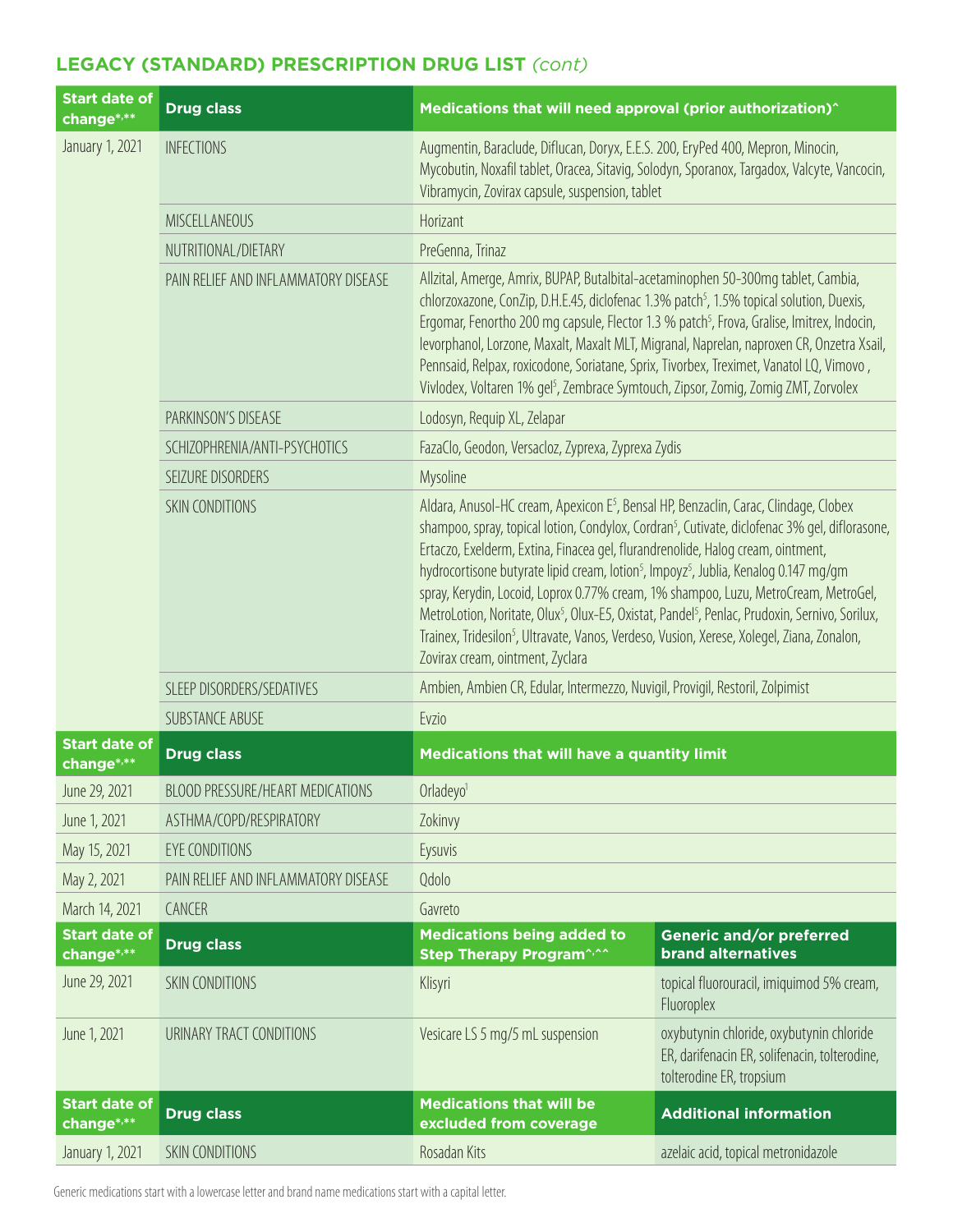#### **PERFORMANCE PRESCRIPTION DRUG LIST**

| <b>Start date of</b><br>change*,** | <b>Drug class</b>                       | <b>Medications moving to preferred brand</b>       |                                                                                                                                             |
|------------------------------------|-----------------------------------------|----------------------------------------------------|---------------------------------------------------------------------------------------------------------------------------------------------|
| June 22, 2021                      | PAIN RELIEF AND INFLAMMATORY DISEASE    | Reditrex                                           |                                                                                                                                             |
| May 15, 2021                       | EYE CONDITIONS                          | Eysuvis                                            |                                                                                                                                             |
|                                    | GASTROINTESTINAL/HEARTBURN              | Sutab                                              |                                                                                                                                             |
| April 1, 2021                      | CANCER                                  | Riabni                                             |                                                                                                                                             |
| January 1, 2021                    | AIDS/HIV                                | Juluca                                             |                                                                                                                                             |
|                                    | ASTHMA/COPD/RESPIRATORY                 | Bevespi                                            |                                                                                                                                             |
|                                    | <b>DIABETES</b>                         | Bagsimi                                            |                                                                                                                                             |
|                                    | GASTROINTESTINAL/HEARTBURN              | Pancreaze                                          |                                                                                                                                             |
|                                    | <b>INFECTIONS</b>                       | Epclusa, Harvoni                                   |                                                                                                                                             |
|                                    | PAIN RELIEF AND INFLAMMATORY DISEASE    | Taltz                                              |                                                                                                                                             |
| <b>Start date of</b><br>change*,** | <b>Drug class</b>                       | <b>Medications becoming</b><br>non-preferred brand | <b>Generic and/or preferred</b><br><b>brand alternatives</b>                                                                                |
| June 29, 2021                      | <b>BLOOD PRESSURE/HEART MEDICATIONS</b> | Orladeyo <sup>1</sup>                              | Lupron Depot                                                                                                                                |
| June 22, 2021                      | CANCER                                  | Orgovyx <sup>1</sup>                               | No preferred formulary drug alternatives.                                                                                                   |
| June 15, 2021                      | GASTROINTESTINAL/HEARTBURN              | Lubiprostone 8 mcg, 24 mcg capsule                 | Amitiza                                                                                                                                     |
| June 1, 2021                       | <b>SKIN CONDITIONS</b>                  | Winlevi 1% cream                                   | Generic products (e.g. adapalene; tretinoin;<br>clindamycin-benzoyl peroxide)                                                               |
|                                    |                                         | Wynzora 0.005%-0.064% cream                        | betamethasone DP, fluocinolone, fluticasone,<br>mometasone, trimacinolone, calcipotriene,<br>calcipotriene-betamethasone DP                 |
|                                    | URINARY TRACT CONDITIONS                | Vesicare LS 5 mg/5 mL suspension                   | oxybutynin chloride, oxybutynin chloride<br>ER, darifenacin ER, solifenacin, tolterodine,<br>tolterodine ER, tropsium                       |
| May 2, 2021                        | PAIN RELIEF AND INFLAMMATORY DISEASE    | Qdolo                                              | tramadol                                                                                                                                    |
| May 1, 2021                        | SKIN PREPS                              | Impeklo                                            | topical betamethasone dipropionate<br>(augmented) 0.05%, clobetasol propionate<br>0.05%, halobetasol propionate 0.05%,<br>fluocinolide 0.1% |
| April 18, 2021                     | HORMONAL AGENTS                         | Alkindi Sprinkle                                   | hydrocortisone 5mg tablet                                                                                                                   |
| March 28, 2021                     | <b>BLOOD PRESSURE/HEART MEDICATIONS</b> | Conjupri                                           | amlodipine, felodipine, nifedipine,<br>nicardipine                                                                                          |
| January 1, 2021                    | AIDS/HIV                                | Intelence <sup>1</sup>                             | Talk to your doctor about other alternatives                                                                                                |
|                                    | <b>BLOOD PRESSURE/HEART MEDICATIONS</b> | <b>MULTAQ</b>                                      | Talk to your doctor about other alternatives                                                                                                |
|                                    | EYE CONDITIONS                          | Lotemax 0.5% drops                                 | loteprednol 0.5% drops                                                                                                                      |
|                                    | HORMONAL AGENTS                         | Armour Thyroid, Synthroid, Unithroid               | levothyroxine                                                                                                                               |
|                                    | <b>INFECTIONS</b>                       | Kitabis Pak <sup>1</sup>                           | tobramycin pak 300mg/5ml                                                                                                                    |
|                                    | SEIZURE DISORDERS                       | Lyrica 20mg/ml oral solution                       | pregabalin 20mg/ml oral solution                                                                                                            |
|                                    | <b>SUBSTANCE ABUSE</b>                  | Bunavail                                           | buprenorphine/naloxone film or sublingual<br>tablet, Zubsolv                                                                                |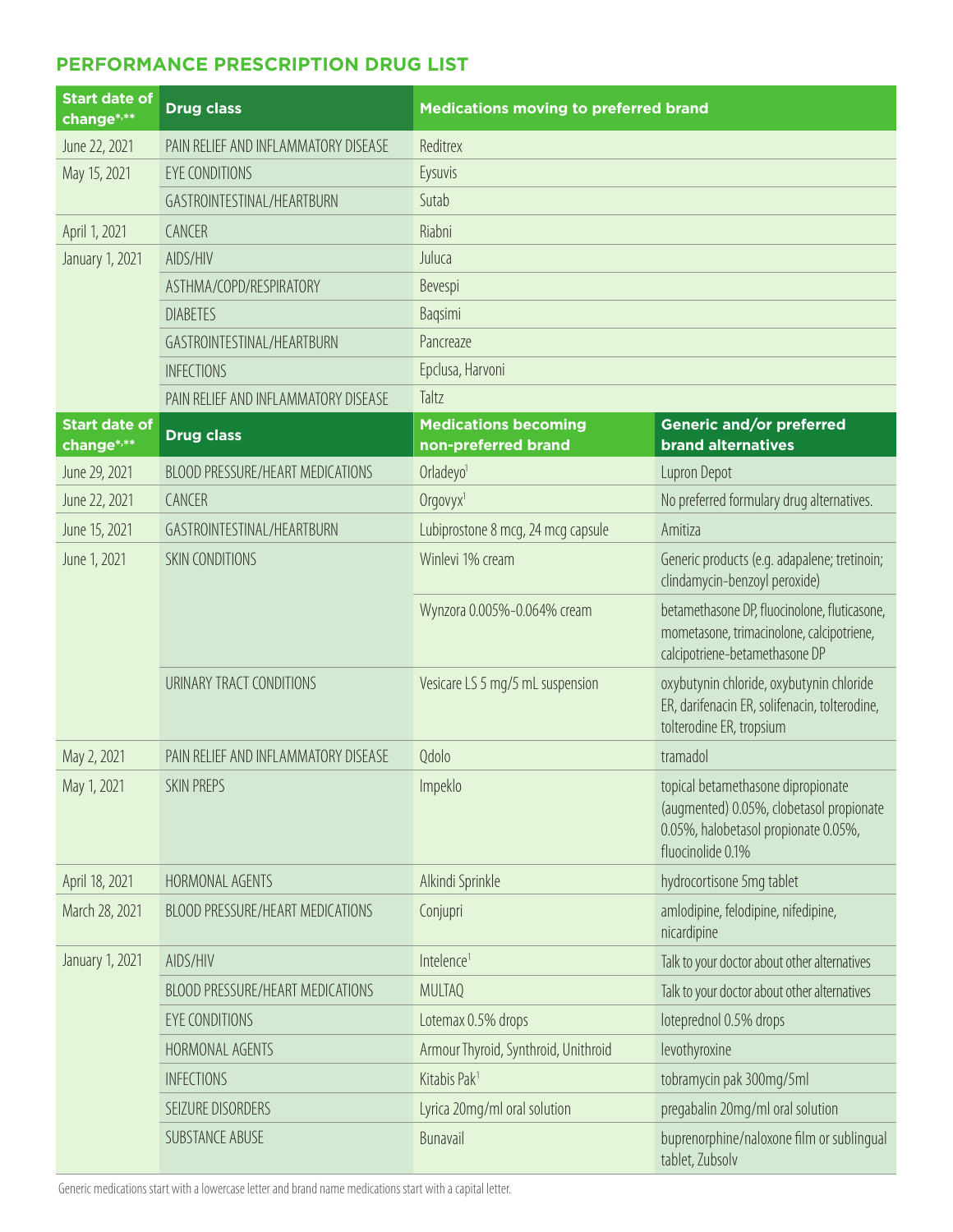#### **PERFORMANCE PRESCRIPTION DRUG LIST** *(cont)*

| <b>Start date of</b><br>change*,** | <b>Drug class</b>                       | <b>Medications becoming</b><br>non-preferred brand                                        | <b>Generic and/or preferred</b><br><b>brand alternatives</b>                                                                                |
|------------------------------------|-----------------------------------------|-------------------------------------------------------------------------------------------|---------------------------------------------------------------------------------------------------------------------------------------------|
| January 1, 2021                    | <b>SUBSTANCE ABUSE</b>                  | Probuphine                                                                                | Talk to your doctor about other alternatives                                                                                                |
| <b>Start date of</b><br>change*,** | <b>Drug class</b>                       | Medications that will need approval (prior authorization)^                                |                                                                                                                                             |
| June 29, 2021                      | <b>BLOOD PRESSURE/HEART MEDICATIONS</b> | Orladeyo <sup>1</sup>                                                                     |                                                                                                                                             |
| June 22, 2021                      | PAIN RELIEF AND INFLAMMATORY DISEASE    | Reditrex                                                                                  |                                                                                                                                             |
| June 1, 2021                       | ASTHMA/COPD/RESPIRATORY                 | Zokinvy                                                                                   |                                                                                                                                             |
| March 14, 2021                     | CANCER                                  | Gavreto                                                                                   |                                                                                                                                             |
| January 1, 2021                    | BLOOD THINNERS/ANTI-CLOTTING            | Eliquis <sup>4</sup> , Pradaxa <sup>4</sup> , Savaysa <sup>4</sup> , Xarelto <sup>4</sup> |                                                                                                                                             |
|                                    | PAIN RELIEF AND INFLAMMATORY DISEASE    | diclofenac 1.3% patch, Flextor 1.3% patch <sup>5</sup> , Voltaren 1% gel <sup>5</sup>     |                                                                                                                                             |
| <b>Start date of</b><br>change*,** | <b>Drug class</b>                       | Medications that will have a quantity limit                                               |                                                                                                                                             |
| June 29, 2021                      | <b>BLOOD PRESSURE/HEART MEDICATIONS</b> | Orladeyo <sup>1</sup>                                                                     |                                                                                                                                             |
| June 1, 2021                       | ASTHMA/COPD/RESPIRATORY                 | Zokinvy                                                                                   |                                                                                                                                             |
| May 15, 2021                       | <b>EYE CONDITIONS</b>                   | Eysuvis                                                                                   |                                                                                                                                             |
| May 2, 2021                        | PAIN RELIEF AND INFLAMMATORY DISEASE    | Qdolo                                                                                     |                                                                                                                                             |
| March 14, 2021                     | CANCER                                  | Gavreto                                                                                   |                                                                                                                                             |
| <b>Start date of</b><br>change*,** | <b>Drug class</b>                       | <b>Medications that will no longer</b><br>be covered^^                                    | <b>Generic and/or preferred</b><br><b>brand alternatives</b>                                                                                |
| June 29, 2021                      | <b>SKIN CONDITIONS</b>                  | Klisyri                                                                                   | topical fluorouracil, imiquimod 5% cream                                                                                                    |
| June 22, 2021                      | GASTROINTESTINAL/HEARTBURN              | Reltone                                                                                   | ursodiol                                                                                                                                    |
|                                    | HORMONAL AGENTS                         | Thyquidity                                                                                | levothyroxine, levoxyl, Levo-T, Unithroid,<br>Euthyrox                                                                                      |
| June 15, 2021                      | GASTROINTESTINAL/HEARTBURN              | Lubiprostone 8 mcg, 24 mcg capsule                                                        | Amitiza                                                                                                                                     |
| June 1, 2021                       | SKIN CONDITIONS                         | Winlevi 1% cream                                                                          | Generic products (e.g. adapalene; tretinoin;<br>clindamycin-benzoyl peroxide)                                                               |
|                                    |                                         | Wynzora 0.005%-0.064% cream                                                               | betamethasone DP, fluocinolone, fluticasone,<br>mometasone, trimacinolone, calcipotriene,<br>calcipotriene-betamethasone DP                 |
|                                    | URINARY TRACT CONDITIONS                | Vesicare LS 5 mg/5 mL suspension                                                          | oxybutynin chloride, oxybutynin chloride<br>ER, darifenacin ER, solifenacin, tolterodine,<br>tolterodine ER, tropsium                       |
| May 2, 2021                        | PAIN RELIEF AND INFLAMMATORY DISEASE    | Qdolo                                                                                     | tramadol                                                                                                                                    |
| May 1, 2021                        | <b>SKIN PREPS</b>                       | Impeklo                                                                                   | topical betamethasone dipropionate<br>(augmented) 0.05%, clobetasol propionate<br>0.05%, halobetasol propionate 0.05%,<br>fluocinolide 0.1% |
| April 18, 2021                     | HORMONAL AGENTS                         | Alkindi Sprinkle                                                                          | hydrocortisone 5mg tablet                                                                                                                   |
| March 28, 2021                     | BLOOD PRESSURE/HEART MEDICATIONS        | Conjupri                                                                                  | amlodipine, felodipine, nifedipine,<br>nicardipine                                                                                          |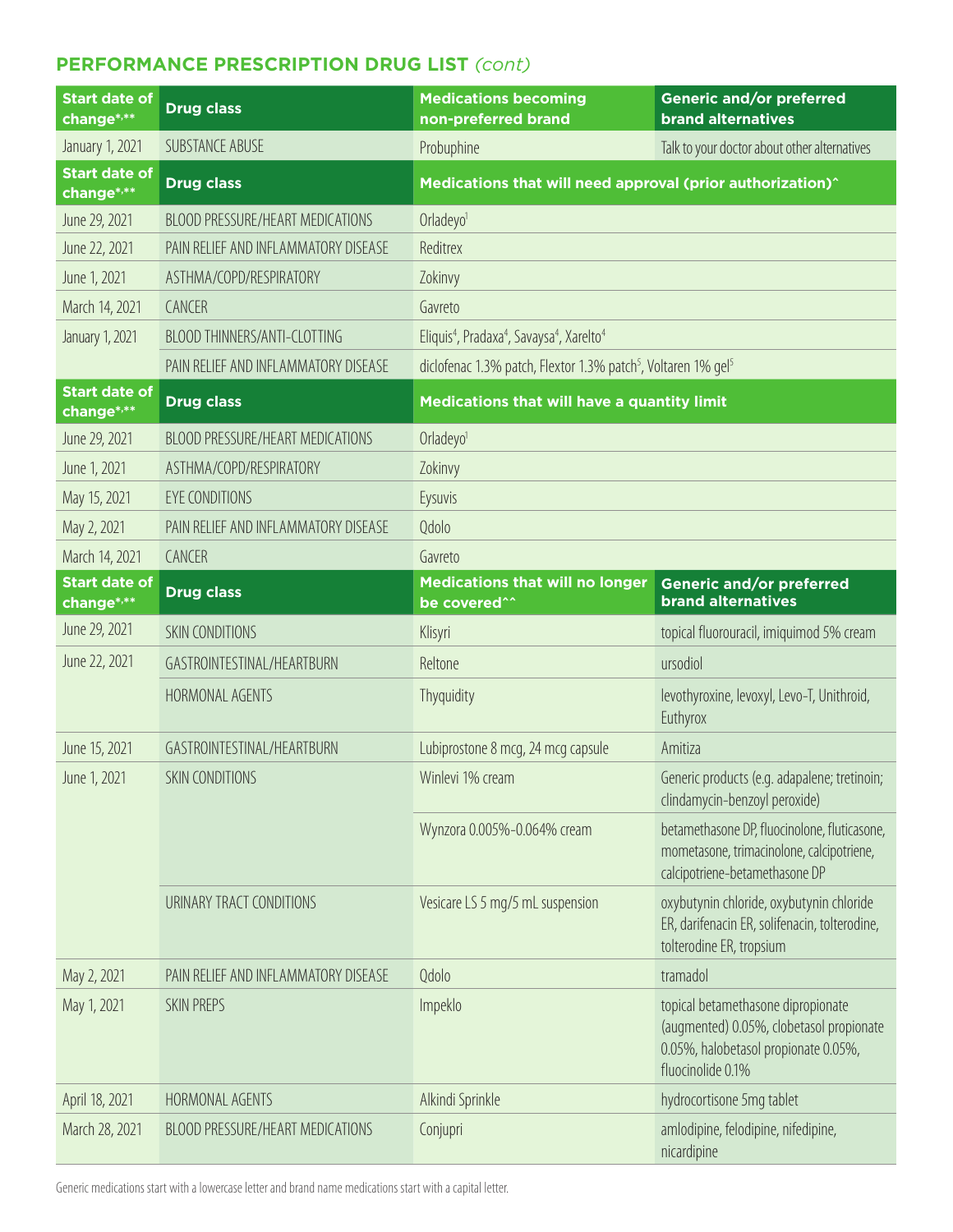# **PERFORMANCE PRESCRIPTION DRUG LIST** *(cont)*

| <b>Start date of</b><br>change*,** | <b>Drug class</b>                    | <b>Medications that will no longer</b><br>be covered^^                                                            | Generic and/or preferred<br><b>brand alternatives</b>                |
|------------------------------------|--------------------------------------|-------------------------------------------------------------------------------------------------------------------|----------------------------------------------------------------------|
| January 1, 2021                    | ASTHMA/COPD/RESPIRATORY              | ProAir HFA7, ProAir RespiClick7, Ventolin<br>$HFA^7$                                                              | albuterol HFA                                                        |
|                                    | <b>DIABETES</b>                      | Kombiglyze XR <sup>8</sup> , Onglyza <sup>8</sup>                                                                 | metformin, Janumet, Janumet XR, Januvia                              |
|                                    | EYE CONDITIONS                       | Lumigan <sup>7</sup> , Travatan Z, Xalatan, Xelpros,<br>Zioptan <sup>9</sup>                                      | bimatoprost, latanoprost, travoprost                                 |
|                                    | GASTROINTESTINAL/HEARTBURN           | Creon <sup>7</sup> , Pertzye <sup>7</sup> , Zenpep <sup>7</sup>                                                   | Pancreaze                                                            |
|                                    |                                      | Motegrity, Trulance <sup>7</sup> , Zelnorm                                                                        | Amitiza, Linzess                                                     |
|                                    |                                      | Sensipar                                                                                                          | cinacalcet                                                           |
|                                    | HORMONAL AGENTS                      | <b>TaperDex</b>                                                                                                   | dexamethasone 1.5mg tablet                                           |
|                                    | <b>INFECTIONS</b>                    | Baraclude                                                                                                         | entecavir tablet                                                     |
|                                    |                                      | Noxafil tablet                                                                                                    | posaconazole DR 100mg tablet                                         |
|                                    | MULTIPLE SCLEROSIS                   | Ampyra ER7                                                                                                        | dalfampridine ER                                                     |
|                                    | NUTRITIONAL/DIETARY                  | PreGenna, Trinaz                                                                                                  | Any generic prenatal vitamin                                         |
|                                    | PAIN RELIEF AND INFLAMMATORY DISEASE | Amerge, Frova, Maxalt, Maxalt MLT, Relpax                                                                         | generic triptans (e.g. naratriptan;<br>sumatriptan)                  |
|                                    |                                      | butalbital-acetaminophen 50-300mg tablet                                                                          | butalbital-acetaminophen 50-325mg tablet                             |
|                                    |                                      | Cosentyx <sup>10</sup>                                                                                            | Enbrel, Humira, Otezla, Skyrizi, Stelara, Taltz                      |
|                                    | SEIZURE DISORDERS                    | Felbatol <sup>11</sup>                                                                                            | felbamate                                                            |
|                                    |                                      | Keppra/Keppra XR <sup>11</sup>                                                                                    | levetiracetam/levetiracetam ER                                       |
|                                    |                                      | Lamictal XR Start Kit <sup>11</sup>                                                                               | lamotrigine ER                                                       |
|                                    |                                      | Lamictal/ODT/XR <sup>11</sup>                                                                                     | lamotrigine, lamotrigine ER, lamotrigine<br><b>ODT</b>               |
|                                    |                                      | Qudexy XR <sup>6</sup> , Trokendi XR <sup>11</sup>                                                                | topiramate ER                                                        |
|                                    |                                      | Sabril <sup>11</sup>                                                                                              | vigabatrin, vigadrone                                                |
|                                    |                                      | Topamax <sup>11</sup>                                                                                             | topiramate                                                           |
|                                    |                                      | Trileptal <sup>11</sup>                                                                                           | oxcarbazepine                                                        |
|                                    |                                      | Zonegran <sup>11</sup>                                                                                            | zonisamide                                                           |
|                                    | SKIN CONDITIONS                      | Apexicon E <sup>5</sup> , diflorasone, Impoyz <sup>5</sup> , Olux <sup>5</sup> ,<br>Olux-E <sup>5</sup> , Psorcon | betamethasone, clobetasol, halobetasol                               |
|                                    |                                      | Condylox                                                                                                          | imiquimod 5% cream packet, podofilox<br>0.5% topical solution        |
|                                    |                                      | Cordran <sup>5</sup>                                                                                              | betamethasone, clobetasol, fluocinolone,<br>fluticasone, halobetasol |
|                                    |                                      | Finacea <sup>7</sup> , MetroCream, MetroGel,<br>MetroLotion, Soolantra <sup>12</sup>                              | azelaic acid, topical metronidazole                                  |
|                                    |                                      | flurandrenolide, Pandel <sup>5</sup>                                                                              | betamethasone, fluocinolone, fluticasone                             |
|                                    |                                      | hydrocortisone butyrate lipid cream, lotion <sup>5</sup>                                                          | betamethasone, fluocinolone, fluticasone                             |
|                                    |                                      | Sorilux                                                                                                           | calcitriol, tazarotene, topical calcipotriene                        |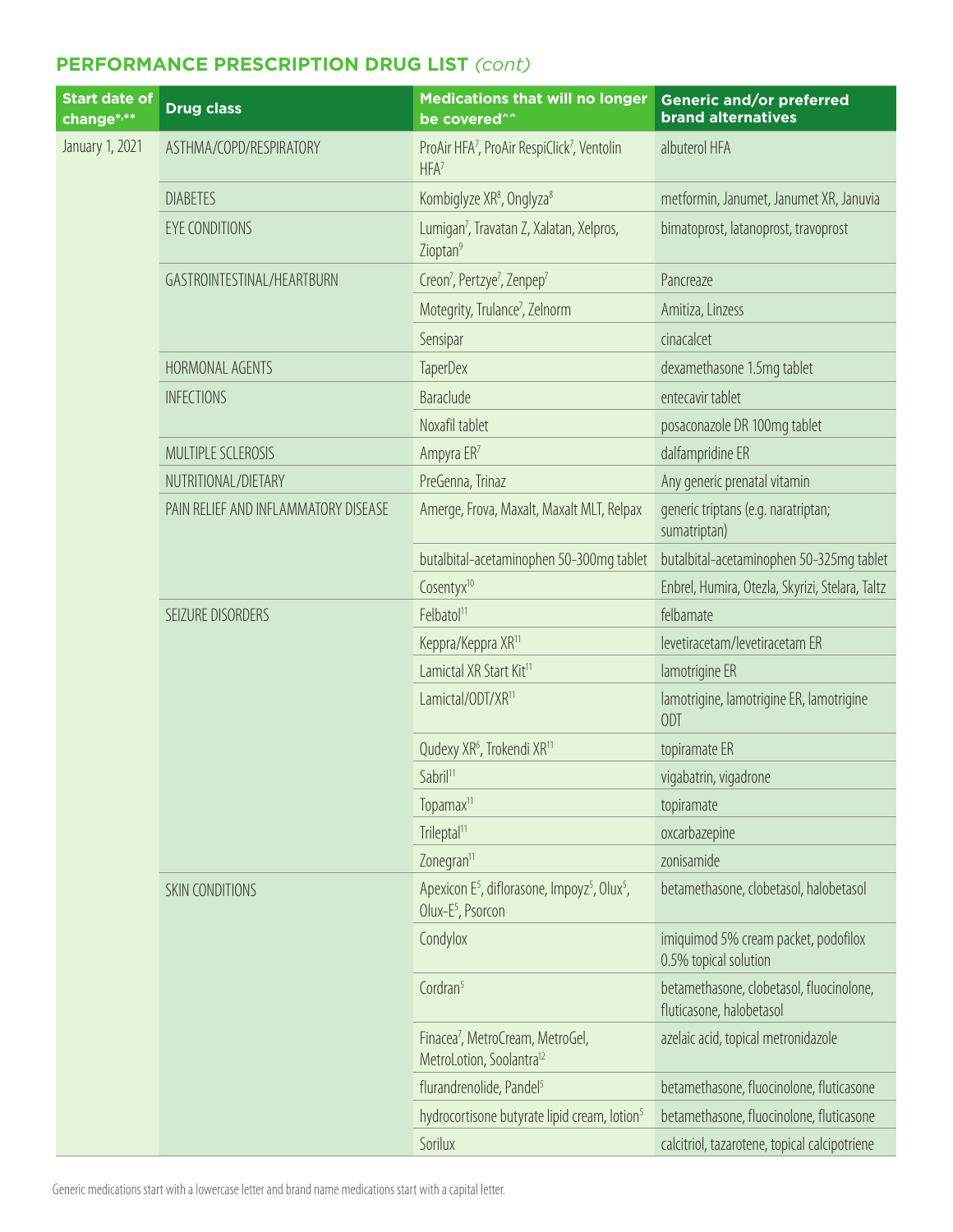#### **PERFORMANCE PRESCRIPTION DRUG LIST** *(cont)*

| <b>Start date of</b><br>change*,** | <b>Drug class</b>         | <b>Medications that will no longer</b><br>be covered <sup>^^</sup> | <b>Generic and/or preferred</b><br><b>brand alternatives</b>                                                                                              |
|------------------------------------|---------------------------|--------------------------------------------------------------------|-----------------------------------------------------------------------------------------------------------------------------------------------------------|
| January 1, 2021                    | SKIN CONDITIONS (cont)    | Tridesilon <sup>5</sup>                                            | alclometasone, desonide, triamcinolone                                                                                                                    |
|                                    |                           | Xolegel                                                            | ciclopirox 0.77% gel, ciclopirox 1%<br>shampoo, ketoconazole 2% cream,<br>ketoconazole 2% foam, selenium 2.5%<br>lotion, sodium sulfacetamide 10% shampoo |
|                                    | SLEEP DISORDERS/SEDATIVES | Belsomra <sup>8</sup>                                              | Dayvigo                                                                                                                                                   |
|                                    | URINARY TRACT CONDITIONS  | Procysbi <sup>4</sup>                                              | Cystagon                                                                                                                                                  |
| <b>Start date of</b><br>change*,** | <b>Drug class</b>         | <b>Medications that will be</b><br>excluded from coverage          | <b>Additional information</b>                                                                                                                             |
| January 1, 2021                    | <b>SKIN CONDITIONS</b>    | Rosadan Kits                                                       | azelaic acid, topical metronidazole                                                                                                                       |

#### **ADVANTAGE PRESCRIPTION DRUG LIST**

| <b>Start date of</b><br>change*,**             | <b>Drug class</b>                    | <b>Medications moving to preferred brand</b>         |                                                                                                                             |
|------------------------------------------------|--------------------------------------|------------------------------------------------------|-----------------------------------------------------------------------------------------------------------------------------|
| June 22, 2021                                  | PAIN RELIEF AND INFLAMMATORY DISEASE | Reditrex                                             |                                                                                                                             |
| May 15, 2021                                   | <b>EYE CONDITIONS</b>                | Eysuvis                                              |                                                                                                                             |
|                                                | GASTROINTESTINAL/HEARTBURN           | Sutab                                                |                                                                                                                             |
| April 1, 2021                                  | CANCER                               | Riabni                                               |                                                                                                                             |
| January 1, 2021                                | AIDS/HIV                             | Juluca                                               |                                                                                                                             |
|                                                | <b>DIABETES</b>                      | Baqsimi                                              |                                                                                                                             |
|                                                | GASTROINTESTINAL/HEARTBURN           | Pancreaze                                            |                                                                                                                             |
|                                                | <b>INFECTIONS</b>                    | Epclusa, Harvoni                                     |                                                                                                                             |
|                                                | PAIN RELIEF AND INFLAMMATORY DISEASE | Ajovy <sup>13</sup> , Emgality <sup>13</sup> , Taltz |                                                                                                                             |
|                                                | SEIZURE DISORDERS                    | <b>VIMPAT</b>                                        |                                                                                                                             |
|                                                | URINARY TRACT CONDITIONS             | Cystagon                                             |                                                                                                                             |
|                                                |                                      |                                                      |                                                                                                                             |
| <b>Start date of</b><br>change <sup>*,**</sup> | <b>Drug class</b>                    | <b>Medications becoming</b><br>non-preferred brand   | <b>Generic and/or preferred</b><br><b>brand alternatives</b>                                                                |
| June 29, 2021                                  | BLOOD PRESSURE/HEART MEDICATIONS     | Orladeyo <sup>1</sup>                                | Lupron Depot                                                                                                                |
| June 22, 2021                                  | CANCER                               | Orgovyx <sup>1</sup>                                 | No preferred formulary drug alternatives.                                                                                   |
| June 15, 2021                                  | GASTROINTESTINAL/HEARTBURN           | Lubiprostone 8 mcg, 24 mcg capsule                   | Amitiza                                                                                                                     |
| June 1, 2021                                   | <b>SKIN CONDITIONS</b>               | Winlevi 1% cream                                     | Generic products (e.g. adapalene; tretinoin;<br>clindamycin-benzoyl peroxide)                                               |
|                                                |                                      | Wynzora 0.005%-0.064% cream                          | betamethasone DP, fluocinolone, fluticasone,<br>mometasone, trimacinolone, calcipotriene,<br>calcipotriene-betamethasone DP |
|                                                | URINARY TRACT CONDITIONS             | Vesicare LS 5 mg/5 mL suspension                     | oxybutynin chloride, oxybutynin chloride<br>ER, darifenacin ER, solifenacin, tolterodine,<br>tolterodine ER, tropsium       |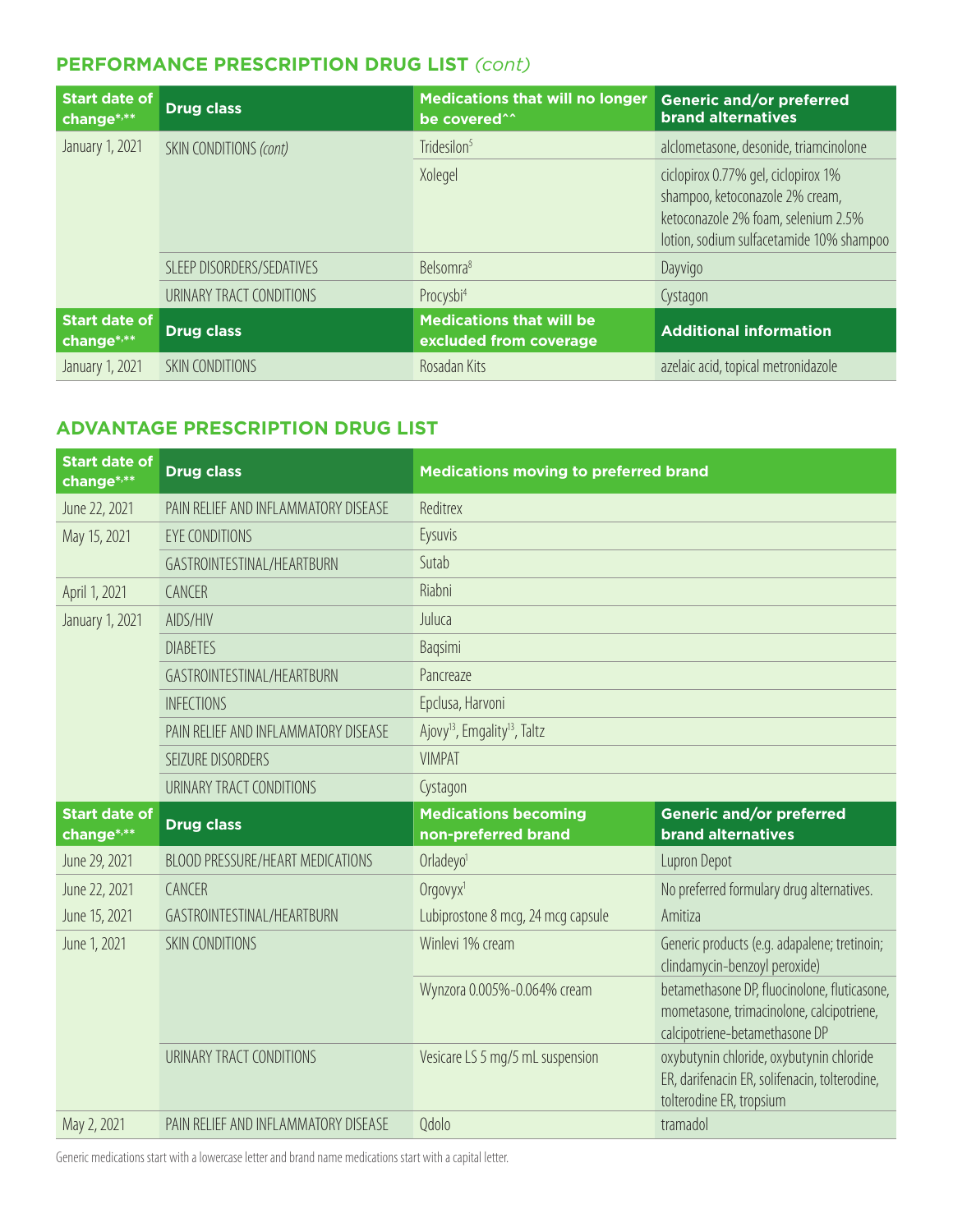# **ADVANTAGE PRESCRIPTION DRUG LIST** *(cont)*

| <b>Start date of</b><br>change*,** | <b>Drug class</b>                       | <b>Medications becoming</b><br>non-preferred brand                                        | <b>Generic and/or preferred</b><br><b>brand alternatives</b>                                                                                |
|------------------------------------|-----------------------------------------|-------------------------------------------------------------------------------------------|---------------------------------------------------------------------------------------------------------------------------------------------|
| June 29, 2021                      | <b>BLOOD PRESSURE/HEART MEDICATIONS</b> | Orladeyo <sup>1</sup>                                                                     | Lupron Depot                                                                                                                                |
| May 1, 2021                        | <b>SKIN PREPS</b>                       | Impeklo                                                                                   | topical betamethasone dipropionate<br>(augmented) 0.05%, clobetasol propionate<br>0.05%, halobetasol propionate 0.05%,<br>fluocinolide 0.1% |
| April 18, 2021                     | HORMONAL AGENTS                         | Alkindi Sprinkle                                                                          | hydrocortisone 5mg tablet                                                                                                                   |
| March 28, 2021                     | <b>BLOOD PRESSURE/HEART MEDICATIONS</b> | Conjupri                                                                                  | amlodipine, felodipine, nifedipine,<br>nicardipine                                                                                          |
| January 1, 2021                    | AIDS/HIV                                | Intelence <sup>1</sup>                                                                    | Talk to your doctor about other alternatives                                                                                                |
|                                    | HORMONAL AGENTS                         | Unithroid 75mcg tablet                                                                    | levothyroxine                                                                                                                               |
|                                    | <b>INFECTIONS</b>                       | Kitabis Pak <sup>1</sup>                                                                  | tobramycin pak 300mg/5ml                                                                                                                    |
|                                    | SEIZURE DISORDERS                       | Lyrica 20mg/ml oral solution                                                              | pregabalin 20mg/ml oral solution                                                                                                            |
|                                    | <b>SUBSTANCE ABUSE</b>                  | Bunavail                                                                                  | buprenorphine/naloxone film or sublingual<br>tablet, Zubsolv                                                                                |
|                                    |                                         | Probuphine                                                                                | Talk to your doctor about other alternatives                                                                                                |
|                                    | WEIGHT MANAGEMENT                       | Megace ES 625mg/5ml oral suspension                                                       | megestrol 625ml/5ml oral suspension                                                                                                         |
| <b>Start date of</b><br>change*,** | <b>Drug class</b>                       | Medications that will need approval (prior authorization)^                                |                                                                                                                                             |
| June 29, 2021                      | <b>BLOOD PRESSURE/HEART MEDICATIONS</b> | Orladeyo <sup>1</sup>                                                                     |                                                                                                                                             |
| June 22, 2021                      | PAIN RELIEF AND INFLAMMATORY DISEASE    | Reditrex                                                                                  |                                                                                                                                             |
| June 1, 2021                       | ASTHMA/COPD/RESPIRATORY                 | Zokinvy                                                                                   |                                                                                                                                             |
| March 14, 2021                     | CANCER                                  | Gavreto                                                                                   |                                                                                                                                             |
| January 1, 2021                    | BLOOD THINNERS/ANTI-CLOTTING            | Eliquis <sup>4</sup> , Pradaxa <sup>4</sup> , Savaysa <sup>4</sup> , Xarelto <sup>4</sup> |                                                                                                                                             |
|                                    | HORMONAL AGENTS                         | Tirosint, Tirosint-SOL                                                                    |                                                                                                                                             |
| <b>Start date of</b><br>change*,** | <b>Drug class</b>                       | Medications that will have a quantity limit                                               |                                                                                                                                             |
| June 29, 2021                      | <b>BLOOD PRESSURE/HEART MEDICATIONS</b> | Orladeyo <sup>1</sup>                                                                     |                                                                                                                                             |
| June 1, 2021                       | ASTHMA/COPD/RESPIRATORY                 | Zokinvy                                                                                   |                                                                                                                                             |
| May 15, 2021                       | EYE CONDITIONS                          | Eysuvis                                                                                   |                                                                                                                                             |
| May 2, 2021                        | PAIN RELIEF AND INFLAMMATORY DISEASE    | Qdolo                                                                                     |                                                                                                                                             |
| March 14, 2021                     | CANCER                                  | Gavreto                                                                                   |                                                                                                                                             |
| <b>Start date of</b><br>change*,** | <b>Drug class</b>                       | <b>Medications that will no longer</b><br>be covered^^                                    | <b>Generic and/or preferred</b><br><b>brand alternatives</b>                                                                                |
| June 29, 2021                      | <b>SKIN CONDITIONS</b>                  | Klisyri                                                                                   | topical fluorouracil, imiquimod 5% cream                                                                                                    |
| June 22, 2021                      | GASTROINTESTINAL/HEARTBURN              | Reltone                                                                                   | ursodiol                                                                                                                                    |
|                                    | HORMONAL AGENTS                         | Thyquidity                                                                                | levothyroxine, levoxyl, Levo-T, Unithroid,<br>Euthyrox                                                                                      |
| June 15, 2021                      | GASTROINTESTINAL/HEARTBURN              | Lubiprostone 8 mcg, 24 mcg capsule                                                        | Amitiza                                                                                                                                     |
| June 1, 2021                       | <b>SKIN CONDITIONS</b>                  | Winlevi 1% cream                                                                          | Generic products (e.g. adapalene; tretinoin;<br>clindamycin-benzoyl peroxide)                                                               |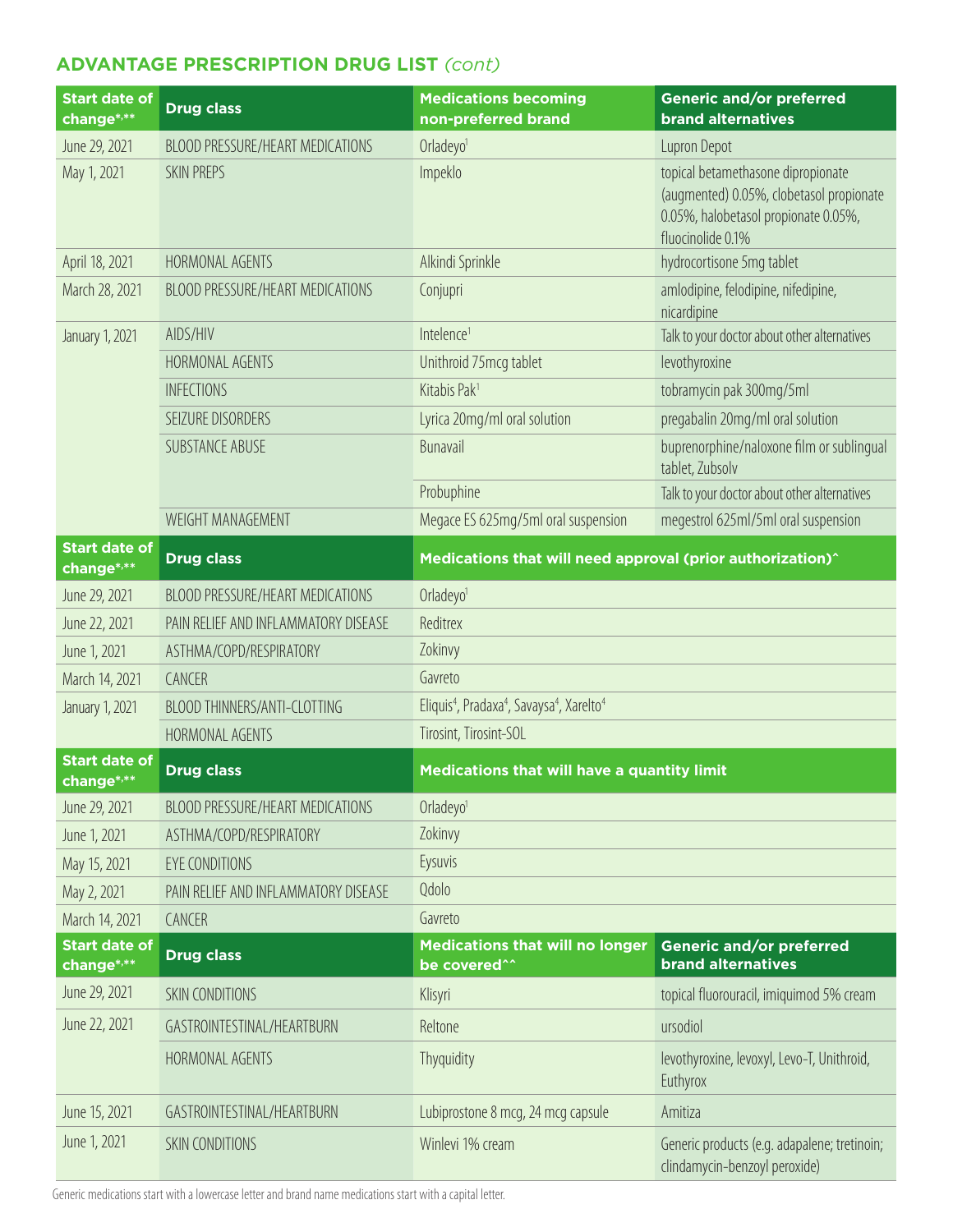# **ADVANTAGE PRESCRIPTION DRUG LIST** *(cont)*

| <b>Start date of</b><br>change*,** | <b>Drug class</b>                    | <b>Medications that will no longer</b><br>be covered^^                                   | <b>Generic and/or preferred</b><br><b>brand alternatives</b>                                                                                |
|------------------------------------|--------------------------------------|------------------------------------------------------------------------------------------|---------------------------------------------------------------------------------------------------------------------------------------------|
| June 1, 2021                       | SKIN CONDITIONS (cont)               | Wynzora 0.005%-0.064% cream                                                              | betamethasone DP, fluocinolone, fluticasone,<br>mometasone, trimacinolone, calcipotriene,<br>calcipotriene-betamethasone DP                 |
|                                    | URINARY TRACT CONDITIONS             | Vesicare LS 5 mg/5 mL suspension                                                         | oxybutynin chloride, oxybutynin chloride<br>ER, darifenacin ER, solifenacin, tolterodine,<br>tolterodine ER, tropsium                       |
| May 2, 2021                        | PAIN RELIEF AND INFLAMMATORY DISEASE | Qdolo                                                                                    | tramadol                                                                                                                                    |
| May 1, 2021                        | <b>SKIN PREPS</b>                    | Impeklo                                                                                  | topical betamethasone dipropionate<br>(augmented) 0.05%, clobetasol propionate<br>0.05%, halobetasol propionate 0.05%,<br>fluocinolide 0.1% |
| April 18, 2021                     | HORMONAL AGENTS                      | Alkindi Sprinkle                                                                         | hydrocortisone 5mg tablet                                                                                                                   |
| March 28, 2021                     | BLOOD PRESSURE/HEART MEDICATIONS     | Conjupri                                                                                 | amlodipine, felodipine, nifedipine,<br>nicardipine                                                                                          |
| January 1, 2021                    | ASTHMA/COPD/RESPIRATORY              | Advair HFA7, Breo Ellipta7                                                               | Dulera, fluticasone-salmeterol (generic<br>Advair Diskus), fluticasone-salmeterol<br>(generic Airduo), Symbicort, Wixela Inhub              |
|                                    |                                      | ProAir HFA <sup>7</sup> , ProAir RespiClick <sup>7</sup>                                 | albuterol HFA                                                                                                                               |
|                                    | CONTRACEPTION PRODUCTS               | Balcoltra, Natazia, Slynd, Taytulla                                                      | Generic oral contraceptives (e.g.<br>levonorgestrel-ethinyl estradiol)                                                                      |
|                                    | <b>DIABETES</b>                      | GlucaGen HypoKit <sup>7</sup> , Gvoke                                                    | Bagsimi, Glucagon Emergency Kit                                                                                                             |
|                                    | <b>EYE CONDITIONS</b>                | Cequa, Restasis MultiDose <sup>7</sup> , Xiidra <sup>7</sup>                             | Restasis                                                                                                                                    |
|                                    |                                      | Travatan Z, Xalatan, Xelpros, Zioptan <sup>9</sup>                                       | bimatoprost, latanoprost, travoprost                                                                                                        |
|                                    | GASTROINTESTINAL/HEARTBURN           | Creon <sup>7</sup> , Pertzye, Zenpep <sup>7</sup>                                        | Pancreaze                                                                                                                                   |
|                                    |                                      | Linzess <sup>7</sup> , Motegrity, Trulance <sup>7</sup> , Zelnorm                        | Amitiza                                                                                                                                     |
|                                    |                                      | Sensipar                                                                                 | cinacalcet                                                                                                                                  |
|                                    | HORMONAL AGENTS                      | <b>TaperDex</b>                                                                          | dexamethasone 1.5mg tablet                                                                                                                  |
|                                    | <b>INFECTIONS</b>                    | Baraclude                                                                                | entecavir tablet                                                                                                                            |
|                                    |                                      | Noxafil tablet                                                                           | posaconazole DR 100mg tablet                                                                                                                |
|                                    | MULTIPLE SCLEROSIS                   | Ampyra ER7                                                                               | dalfampridine ER                                                                                                                            |
|                                    | NUTRITIONAL/DIETARY                  | PreGenna, Trinaz                                                                         | Any generic prenatal vitamin                                                                                                                |
|                                    | PAIN RELIEF AND INFLAMMATORY DISEASE | Amerge                                                                                   | generic triptans (e.g. naratriptan;<br>sumatriptan)                                                                                         |
|                                    |                                      | butalbital-acetaminophen 50-300mg tablet                                                 | butalbutal-acetaminophen 50-325mg<br>tablet                                                                                                 |
|                                    |                                      | Cosentyx <sup>10</sup>                                                                   | Enbrel, Humira, Otezla, Skyrizi, Stelara, Taltz                                                                                             |
|                                    |                                      | diclofenac 1.3% patch, Flector 1.3% patch <sup>5</sup> ,<br>Voltaren 1% gel <sup>5</sup> | diclofenac 1% gel, generic oral NSAIDs (e.g.<br>celecoxib; meloxicam)                                                                       |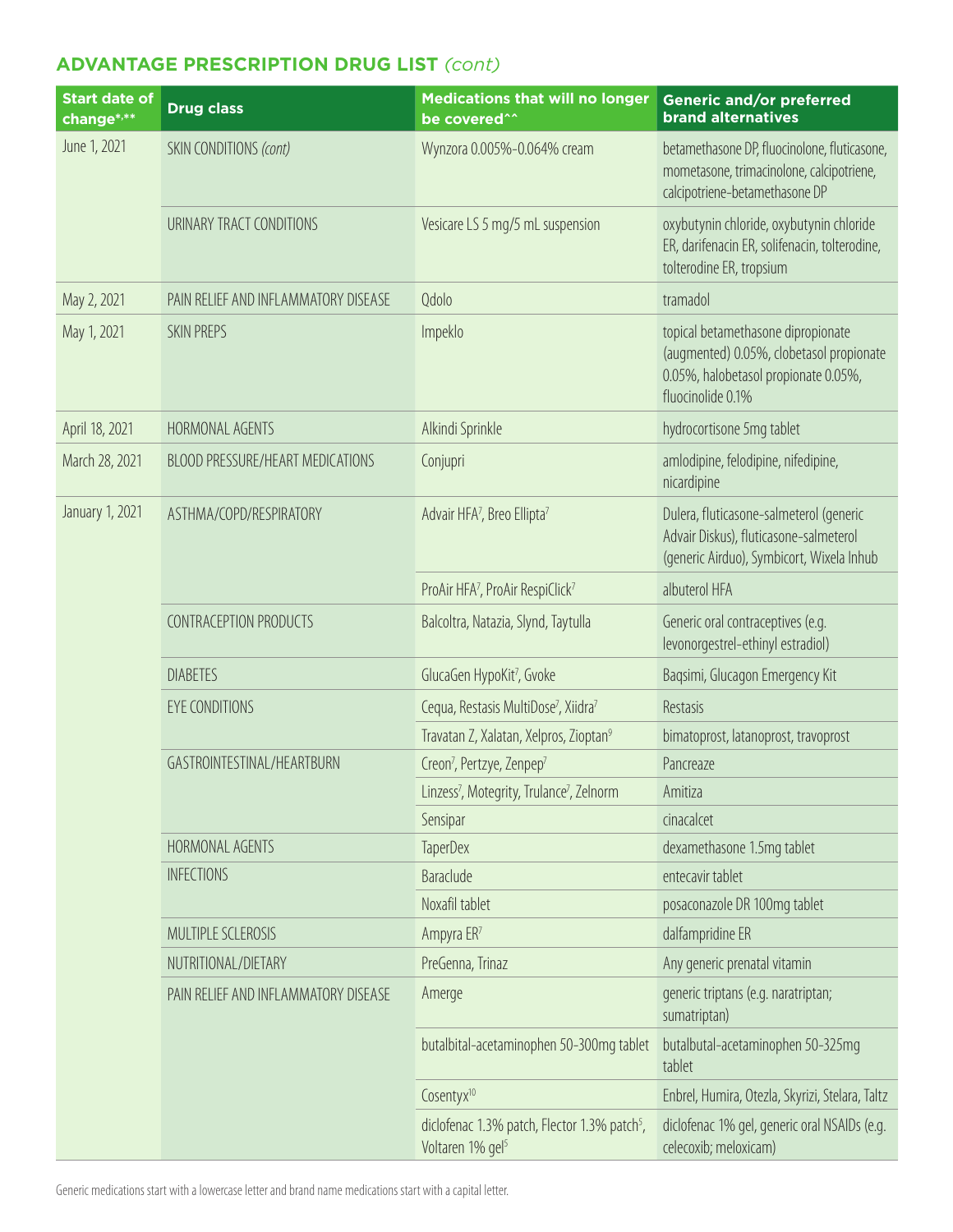# **ADVANTAGE PRESCRIPTION DRUG LIST** *(cont)*

| <b>Start date of</b><br>change*,** | <b>Drug class</b>                              | <b>Medications that will no longer</b><br>be covered^^                                                            | <b>Generic and/or preferred</b><br><b>brand alternatives</b>                                                                                              |
|------------------------------------|------------------------------------------------|-------------------------------------------------------------------------------------------------------------------|-----------------------------------------------------------------------------------------------------------------------------------------------------------|
| January 1, 2021                    | PAIN RELIEF AND INFLAMMATORY DISEASE<br>(cont) | Frova, Maxalt, Maxalt MLT, Relpax                                                                                 | generic triptans (e.g. naratriptan;<br>sumatriptan)                                                                                                       |
|                                    | SEIZURE DISORDERS                              | Felbatol <sup>11</sup>                                                                                            | felbamate                                                                                                                                                 |
|                                    |                                                | Keppra/Keppra XR <sup>11</sup>                                                                                    | levetiracetam/levetiracetam ER                                                                                                                            |
|                                    |                                                | Lamictal XR Start Kit <sup>11</sup>                                                                               | lamotrigine ER                                                                                                                                            |
|                                    |                                                | Lamictal/ODT/XR <sup>11</sup>                                                                                     | lamotrigine, lamotrigine ER, lamotrigine<br><b>ODT</b>                                                                                                    |
|                                    |                                                | Qudexy XR <sup>5</sup> , Trokendi XR <sup>11</sup>                                                                | topiramate ER                                                                                                                                             |
|                                    |                                                | Sabril <sup>11</sup>                                                                                              | vigabatrin, vigadrone                                                                                                                                     |
|                                    |                                                | Topamax <sup>11</sup>                                                                                             | topiramate                                                                                                                                                |
|                                    |                                                | Trileptal <sup>11</sup>                                                                                           | oxcarbazepine                                                                                                                                             |
|                                    |                                                | Zonegran <sup>11</sup>                                                                                            | zonisamide                                                                                                                                                |
|                                    | SKIN CONDITIONS                                | Apexicon E <sup>5</sup> , diflorasone, Impoyz <sup>5</sup> , Olux <sup>5</sup> ,<br>Olux-E <sup>5</sup> , Psorcon | betamethasone, clobetasol, halobetasol                                                                                                                    |
|                                    |                                                | Condylox                                                                                                          | imiquimod 5% cream packet, podofilox<br>0.5% topical solution                                                                                             |
|                                    |                                                | Cordran <sup>5</sup>                                                                                              | betamethasone, clobetasol, fluocinolone,<br>fluticasone, halobetasol                                                                                      |
|                                    |                                                | Finacea, MetroCream, MetroGel,<br>MetroLotion, Soolantra <sup>12</sup>                                            | azelaic acid, topical metronidazole                                                                                                                       |
|                                    |                                                | flurandrenolide, hydrocortisone butyrate<br>lipid cream, lotion <sup>5</sup> , Pandel <sup>5</sup>                | betamethasone, fluocinolone, fluticasone                                                                                                                  |
|                                    |                                                | Tridesilon <sup>5</sup>                                                                                           | alclometasone, desonide, triamcinolone                                                                                                                    |
|                                    |                                                | Xolegel                                                                                                           | ciclopirox 0.77% gel, ciclopirox 1%<br>shampoo, ketoconazole 2% cream,<br>ketoconazole 2% foam, selenium 2.5%<br>lotion, sodium sulfacetamide 10% shampoo |
|                                    | SLEEP DISORDERS/SEDATIVES                      | Belsomra <sup>8</sup>                                                                                             | Dayvigo                                                                                                                                                   |
|                                    | URINARY TRACT CONDITIONS                       | Procysbi <sup>4</sup>                                                                                             | Cystagon                                                                                                                                                  |
| <b>Start date of</b><br>change*,** | <b>Drug class</b>                              | <b>Medications that will be</b><br>excluded from coverage                                                         | <b>Additional information</b>                                                                                                                             |
| January 1, 2021                    | ALLERGY/NASAL SPRAYS                           | Beconase AQ, flunisolide, mometasone,<br>Nasonex, Omnaris, Qnasl, Qnasl Children,<br>Xhance, Zetonna              | generics products available over-the-<br>counter (e.g. budesonide, fluticasone)                                                                           |
|                                    | <b>EYE CONDITIONS</b>                          | azelastine, Bepreve, epinastine, Lastacaft,<br>Pazeo, Zerviate                                                    | products available over-the-counter (e.g.<br>Alaway, Pataday)                                                                                             |
|                                    | SKIN CONDITIONS                                | Rosadan Kits                                                                                                      | azelaic acid, topical metronidazole                                                                                                                       |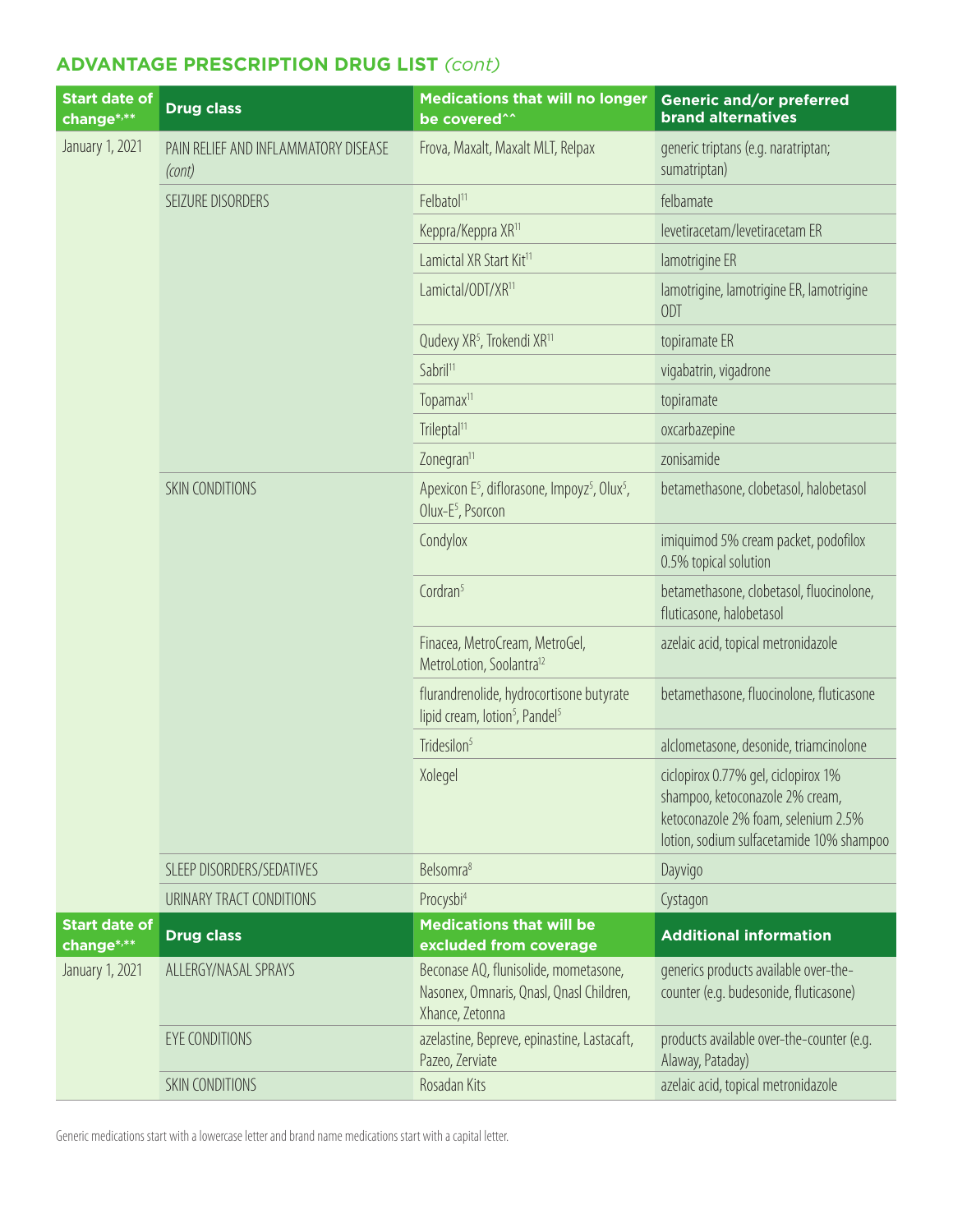# **LEGACY (PERFORMANCE) PRESCRIPTION DRUG LIST**

| <b>Start date of</b><br>change*,** | <b>Drug class</b>                       | <b>Medications moving to preferred brand</b>       |                                                                                                                                             |
|------------------------------------|-----------------------------------------|----------------------------------------------------|---------------------------------------------------------------------------------------------------------------------------------------------|
| June 22, 2021                      | PAIN RELIEF AND INFLAMMATORY DISEASE    | Reditrex                                           |                                                                                                                                             |
| May 15, 2021                       | <b>EYE CONDITIONS</b>                   | Eysuvis                                            |                                                                                                                                             |
|                                    | GASTROINTESTINAL/HEARTBURN              | Sutab                                              |                                                                                                                                             |
| April 1, 2021                      | CANCER                                  | Riabni                                             |                                                                                                                                             |
| January 1, 2021                    | AIDS/HIV                                | Juluca                                             |                                                                                                                                             |
|                                    | ASTHMA/COPD/RESPIRATORY                 | Bevespi                                            |                                                                                                                                             |
|                                    | <b>DIABETES</b>                         | Baqsimi                                            |                                                                                                                                             |
|                                    | GASTROINTESTINAL/HEARTBURN              | Pancreaze                                          |                                                                                                                                             |
|                                    | <b>INFECTIONS</b>                       | Epclusa, Harvoni                                   |                                                                                                                                             |
|                                    | PAIN RELIEF AND INFLAMMATORY DISEASE    | Taltz                                              |                                                                                                                                             |
| <b>Start date of</b><br>change*,** | <b>Drug class</b>                       | <b>Medications becoming</b><br>non-preferred brand | <b>Generic and/or preferred</b><br><b>brand alternatives</b>                                                                                |
| June 29, 2021                      | <b>BLOOD PRESSURE/HEART MEDICATIONS</b> | Orladeyo <sup>1</sup>                              | No preferred formulary drug alternatives                                                                                                    |
|                                    | SKIN CONDITIONS                         | Klisyri                                            | topical fluorouracil, imiquimod 5% cream,<br>Fluoroplex                                                                                     |
| June 22, 2021                      | CANCER                                  | Orgovyx <sup>1</sup>                               | Lupron Depot                                                                                                                                |
|                                    | HORMONAL AGENTS                         | Thyquidity                                         | levothyroxine, levoxyl, Levo-T, Unithroid,<br>Euthyrox                                                                                      |
|                                    | GASTROINTESTINAL/HEARTBURN              | Reltone                                            | ursodiol                                                                                                                                    |
| June 15, 2021                      | GASTROINTESTINAL/HEARTBURN              | Lubiprostone 8 mcg, 24 mcg capsule                 | Amitiza                                                                                                                                     |
| June 1, 2021                       | SKIN CONDITIONS                         | Winlevi 1% cream                                   | Generic products (e.g. adapalene; tretinoin;<br>clindamycin-benzoyl peroxide)                                                               |
|                                    |                                         | Wynzora 0.005%-0.064% cream                        | betamethasone DP, fluocinolone, fluticasone,<br>mometasone, trimacinolone, calcipotriene,<br>calcipotriene-betamethasone DP                 |
|                                    | URINARY TRACT CONDITIONS                | Vesicare LS 5 mg/5 mL suspension                   | oxybutynin chloride, oxybutynin chloride<br>ER, darifenacin ER, solifenacin, tolterodine,<br>tolterodine ER, tropsium                       |
| May 2, 2021                        | PAIN RELIEF AND INFLAMMATORY DISEASE    | Qdolo                                              | tramadol                                                                                                                                    |
| May 1, 2021                        | <b>SKIN PREPS</b>                       | Impeklo                                            | topical betamethasone dipropionate<br>(augmented) 0.05%, clobetasol propionate<br>0.05%, halobetasol propionate 0.05%,<br>fluocinolide 0.1% |
| April 18, 2021                     | HORMONAL AGENTS                         | Alkindi Sprinkle                                   | hydrocortisone 5mg tablet                                                                                                                   |
| March 28, 2021                     | <b>BLOOD PRESSURE/HEART MEDICATIONS</b> | Conjupri                                           | amlodipine, felodipine, nifedipine,<br>nicardipine                                                                                          |
| January 1, 2021                    | AIDS/HIV                                | Intelence <sup>1</sup>                             | Talk to your doctor about other alternatives                                                                                                |
|                                    | ASTHMA/COPD/RESPIRATORY                 | ProAir HFA, ProAir RespiClick, Ventolin HFA        | albuterol HFA                                                                                                                               |
|                                    | BLOOD PRESSURE/HEART MEDICATIONS        | <b>MULTAQ</b>                                      | Talk to your doctor about other alternatives                                                                                                |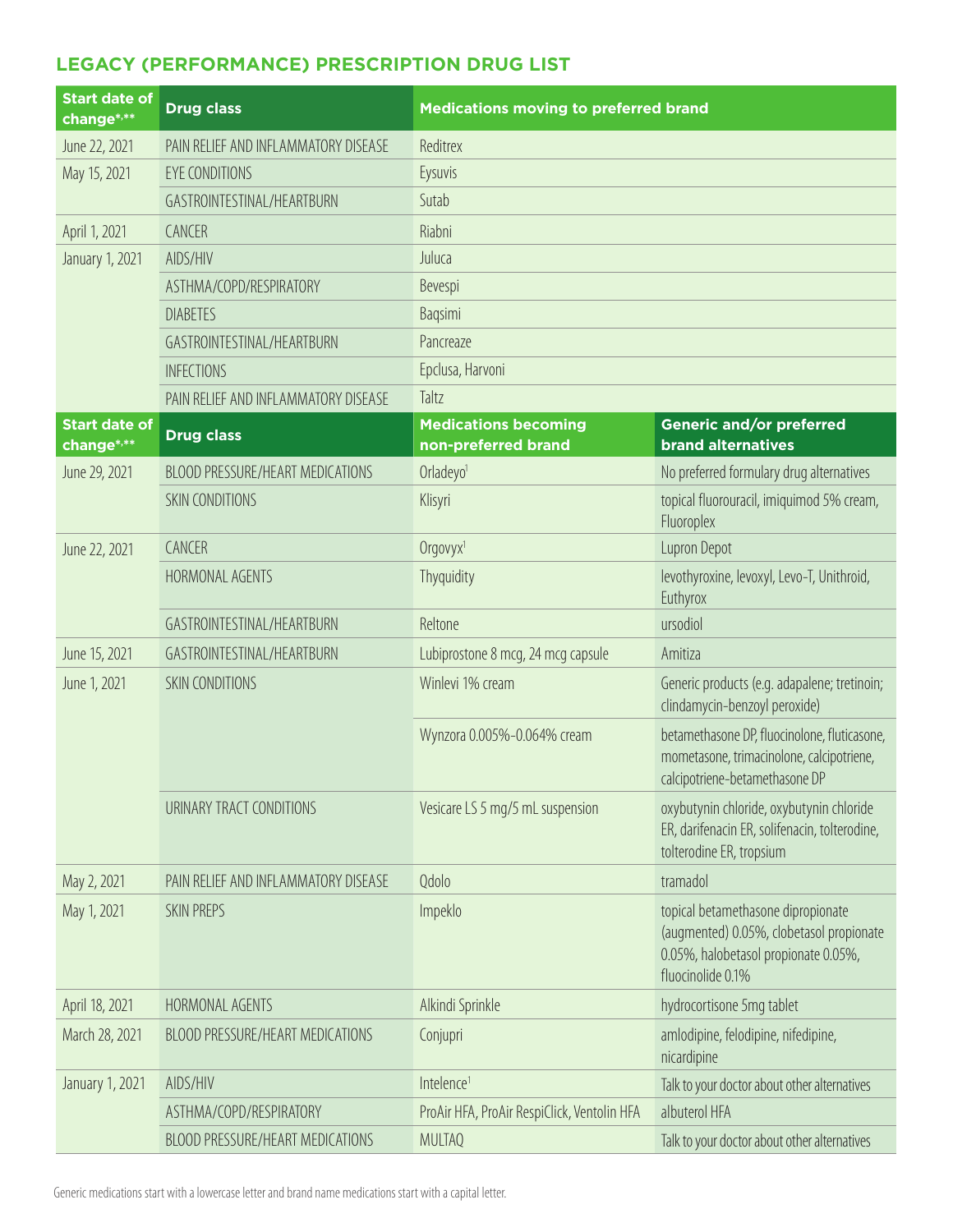# **LEGACY (PERFORMANCE) PRESCRIPTION DRUG LIST** *(cont)*

| <b>Start date of</b><br>change <sup>*,**</sup> | <b>Drug class</b>                       | <b>Medications becoming</b><br>non-preferred brand         | <b>Generic and/or preferred</b><br><b>brand alternatives</b> |
|------------------------------------------------|-----------------------------------------|------------------------------------------------------------|--------------------------------------------------------------|
| January 1, 2021                                | <b>DIABETES</b>                         | Kombiglyze XR <sup>14</sup> , Onglyza <sup>14</sup>        | metformin, Janumet, Janumet XR, Januvia                      |
|                                                | <b>EYE CONDITIONS</b>                   | Lotemax 0.5% drops                                         | loteprednol 0.5% drops                                       |
|                                                |                                         | Lumigan                                                    | bimatoprost, latanoprost, travoprost                         |
|                                                | GASTROINTESTINAL/HEARTBURN              | Creon, Zenpep                                              | Pancreaze                                                    |
|                                                |                                         | Trulance                                                   | Amitiza, Linzess                                             |
|                                                | <b>HORMONAL AGENTS</b>                  | Armour Thyroid, Synthroid, Unithroid<br>75mcg tablet       | levothyroxine                                                |
|                                                | <b>INFECTIONS</b>                       | Kitabis Pak <sup>1</sup>                                   | tobramycin pak 300mg/5ml                                     |
|                                                | MULTIPLE SCLEROSIS                      | Ampyra ER                                                  | dalfampridine ER                                             |
|                                                | PAIN RELIEF AND INFLAMMATORY DISEASE    | Cosentyx <sup>1,4</sup>                                    | Enbrel, Humira, Otezla, Skyrizi, Stelara, Taltz              |
|                                                | SEIZURE DISORDERS                       | Lamictal XR Start Kit                                      | lamotrigine ER                                               |
|                                                |                                         | Lyrica 20mg/ml oral solution                               | pregabalin 20mg/ml oral solution                             |
|                                                |                                         | Qudexy XR, Trokendi XR                                     | topiramate ER                                                |
|                                                |                                         | Sabril1                                                    | vigabatrin, vigadrone                                        |
|                                                | <b>SKIN CONDITIONS</b>                  | Finacea foam, Soolantra <sup>14</sup>                      | azelaic acid, topical metronidazole                          |
|                                                |                                         | Psorcon                                                    | betamethasone, clobetasol, halobetasol                       |
|                                                | SLEEP DISORDERS/SEDATIVES               | Belsomra <sup>8</sup>                                      | Dayvigo                                                      |
|                                                | <b>SUBSTANCE ABUSE</b>                  | Bunavail                                                   | buprenorphine/naloxone film or sublingual<br>tablet, Zubsolv |
|                                                |                                         | Probuphine                                                 | Talk to your doctor about other alternatives                 |
|                                                | <b>WEIGHT MANAGEMENT</b>                | Megace ES 625mg/5ml oral suspension                        | megestrol 625ml/5ml oral suspension                          |
| <b>Start date of</b><br>change*,**             | <b>Drug class</b>                       | Medications that will need approval (prior authorization)^ |                                                              |
| June 29, 2021                                  | <b>BLOOD PRESSURE/HEART MEDICATIONS</b> | Orladeyo <sup>1</sup>                                      |                                                              |
| June 22, 2021                                  | GASTROINTESTINAL/HEARTBURN              | Reltone                                                    |                                                              |
|                                                | <b>HORMONAL AGENTS</b>                  | Thyquidity                                                 |                                                              |
|                                                | PAIN RELIEF AND INFLAMMATORY DISEASE    | Reditrex                                                   |                                                              |
| June 15, 2021                                  | GASTROINTESTINAL/HEARTBURN              | Lubiprostone 8 mcg, 24 mcg capsule                         |                                                              |
| June 1, 2021                                   | ASTHMA/COPD/RESPIRATORY                 | Zokinvy                                                    |                                                              |
|                                                | <b>SKIN CONDITIONS</b>                  | Winlevi 1% cream                                           |                                                              |
|                                                |                                         | Wynzora 0.005%-0.064% cream                                |                                                              |
| May 2, 2021                                    | PAIN RELIEF AND INFLAMMATORY DISEASE    | Qdolo                                                      |                                                              |
| May 1, 2021                                    | <b>SKIN PREPS</b>                       | Impeklo                                                    |                                                              |
| April 18, 2021                                 | HORMONAL AGENTS                         | Alkindi Sprinkle                                           |                                                              |
| March 28, 2021                                 | <b>BLOOD PRESSURE/HEART MEDICATIONS</b> | Conjupri                                                   |                                                              |
| March 14, 2021                                 | CANCER                                  | Gavreto                                                    |                                                              |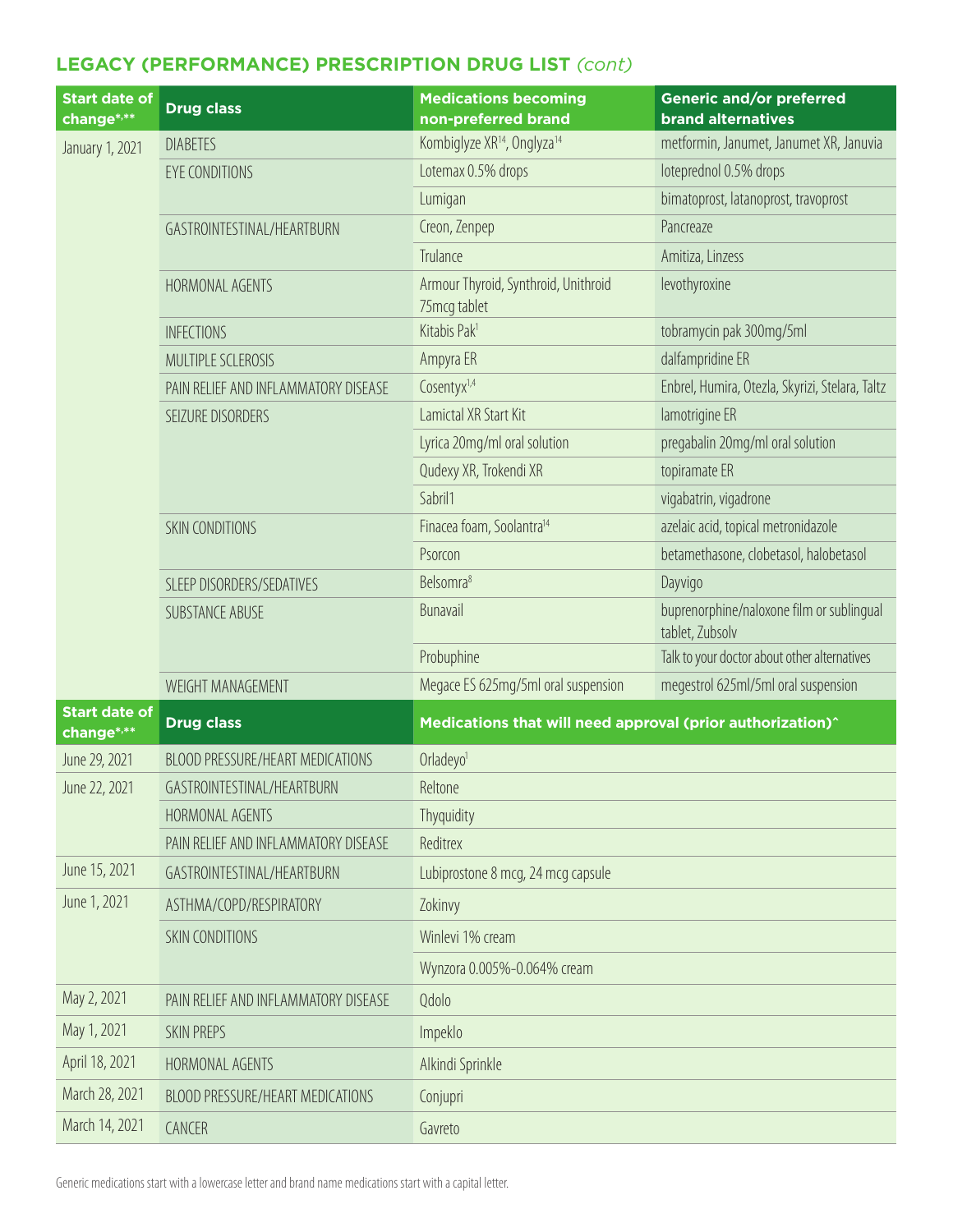# **LEGACY (PERFORMANCE) PRESCRIPTION DRUG LIST** *(cont)*

| <b>Start date of</b><br>change*,** | <b>Drug class</b>                            | Medications that will need approval (prior authorization)^                                                                                                                                                                                                                                                                                                                                                                                                                                                                                                                                                                                                                                                                                                                                                                                                 |
|------------------------------------|----------------------------------------------|------------------------------------------------------------------------------------------------------------------------------------------------------------------------------------------------------------------------------------------------------------------------------------------------------------------------------------------------------------------------------------------------------------------------------------------------------------------------------------------------------------------------------------------------------------------------------------------------------------------------------------------------------------------------------------------------------------------------------------------------------------------------------------------------------------------------------------------------------------|
| January 1, 2021                    | ANXIETY/DEPRESSION/BIPOLAR DISORDER          | Anafranil, Aplenzin, Ativan, Cymbalta, Lexapro, Pamelor, Parnate, Pexeva, Tofranil,<br><b>Wellbutrin XL</b>                                                                                                                                                                                                                                                                                                                                                                                                                                                                                                                                                                                                                                                                                                                                                |
|                                    | ASTHMA/COPD/RESPIRATORY                      | Elixophyllin, Proventil HFA, Zyflo, Zyflo CR                                                                                                                                                                                                                                                                                                                                                                                                                                                                                                                                                                                                                                                                                                                                                                                                               |
|                                    | ATTENTION DEFICIT HYPERACTIVITY DISORDER     | Desoxyn, Dexedrine                                                                                                                                                                                                                                                                                                                                                                                                                                                                                                                                                                                                                                                                                                                                                                                                                                         |
|                                    | <b>BLOOD PRESSURE/HEART MEDICATIONS</b>      | Betapace, Cardizem, Cardizem CD, Consensi, Isordil, Isordil Titradose, Lanoxin                                                                                                                                                                                                                                                                                                                                                                                                                                                                                                                                                                                                                                                                                                                                                                             |
|                                    | BLOOD THINNERS/ANTI-CLOTTING                 | Eliquis, Pradaxa, Savaysa, Xarelto, Yosprala                                                                                                                                                                                                                                                                                                                                                                                                                                                                                                                                                                                                                                                                                                                                                                                                               |
|                                    | <b>CANCER</b>                                | Aldara, Nilandron, Zyclara                                                                                                                                                                                                                                                                                                                                                                                                                                                                                                                                                                                                                                                                                                                                                                                                                                 |
|                                    | <b>CHOLESTEROL MEDICATIONS</b>               | Antara, Fenoglide, Lipitor                                                                                                                                                                                                                                                                                                                                                                                                                                                                                                                                                                                                                                                                                                                                                                                                                                 |
|                                    | COUGH/COLD MEDICATIONS                       | benzonatate, TussiCaps                                                                                                                                                                                                                                                                                                                                                                                                                                                                                                                                                                                                                                                                                                                                                                                                                                     |
|                                    | <b>DIABETES</b>                              | Fortamet, Glumetza, metformin ER Gastric, metformin ER Osmotic                                                                                                                                                                                                                                                                                                                                                                                                                                                                                                                                                                                                                                                                                                                                                                                             |
|                                    | <b>DIURETICS</b>                             | Edecrin                                                                                                                                                                                                                                                                                                                                                                                                                                                                                                                                                                                                                                                                                                                                                                                                                                                    |
|                                    | <b>EYE CONDITIONS</b>                        | Travatan Z, Vyzulta, Xalatan, Xelpros, Zioptan <sup>9</sup>                                                                                                                                                                                                                                                                                                                                                                                                                                                                                                                                                                                                                                                                                                                                                                                                |
|                                    | GASTROINTESTINAL/HEARTBURN                   | Anusol-HC suppository, Cortifoam, Librax, Lotronex, Marinol, Motegrity, Nexium,<br>Omeclamox-Pak, omeprazole, Pepcid suspension, tablet, Pertzye, Prevacid SoluTab, Pylera,<br>Rowasa, Sensipar, Uceris rectal foam, Zegerid capsule, packet, Zelnorm, Zofran, Zuplenz                                                                                                                                                                                                                                                                                                                                                                                                                                                                                                                                                                                     |
|                                    | HORMONAL AGENTS                              | DDAVP nasal spray, solution, tablet, Dexpak, Rayos, TaperDex, Uceris tablet                                                                                                                                                                                                                                                                                                                                                                                                                                                                                                                                                                                                                                                                                                                                                                                |
|                                    | <b>INFECTIONS</b>                            | Augmentin, Baraclude, Diflucan, Doryx, E.E.S. 200 EryPed 400, Mepron, Minocin,<br>Mycobutin, Noxafil tablet, Oracea, Sitavig, Solodyn, Sporanox, Targadox, Valcyte, Vancocin,<br>Vibramycin, Zovirax capsule, suspension, tablet                                                                                                                                                                                                                                                                                                                                                                                                                                                                                                                                                                                                                           |
|                                    | <b>MISCELLANEOUS</b>                         | Horizant                                                                                                                                                                                                                                                                                                                                                                                                                                                                                                                                                                                                                                                                                                                                                                                                                                                   |
|                                    | NUTRITIONAL/DIETARY                          | PreGenna, Trinaz                                                                                                                                                                                                                                                                                                                                                                                                                                                                                                                                                                                                                                                                                                                                                                                                                                           |
|                                    | PAIN RELIEF AND INFLAMMATORY DISEASE         | Allzital, Amerge, Amrix, BUPAP, butalbital-acetaminophen 50-300mg tablet, Cambia,<br>chlorzoxazone, ConZip, D.H.E.45, diclofenac 1.3% patch <sup>5</sup> , 1.5% topical solution, Duexis,<br>Ergomar, Fenortho 200 mg capsule, Flector 1.3% patch <sup>5</sup> , Frova, Gralise, Imitrex, Indocin,<br>levorphanol, Lorzone, Maxalt, Maxalt MLT, Migranal, Naprelan, naproxen CR, Onzetra Xsail,<br>Pennsaid, Relpax, Roxicodone, Soriatane, Sprix, Tivorbex, Treximet, Vanatol LQ, Vimovo,<br>Vivlodex, Votaren 1% gel <sup>5</sup> , Zembrace Symtouch, Zipsor, Zomig, Zomig ZMT, Zorvolex                                                                                                                                                                                                                                                                |
|                                    | PARKINSON'S DISEASE                          | Lodosyn, Requip XL, Zelapar                                                                                                                                                                                                                                                                                                                                                                                                                                                                                                                                                                                                                                                                                                                                                                                                                                |
|                                    | SCHIZOPHRENIA/ANTI-PSYCHOTICS                | FazaClo, Geodon, Versacloz, Zyprexa, Zyprexa Zydis                                                                                                                                                                                                                                                                                                                                                                                                                                                                                                                                                                                                                                                                                                                                                                                                         |
|                                    | SEIZURE DISORDERS                            | Mysoline                                                                                                                                                                                                                                                                                                                                                                                                                                                                                                                                                                                                                                                                                                                                                                                                                                                   |
|                                    | SKIN CONDITIONS<br>SLEEP DISORDERS/SEDATIVES | Anusol-HC cream, Apexicon E <sup>5</sup> , Bensal HP, Benzaclin, Carac, Clindagel, Clobex shampoo,<br>spray, topical lotion, Condylox, Cordran <sup>5</sup> , Cutivate, diclofenac 3% gel, diflorasone, Ertaczo,<br>Exelderm, Extina, Finacea gel, flurandrenolide, Halog cream, ointment, hydrocortisone<br>butyrate lipid cream, lotion <sup>5</sup> , Impoyz <sup>5</sup> , Jublia, Kenalog 0.147mg/gm spray, Kerydin, Locoid,<br>Loprox 0.77% cream, 1% shampoo, Luzu, MetroCream, MetroGel, MetroLotion, Noritate,<br>Olux <sup>5</sup> , Olux-E <sup>5</sup> , Oxistat, Pandel <sup>5</sup> , Penlac, Prudoxin, Sernivo, Sorilux, Trainex, Tridesilon <sup>2</sup> ,<br>Ultravate, Vanos, Verdeso, Vusion, Xerese, Xolegel, Ziana, Zonalon, Zovirax cream, ointment<br>Ambien, Ambien CR, Edular, Intermezzo, Nuvigil, Provigil, Restoril, Zolpimist |
|                                    |                                              |                                                                                                                                                                                                                                                                                                                                                                                                                                                                                                                                                                                                                                                                                                                                                                                                                                                            |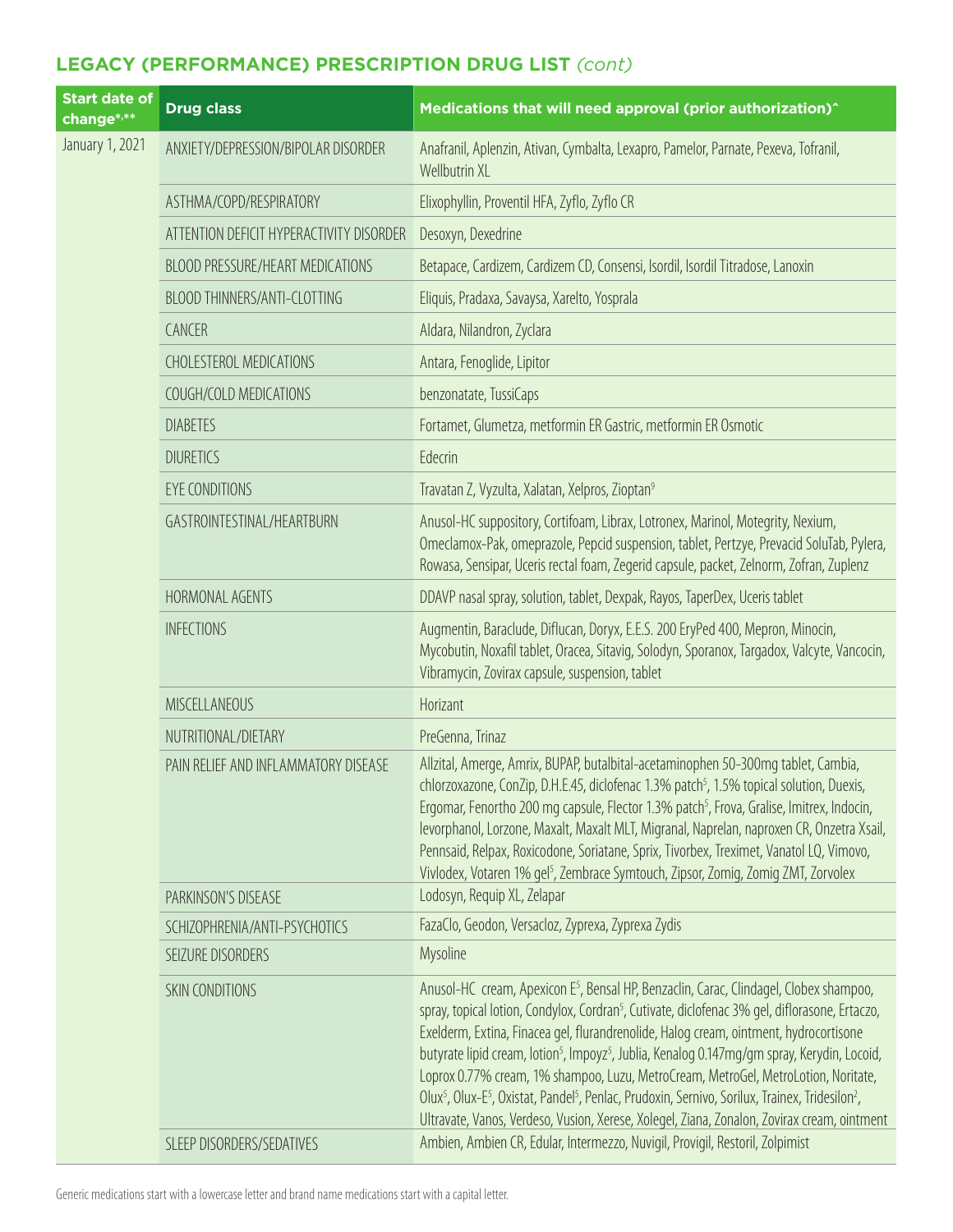#### **LEGACY (PERFORMANCE) PRESCRIPTION DRUG LIST** *(cont)*

| <b>Start date of</b><br>change*,**             | <b>Drug class</b>                       | Medications that will need approval (prior authorization)^                      |                                                                                                                       |  |
|------------------------------------------------|-----------------------------------------|---------------------------------------------------------------------------------|-----------------------------------------------------------------------------------------------------------------------|--|
| January 1, 2021                                | <b>SUBSTANCE ABUSE</b>                  | Evzio                                                                           |                                                                                                                       |  |
| <b>Start date of</b><br>change*,**             | <b>Drug class</b>                       | Medications that will have a quantity limit                                     |                                                                                                                       |  |
| June 29, 2021                                  | <b>BLOOD PRESSURE/HEART MEDICATIONS</b> | Orladeyo <sup>1</sup>                                                           |                                                                                                                       |  |
| June 1, 2021                                   | ASTHMA/COPD/RESPIRATORY                 | Zokinvy                                                                         |                                                                                                                       |  |
| May 15, 2021                                   | EYE CONDITIONS                          | Eysuvis                                                                         |                                                                                                                       |  |
| May 2, 2021                                    | PAIN RELIEF AND INFLAMMATORY DISEASE    | Qdolo                                                                           |                                                                                                                       |  |
| March 14, 2021                                 | CANCER                                  | Gavreto                                                                         |                                                                                                                       |  |
| <b>Start date of</b><br>change*,**             | <b>Drug class</b>                       | <b>Medications being added to</b><br><b>Step Therapy Program<sup>^,^^</sup></b> | <b>Generic and/or preferred</b><br><b>brand alternatives</b>                                                          |  |
| June 29, 2021                                  |                                         |                                                                                 |                                                                                                                       |  |
|                                                | <b>SKIN CONDITIONS</b>                  | Klisyri                                                                         | topical fluorouracil, imiquimod 5% cream,<br>Fluoroplex                                                               |  |
| June 1, 2021                                   | URINARY TRACT CONDITIONS                | Vesicare LS 5 mg/5 mL suspension                                                | oxybutynin chloride, oxybutynin chloride<br>ER, darifenacin ER, solifenacin, tolterodine,<br>tolterodine ER, tropsium |  |
| <b>Start date of</b><br>change <sup>*,**</sup> | <b>Drug class</b>                       | <b>Medications that will be</b><br>excluded from coverage                       | <b>Additional information</b>                                                                                         |  |

#### **CIGNA TOTAL SAVINGS PRESCRIPTION DRUG LIST**

| <b>Start date of</b><br>change*,** | <b>Drug class</b>                       | <b>Medications moving to preferred brand</b>                                     |                                                              |
|------------------------------------|-----------------------------------------|----------------------------------------------------------------------------------|--------------------------------------------------------------|
| June 22, 2021                      | PAIN RELIEF AND INFLAMMATORY DISEASE    | Reditrex                                                                         |                                                              |
| May 15, 2021                       | <b>EYE CONDITIONS</b>                   | Eysuvis                                                                          |                                                              |
|                                    | GASTROINTESTINAL/HEARTBURN              | Sutab                                                                            |                                                              |
| January 1, 2021                    | AIDS/HIV                                | Juluca                                                                           |                                                              |
|                                    | <b>DIABETES</b>                         | Baqsimi                                                                          |                                                              |
|                                    |                                         | Jentadueto <sup>15</sup> , Jentadueto XR <sup>15</sup> , Tradjenta <sup>15</sup> |                                                              |
|                                    | GASTROINTESTINAL/HEARTBURN              | Pancreaze                                                                        |                                                              |
|                                    | HORMONAL AGENTS                         | Imvexxy, Intrarosa                                                               |                                                              |
|                                    | <b>INFECTIONS</b>                       | Epclusa, Harvoni                                                                 |                                                              |
|                                    | PAIN RELIEF AND INFLAMMATORY DISEASE    | Ajovy <sup>13</sup> , Cimzia, Emgality <sup>13</sup> , Olumiant                  |                                                              |
|                                    | SEIZURE DISORDERS                       | <b>VIMPAT</b>                                                                    |                                                              |
|                                    | URINARY TRACT CONDITIONS                | Cystagon                                                                         |                                                              |
| <b>Start date of</b><br>change*,** | <b>Drug class</b>                       | <b>Medications becoming</b><br>non-preferred brand                               | <b>Generic and/or preferred</b><br><b>brand alternatives</b> |
| June 29, 2021                      | <b>BLOOD PRESSURE/HEART MEDICATIONS</b> | Orladeyo <sup>1</sup>                                                            | Lupron Depot                                                 |
| June 22, 2021                      | <b>CANCER</b>                           | $O$ rgovy $x^1$                                                                  | No preferred formulary drug alternatives.                    |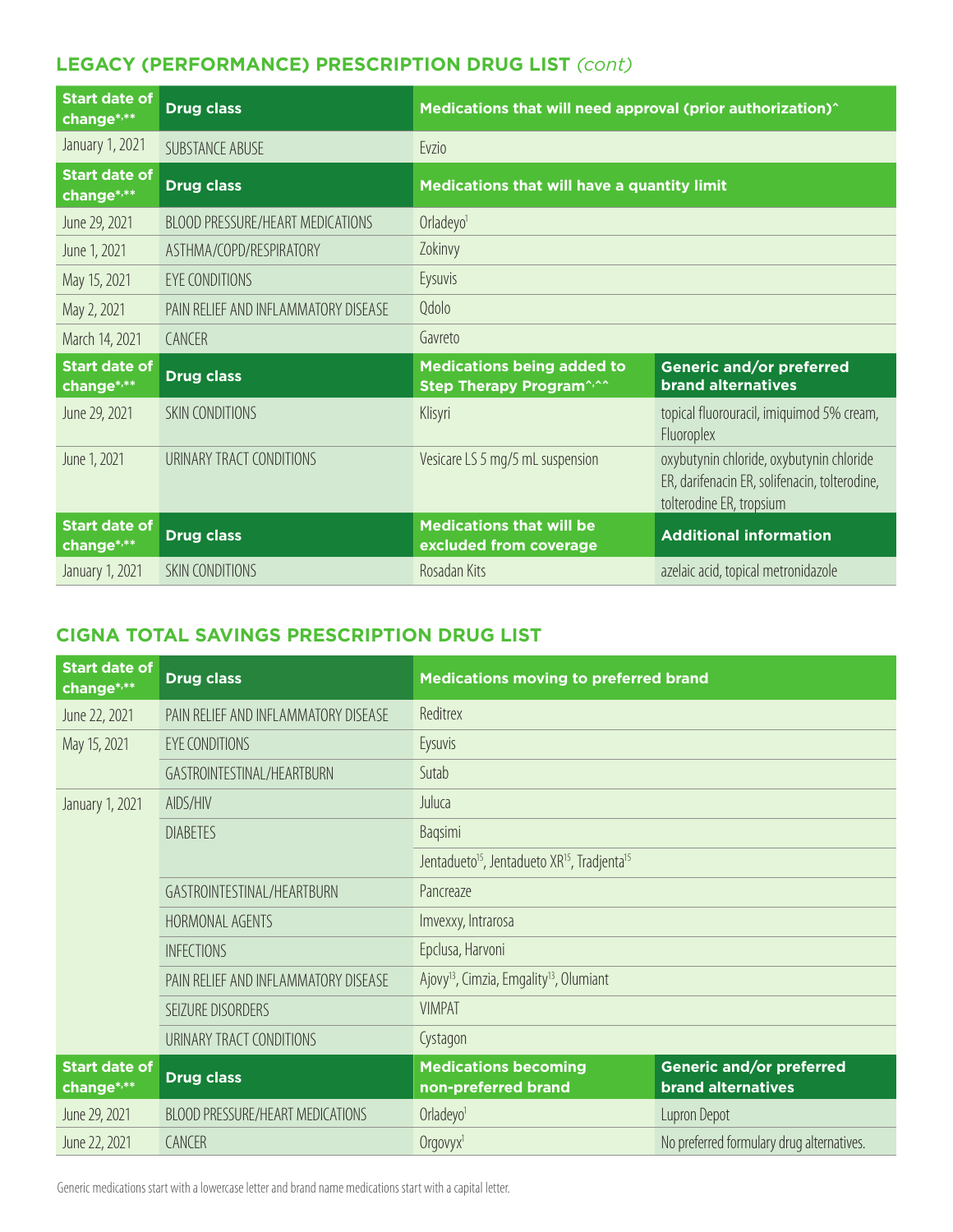| <b>Start date of</b><br>change*,** | <b>Drug class</b>                       | <b>Medications becoming</b><br>non-preferred brand                                                                                             | <b>Generic and/or preferred</b><br><b>brand alternatives</b>                                                                                |
|------------------------------------|-----------------------------------------|------------------------------------------------------------------------------------------------------------------------------------------------|---------------------------------------------------------------------------------------------------------------------------------------------|
| June 15, 2021                      | GASTROINTESTINAL/HEARTBURN              | Lubiprostone 8 mcg, 24 mcg capsule                                                                                                             | Amitiza                                                                                                                                     |
| June 1, 2021                       | <b>SKIN CONDITIONS</b>                  | Winlevi 1% cream                                                                                                                               | Generic products (e.g. adapalene; tretinoin;<br>clindamycin-benzoyl peroxide)                                                               |
|                                    |                                         | Wynzora 0.005%-0.064% cream                                                                                                                    | betamethasone DP, fluocinolone, fluticasone,<br>mometasone, trimacinolone, calcipotriene,<br>calcipotriene-betamethasone DP                 |
|                                    | URINARY TRACT CONDITIONS                | Vesicare LS 5 mg/5 mL suspension                                                                                                               | oxybutynin chloride, oxybutynin chloride<br>ER, darifenacin ER, solifenacin, tolterodine,<br>tolterodine ER, tropsium                       |
| May 2, 2021                        | PAIN RELIEF AND INFLAMMATORY DISEASE    | Qdolo                                                                                                                                          | tramadol                                                                                                                                    |
| May 1, 2021                        | <b>SKIN PREPS</b>                       | Impeklo                                                                                                                                        | topical betamethasone dipropionate<br>(augmented) 0.05%, clobetasol propionate<br>0.05%, halobetasol propionate 0.05%,<br>fluocinolide 0.1% |
| April 18, 2021                     | HORMONAL AGENTS                         | Alkindi Sprinkle                                                                                                                               | hydrocortisone 5mg tablet                                                                                                                   |
| March 28, 2021                     | BLOOD PRESSURE/HEART MEDICATIONS        | Conjupri                                                                                                                                       | amlodipine, felodipine, nifedipine, nicardipine                                                                                             |
| January 1, 2021                    | AIDS/HIV                                | Atripla <sup>1</sup> , Descovy <sup>1</sup> , Intelence <sup>1</sup> , Selzentry <sup>1</sup> ,<br>Symtuza <sup>1</sup> , Truvada <sup>1</sup> | Talk to your doctor about other alternatives                                                                                                |
|                                    | ERECTILE DYSFUNCTION                    | Caverject Impulse Syringe                                                                                                                      | Talk to your doctor about other alternatives                                                                                                |
|                                    | <b>INFECTIONS</b>                       | Kitabis Pak <sup>1</sup>                                                                                                                       | tobramycin pak 300mg/5ml                                                                                                                    |
|                                    | SEIZURE DISORDERS                       | Lyrica 20mg/ml oral solution                                                                                                                   | pregabalin 20mg/ml oral solution                                                                                                            |
|                                    | <b>SUBSTANCE ABUSE</b>                  | Bunavail                                                                                                                                       | buprenorphine/naloxone film or sublingual<br>tablet, Zubsolv                                                                                |
|                                    | <b>WEIGHT MANAGEMENT</b>                | Megace ES 625mg/5ml oral suspension                                                                                                            | megestrol 625ml/5ml oral suspension                                                                                                         |
| <b>Start date of</b><br>change*,** | <b>Drug class</b>                       | Medications that will need approval (prior authorization)^                                                                                     |                                                                                                                                             |
| June 29, 2021                      | BLOOD PRESSURE/HEART MEDICATIONS        | Orladeyo <sup>1</sup>                                                                                                                          |                                                                                                                                             |
| June 22, 2021                      | PAIN RELIEF AND INFLAMMATORY DISEASE    | Reditrex                                                                                                                                       |                                                                                                                                             |
| June 1, 2021                       | ASTHMA/COPD/RESPIRATORY                 | Zokinvy                                                                                                                                        |                                                                                                                                             |
| March 14, 2021                     | CANCER                                  | Gavreto                                                                                                                                        |                                                                                                                                             |
| January 1, 2021                    | BLOOD THINNERS/ANTI-CLOTTING            | Eliquis <sup>4</sup> , Pradaxa <sup>4</sup> , Savaysa <sup>4</sup> , Xarelto <sup>4</sup>                                                      |                                                                                                                                             |
| <b>Start date of</b><br>change*,** | <b>Drug class</b>                       | Medications that will have a quantity limit                                                                                                    |                                                                                                                                             |
| June 29, 2021                      | <b>BLOOD PRESSURE/HEART MEDICATIONS</b> | Orladeyo <sup>1</sup>                                                                                                                          |                                                                                                                                             |
| June 1, 2021                       | ASTHMA/COPD/RESPIRATORY                 | Zokinvy                                                                                                                                        |                                                                                                                                             |
| May 15, 2021                       | <b>EYE CONDITIONS</b>                   | Eysuvis                                                                                                                                        |                                                                                                                                             |
| May 2, 2021                        | PAIN RELIEF AND INFLAMMATORY DISEASE    | Qdolo                                                                                                                                          |                                                                                                                                             |
| March 14, 2021                     | CANCER                                  | Gavreto                                                                                                                                        |                                                                                                                                             |
| <b>Start date of</b><br>change*,** | <b>Drug class</b>                       | <b>Medications being added to</b><br><b>Step Therapy Program<sup>^,^^</sup></b>                                                                | <b>Generic and/or preferred</b><br><b>brand alternatives</b>                                                                                |
| July 1, 2021                       | <b>DIABETES</b>                         | Jentadueto, Jentadueto XR, Tradjenta                                                                                                           | metformin                                                                                                                                   |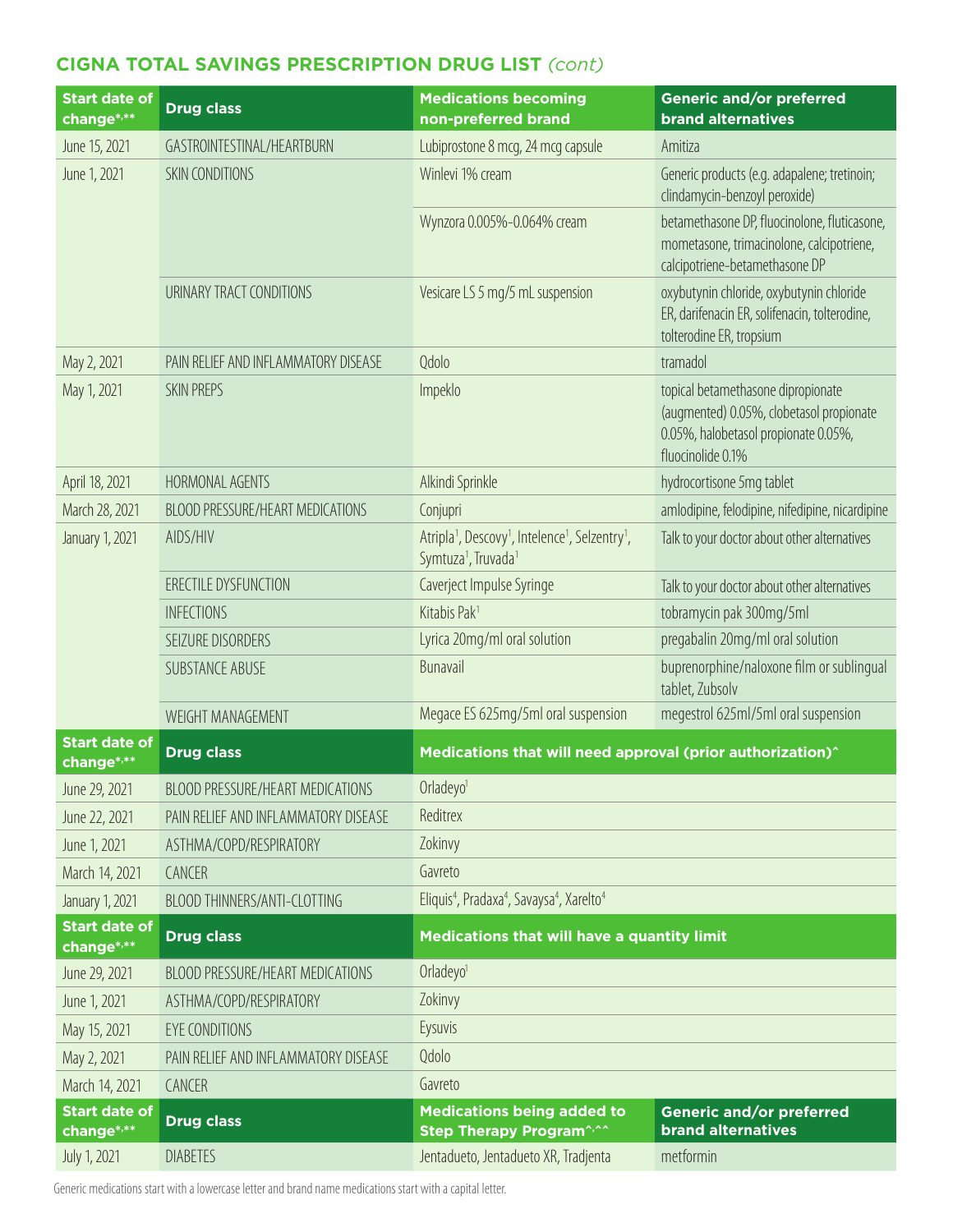| <b>Start date of</b><br>change*,** | <b>Drug class</b>                        | <b>Medications that will no longer</b><br>be covered^^                       | Generic and/or preferred<br><b>brand alternatives</b>                                                                          |
|------------------------------------|------------------------------------------|------------------------------------------------------------------------------|--------------------------------------------------------------------------------------------------------------------------------|
| June 29, 2021                      | SKIN CONDITIONS                          | Klisyri                                                                      | topical fluorouracil, imiquimod 5% cream,<br>Fluoroplex                                                                        |
| June 22, 2021                      | GASTROINTESTINAL/HEARTBURN               | Reltone                                                                      | ursodiol                                                                                                                       |
|                                    | HORMONAL AGENTS                          | Thyquidity                                                                   | levothyroxine, levoxyl, Levo-T, Unithroid,<br>Euthyrox                                                                         |
| June 15, 2021                      | GASTROINTESTINAL/HEARTBURN               | Lubiprostone 8 mcg, 24 mcg capsule                                           | Amitiza                                                                                                                        |
| June 1, 2021                       | <b>SKIN CONDITIONS</b>                   | Winlevi 1% cream                                                             | Generic products (e.g. adapalene; tretinoin;<br>clindamycin-benzoyl peroxide)                                                  |
|                                    |                                          | Wynzora 0.005%-0.064% cream                                                  | betamethasone DP, fluocinolone,<br>fluticasone, mometasone, trimacinolone,<br>calcipotriene, calcipotriene-betamethasone<br>DP |
|                                    | URINARY TRACT CONDITIONS                 | Vesicare LS 5 mg/5 mL suspension                                             | oxybutynin chloride, oxybutynin chloride<br>ER, darifenacin ER, solifenacin, tolterodine,<br>tolterodine ER, tropsium          |
| May 2, 2021                        | PAIN RELIEF AND INFLAMMATORY DISEASE     | Qdolo                                                                        | tramadol                                                                                                                       |
| May 1, 2021                        | <b>SKIN PREPS</b>                        | Impeklo                                                                      | topical betamethasone (augmented)<br>0.05%, clobetasol 0.05%, halobetasol<br>propionate 0.05%, fluocinolide 0.1%               |
| April 18, 2021                     | HORMONAL AGENTS                          | Alkindi Sprinkle                                                             | hydrocortisone 5mg tablet                                                                                                      |
| March 28, 2021                     | BLOOD PRESSURE/HEART MEDICATIONS         | Conjupri                                                                     | amlodipine, felodipine, nifedipine,<br>nicardipine                                                                             |
| January 1, 2021                    | ANXIETY/DEPRESSION/BIPOLAR DISORDER      | Forfivo XL                                                                   | bupropion XL tablet                                                                                                            |
|                                    |                                          | Paxil CR                                                                     | paroxetine ER                                                                                                                  |
|                                    | ASTHMA/COPD/RESPIRATORY                  | Advair HFA7, Breo Ellipta7                                                   | Dulera, fluticasone-salmeterol (generic<br>Advair Diskus), fluticasone-salmeterol<br>(generic Airduo), Symbicort, Wixela Inhub |
|                                    |                                          | Kalydeco <sup>5</sup> , Orkambi <sup>5</sup> , Symdeko <sup>5</sup>          | Trikafta3                                                                                                                      |
|                                    |                                          | ProAir HFA7, ProAir RespiClick7                                              | albuterol HFA                                                                                                                  |
|                                    | ATTENTION DEFICIT HYPERACTIVITY DISORDER | Intuniv                                                                      | guanfacine ER                                                                                                                  |
|                                    |                                          | Strattera                                                                    | atomoxetine capsule                                                                                                            |
|                                    | BLOOD PRESSURE/HEART MEDICATIONS         | Ranexa                                                                       | ranolazine ER                                                                                                                  |
|                                    | CANCER                                   | Pomalyst <sup>5</sup>                                                        | Revlimid                                                                                                                       |
|                                    | CHOLESTEROL MEDICATIONS                  | Lovaza                                                                       | omega-3 acid ethyl esters capsule                                                                                              |
|                                    | CONTRACEPTION PRODUCTS                   | Balcoltra, Loseasonique, Natazia, Quartette,<br>Slynd, Taytulla <sup>7</sup> | Generic oral contraceptives (e.g.<br>levonorgestrel-ethinyl estradiol)                                                         |
|                                    |                                          | Beyaz, Safyral, Yasmin 28, Yaz                                               | Generic oral contraceptives (e.g.<br>drospirenone-ethinyl estradiol-<br>levomefolate)                                          |
|                                    |                                          | Depo-Provera                                                                 | medroxyprogesterone                                                                                                            |
|                                    |                                          | Estrostep FE                                                                 | Generic oral contraceptives (e.g. Tilia FE,<br>Tri-Legest FE)                                                                  |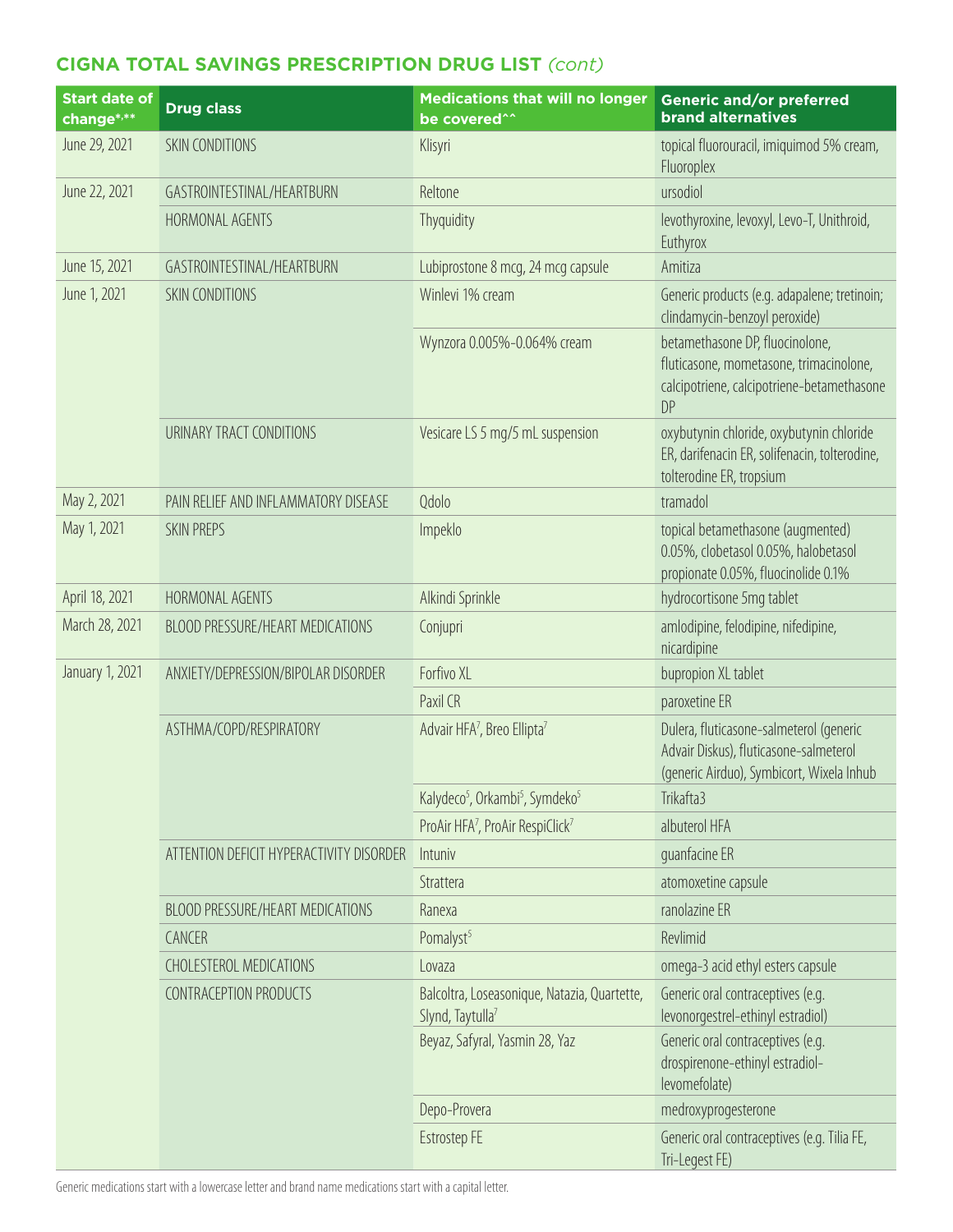| <b>Start date of</b><br>change*,** | <b>Drug class</b>                    | <b>Medications that will no longer</b><br>be covered^^                                                    | <b>Generic and/or preferred</b><br><b>brand alternatives</b>             |
|------------------------------------|--------------------------------------|-----------------------------------------------------------------------------------------------------------|--------------------------------------------------------------------------|
| January 1, 2021                    | CONTRACEPTION PRODUCTS               | Generess FE, Layolis FE, Loestrin FE, Miastrin<br>24 FE                                                   | Generic oral contraceptives (e.g.<br>norethindrone-ethinyl estradiol-FE) |
|                                    |                                      | Loestrin                                                                                                  | Generic oral contraceptives (e.g.<br>norethindrone-ethinyl estradiol)    |
|                                    |                                      | Mirapex ER 4.5mg tablet                                                                                   | pramipexole ER 4.5mg tablet                                              |
|                                    |                                      | NuvaRing                                                                                                  | etonogestrel-ethinyl estradiol vaginal ring                              |
|                                    |                                      | Ortho Micronor                                                                                            | Generic oral contraceptives (e.g.<br>norethindrone 0.35mq)               |
|                                    |                                      | Prenatabas FA                                                                                             | Pretab 29mg-1mg tablet                                                   |
|                                    | <b>DIABETES</b>                      | GlucaGen HypoKit <sup>7</sup> , Gvoke                                                                     | Bagsimi, Glucagon Emergency Kit                                          |
|                                    |                                      | Janumet <sup>8</sup> , Janumet XR <sup>8</sup> , Januvia <sup>8</sup>                                     | metformin, Jentadueto, Jentadueto XR,<br>Tradjenta                       |
|                                    | <b>EYE CONDITIONS</b>                | Cequa, Restasis MultiDose <sup>7</sup> , Xiidra <sup>7</sup>                                              | Restasis                                                                 |
|                                    |                                      | FML Liquifilm                                                                                             | fluorometholone eye drops                                                |
|                                    |                                      | Lotemax drops                                                                                             | loteprednol 0.5% drops                                                   |
|                                    |                                      | Travatan Z, Xalatan, Xelpros, Zioptan <sup>9</sup>                                                        | bimatoprost, latanoprost, travoprost                                     |
|                                    | GASTROINTESTINAL/HEARTBURN           | Apriso                                                                                                    | mesalamine ER capsule                                                    |
|                                    |                                      | Carafate <sup>7</sup>                                                                                     | sucralfate                                                               |
|                                    |                                      | Creon <sup>7</sup> , Pertzye, Zenpep <sup>7</sup>                                                         | Pancreaze                                                                |
|                                    |                                      | Linzess <sup>7</sup> , Motegrity, Trulance <sup>7</sup> , Zelnorm                                         | Amitiza                                                                  |
|                                    |                                      | Sensipar                                                                                                  | cinacalcet                                                               |
|                                    | <b>HORMONAL AGENTS</b>               | Armour Thyroid, Synthroid <sup>7</sup> , Tirosint, Tirosint<br>Sol, Unithroid <sup>7</sup>                | levothyroxine                                                            |
|                                    |                                      | Cortef                                                                                                    | hydrocortisone tablet                                                    |
|                                    |                                      | Minivelle                                                                                                 | estradiol patch                                                          |
|                                    |                                      | <b>TaperDex</b>                                                                                           | dexamethasone 1.5mg tablet                                               |
|                                    |                                      | Vivelle-Dot                                                                                               | estradiol patch                                                          |
|                                    | <b>INFECTIONS</b>                    | Baraclude                                                                                                 | entecavir tablet                                                         |
|                                    |                                      | Noxafil tablet                                                                                            | posaconazole DR 100mg tablet                                             |
|                                    |                                      | Sulfatrim                                                                                                 | sulfamethoxazole-TMP suspension                                          |
|                                    |                                      | Tamiflu                                                                                                   | oseltamivir                                                              |
|                                    | MULTIPLE SCLEROSIS                   | Ampyra ER7                                                                                                | dalfampridine ER                                                         |
|                                    |                                      | Avonex <sup>7</sup> , Extavia <sup>7</sup> , Plegridy <sup>7</sup> , Rebif <sup>7</sup>                   | Betaseron, glatiramer, Glatopa                                           |
|                                    |                                      | Gilenya <sup>7</sup> , Mavenclad, Mayzent <sup>7</sup> , Tecfidera <sup>7</sup> ,<br>Zeposia <sup>7</sup> | Vumerity                                                                 |
|                                    | NUTRITIONAL/DIETARY                  | PreGenna, Trinaz                                                                                          | Any generic prenatal vitamin                                             |
|                                    |                                      | VitaTrue Combo Pack                                                                                       | Prena1 True Combo Pack                                                   |
|                                    | PAIN RELIEF AND INFLAMMATORY DISEASE | Amerge, Frova, Maxalt, Maxalt MLT, Relpax                                                                 | generic triptans (e.g. naratriptan;<br>sumatriptan)                      |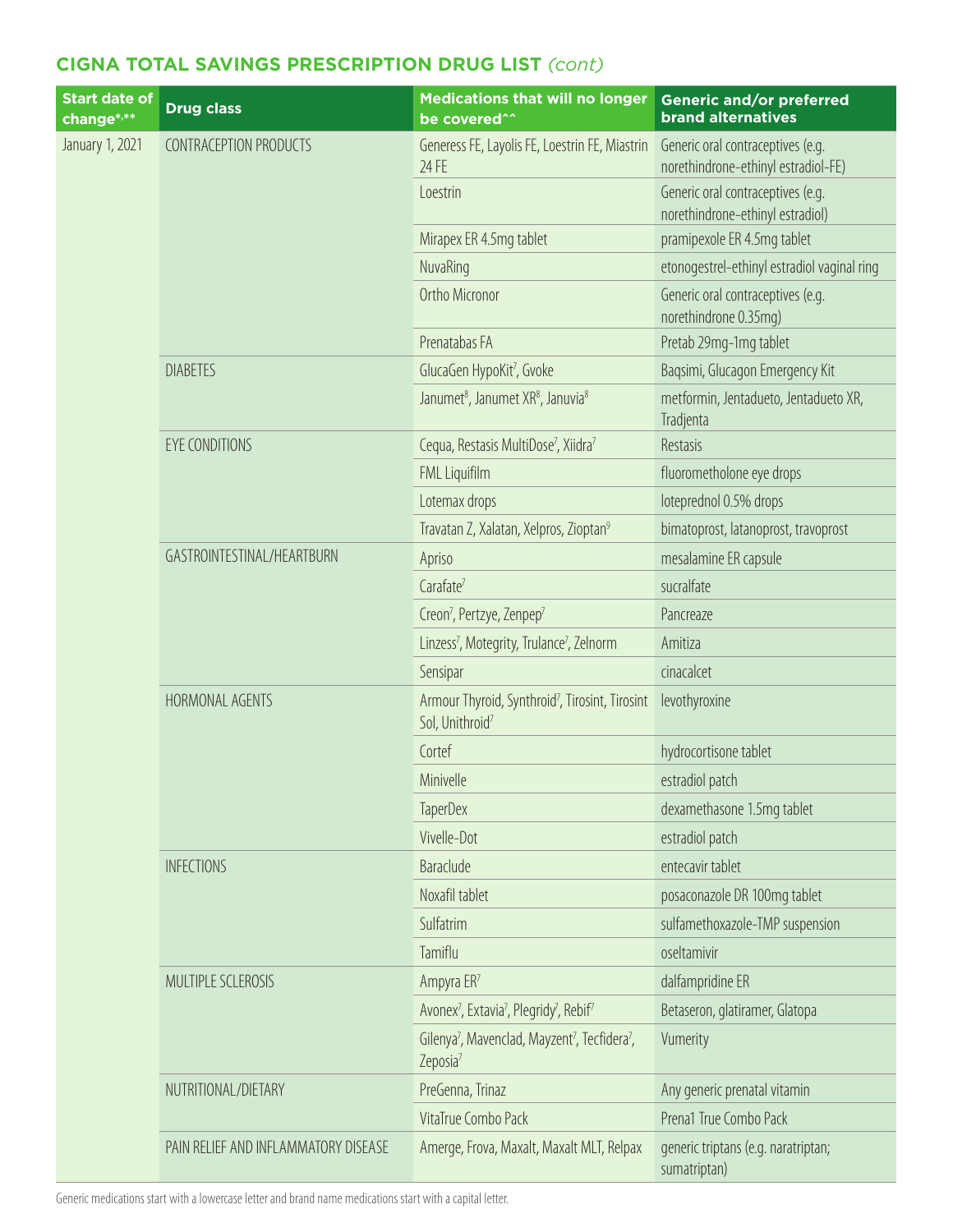| <b>Start date of</b><br>change*,** | <b>Drug class</b>                              | <b>Medications that will no longer</b><br>be covered^^                                                                         | Generic and/or preferred<br><b>brand alternatives</b>                    |
|------------------------------------|------------------------------------------------|--------------------------------------------------------------------------------------------------------------------------------|--------------------------------------------------------------------------|
| January 1, 2021                    | PAIN RELIEF AND INFLAMMATORY DISEASE<br>(cont) | butalbital-acetaminophen 50-300mg tablet                                                                                       | butalbutal-acetaminophen 50-325mg<br>tablet                              |
|                                    |                                                | diclofenac 1.3% patch, Flector 1.3%<br>patch <sup>3,5</sup> , Voltaren 1% gel <sup>5</sup>                                     | diclofenac 1% gel, oral generic Rx NSAIDs<br>(e.g. celecoxib; meloxicam) |
|                                    |                                                | Humira <sup>7</sup>                                                                                                            | Actemra, Cimzia, Cosentyx, Enbrel, Simponi<br>100mg, Stelara, Tremfya    |
|                                    |                                                | Ilumya <sup>7</sup> , Otezla <sup>7</sup> , Skyrizi <sup>7</sup>                                                               | Cimzia, Cosentyx, Enbrel, Olumiant, Stelara,<br>Tremfya                  |
|                                    |                                                | Kevzara, Rinvoq <sup>7</sup>                                                                                                   | Actemra, Cimzia, Enbrel, Olumiant                                        |
|                                    |                                                | Orencia                                                                                                                        | Actemra, Cimzia, Cosentyx, Enbrel,<br>Olumiant, Stelara                  |
|                                    |                                                | <b>Uloric</b>                                                                                                                  | febuxostat                                                               |
|                                    |                                                | Xeljanz <sup>7</sup> , Xeljanz XR <sup>7</sup>                                                                                 | Actemra, Cimzia, Cosentyx, Enbrel,<br>Olumiant, Simponi 100mg, Stelara   |
|                                    | SEIZURE DISORDERS                              | Carbatrol, Tegretol XR                                                                                                         | carbamazepine ER capsule                                                 |
|                                    |                                                | Depakote                                                                                                                       | divalproex                                                               |
|                                    |                                                | Depakote ER                                                                                                                    | divalproex ER                                                            |
|                                    |                                                | Depakote Sprinkle                                                                                                              | divalproex DR sprinkle capsule                                           |
|                                    |                                                | Felbatol <sup>11</sup>                                                                                                         | felbamate                                                                |
|                                    |                                                | Keppra/Keppra X <sup>11</sup>                                                                                                  | levetiracetam/levetiracetam ER                                           |
|                                    |                                                | Lamictal XR Start Kit <sup>11</sup>                                                                                            | lamotrigine ER                                                           |
|                                    |                                                | Lamictal/ODT/XR <sup>11</sup>                                                                                                  | lamotrigine, lamotrigine ER, lamotrigine<br><b>ODT</b>                   |
|                                    |                                                | Onfi                                                                                                                           | clobazam                                                                 |
|                                    |                                                | Qudexy XR <sup>11</sup> , Trokendi XR <sup>11</sup>                                                                            | topiramate ER                                                            |
|                                    |                                                | Sabril <sup>11</sup>                                                                                                           | vigabatrin, vigadrone                                                    |
|                                    |                                                | Topamax <sup>11</sup>                                                                                                          | topiramate                                                               |
|                                    |                                                | Trileptal <sup>11</sup>                                                                                                        | oxcarbazepine                                                            |
|                                    |                                                | Zonegran <sup>11</sup>                                                                                                         | zonisamide                                                               |
|                                    | SKIN CONDITIONS                                | Apexicon E <sup>5</sup> , diflorasone, Impoyz <sup>5</sup> , Olux <sup>5</sup> ,<br>Olux-E <sup>5</sup> , Psorcon <sup>7</sup> | betamethasone, clobetasol, halobetasol                                   |
|                                    |                                                | Condylox                                                                                                                       | imiquimod 5% cream packet, podofilox<br>0.5% topical solution            |
|                                    |                                                | Cordran <sup>5</sup>                                                                                                           | betamethasone, clobetasol, fluocinolone,<br>fluticasone, halobetasol     |
|                                    |                                                | Elidel                                                                                                                         | pimecrolimus cream                                                       |
|                                    |                                                | Finacea, MetroCream, MetroGel,<br>MetroLotion, Soolantra <sup>12</sup>                                                         | azelaic acid, topical metronidazole                                      |
|                                    |                                                | flurandrenolide, hydrocortisone butyrate<br>lipid cream, lotion <sup>5</sup> , Pandel <sup>5</sup>                             | betamethasone, fluocinolone, fluticasone                                 |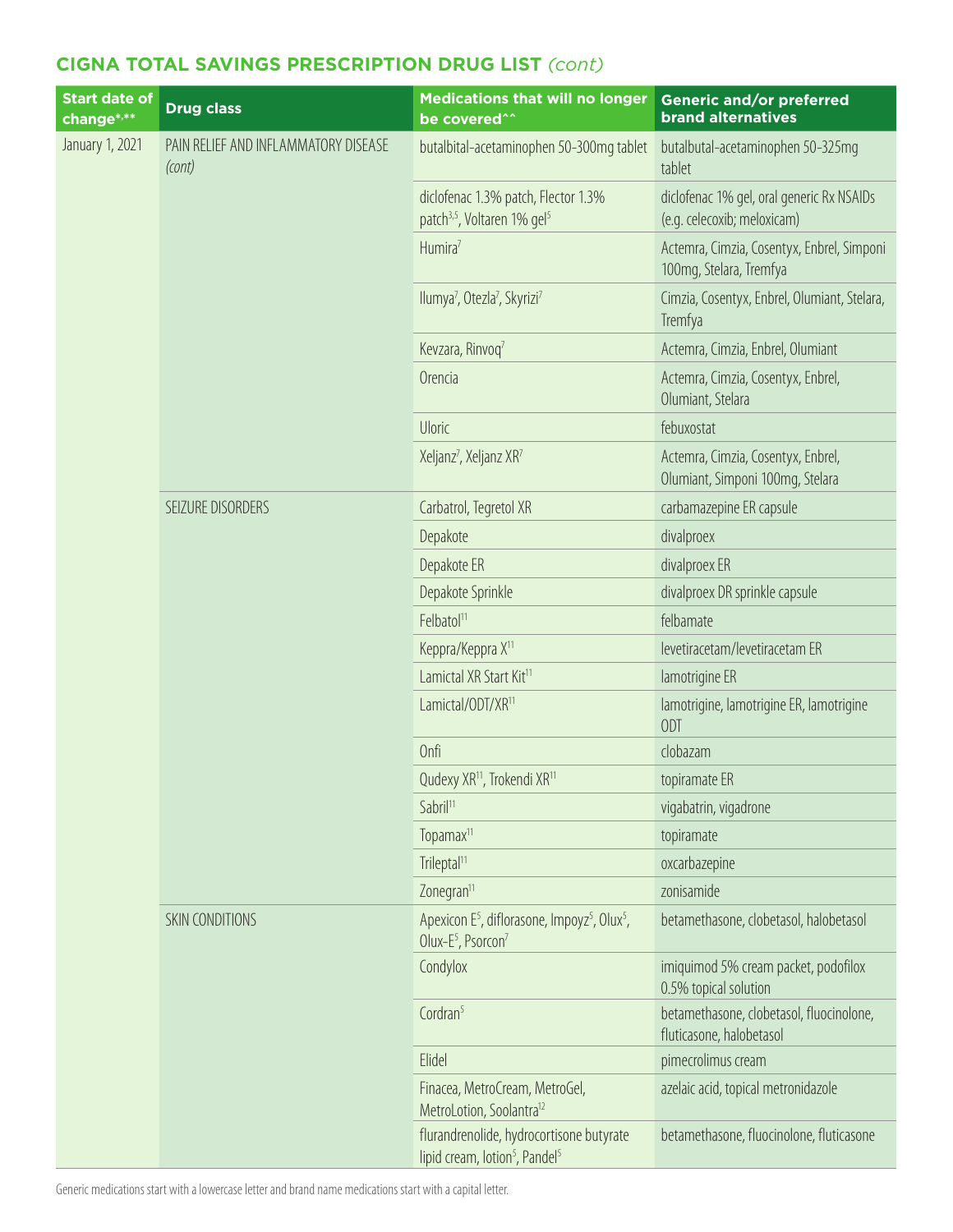| <b>Start date of</b><br>change*,** | <b>Drug class</b>             | <b>Medications that will no longer</b><br>be covered^^                    | <b>Generic and/or preferred</b><br><b>brand alternatives</b>                                                                                              |
|------------------------------------|-------------------------------|---------------------------------------------------------------------------|-----------------------------------------------------------------------------------------------------------------------------------------------------------|
| January 1, 2021                    | SKIN CONDITIONS (cont)        | Tridesilon <sup>5</sup>                                                   | alclometasone, desonide, triamcinolone                                                                                                                    |
|                                    |                               | Xolegel                                                                   | ciclopirox 0.77% gel, ciclopirox 1%<br>shampoo, ketoconazole 2% cream,<br>ketoconazole 2% foam, selenium 2.5%<br>lotion, sodium sulfacetamide 10% shampoo |
|                                    | SLEEP DISORDERS/SEDATIVES     | Belsomra <sup>8</sup>                                                     | Dayvigo                                                                                                                                                   |
|                                    | <b>TRANSPLANT MEDICATIONS</b> | Myfortic                                                                  | mycophenolic acid                                                                                                                                         |
|                                    |                               | Prograf                                                                   | tacrolimus                                                                                                                                                |
|                                    | URINARY TRACT CONDITIONS      | Procysbi <sup>4</sup>                                                     | Cystagon                                                                                                                                                  |
|                                    |                               |                                                                           |                                                                                                                                                           |
| <b>Start date of</b><br>change*,** | <b>Drug class</b>             | <b>Medications that will be</b><br>excluded from coverage                 | <b>Additional information</b>                                                                                                                             |
| January 1, 2021                    | ALLERGY/NASAL SPRAYS          | Beconase AQ, Nasonex, Omnaris, Qnasl,<br>Qnasl Children, Xhance, Zetonna, | flunisolide, fluticasone, mometasone                                                                                                                      |
|                                    |                               | flunisolide, mometasone spray                                             | generics products available over-the-<br>counter (e.g. budesonide, fluticasone)                                                                           |
|                                    |                               | fluticasone 50 mcg spray                                                  | generics products available over-the-<br>counter (e.g. budesonide)                                                                                        |
|                                    | EYE CONDITIONS                | azelastine, epinastine                                                    | products available over-the-counter (e.g.<br>Alaway, Pataday)                                                                                             |
|                                    |                               | Bepreve, Lastacaft, Pazeo, Zerviate                                       | azelastine, epinastine eye drops                                                                                                                          |

# **CIGNA NATIONAL PRESCRIPTION DRUG LIST**

| <b>Start date of</b><br>change*,** | <b>Drug class</b>                | <b>Medications moving to preferred brand</b>       |                                                                                                                |
|------------------------------------|----------------------------------|----------------------------------------------------|----------------------------------------------------------------------------------------------------------------|
| May 7, 2021                        | CANCER                           | Tabrecta <sup>1</sup>                              |                                                                                                                |
| April 16, 2021                     | BLOOD PRESSURE/HEART MEDICATIONS | Verguvo                                            |                                                                                                                |
| April 2, 2021                      | <b>CANCER</b>                    | Xtandi<br>Plegridy <sup>1</sup>                    |                                                                                                                |
|                                    | MULTIPLE SCLEROSIS               |                                                    |                                                                                                                |
| March 19, 2021                     | <b>MULTIPLE SCLEROSIS</b>        | Mayzent 0.25 MG Starter Pack                       |                                                                                                                |
| February 19, 2021                  | MULTIPLE SCLEROSIS               | Aubagio <sup>1</sup>                               |                                                                                                                |
|                                    |                                  |                                                    |                                                                                                                |
| <b>Start date of</b><br>change*,** | <b>Drug class</b>                | <b>Medications becoming</b><br>non-preferred brand | <b>Generic and/or preferred</b><br><b>brand alternatives</b>                                                   |
| April 2, 2021                      | URINARY TRACT CONDITIONS         | Gemtesa 75mg tablet                                | darifenacin er, oxybutynin chloride er,<br>tolterodine tartrate er, trospium chloride,<br>Myrbetrig, Toviaz ER |
| March 19, 2021                     | BLOOD PRESSURE/HEART MEDICATIONS | Orladeyo <sup>1</sup>                              | Takhzyro                                                                                                       |
|                                    | <b>INFECTIONS</b>                | Dificid 40mg/ml suspension                         | vancomycin hcl                                                                                                 |
| February 5, 2021                   | EYE CONDITIONS                   | Eysuvis 0.25% Eye Drops                            | loteprednol etabonate, artificial tears                                                                        |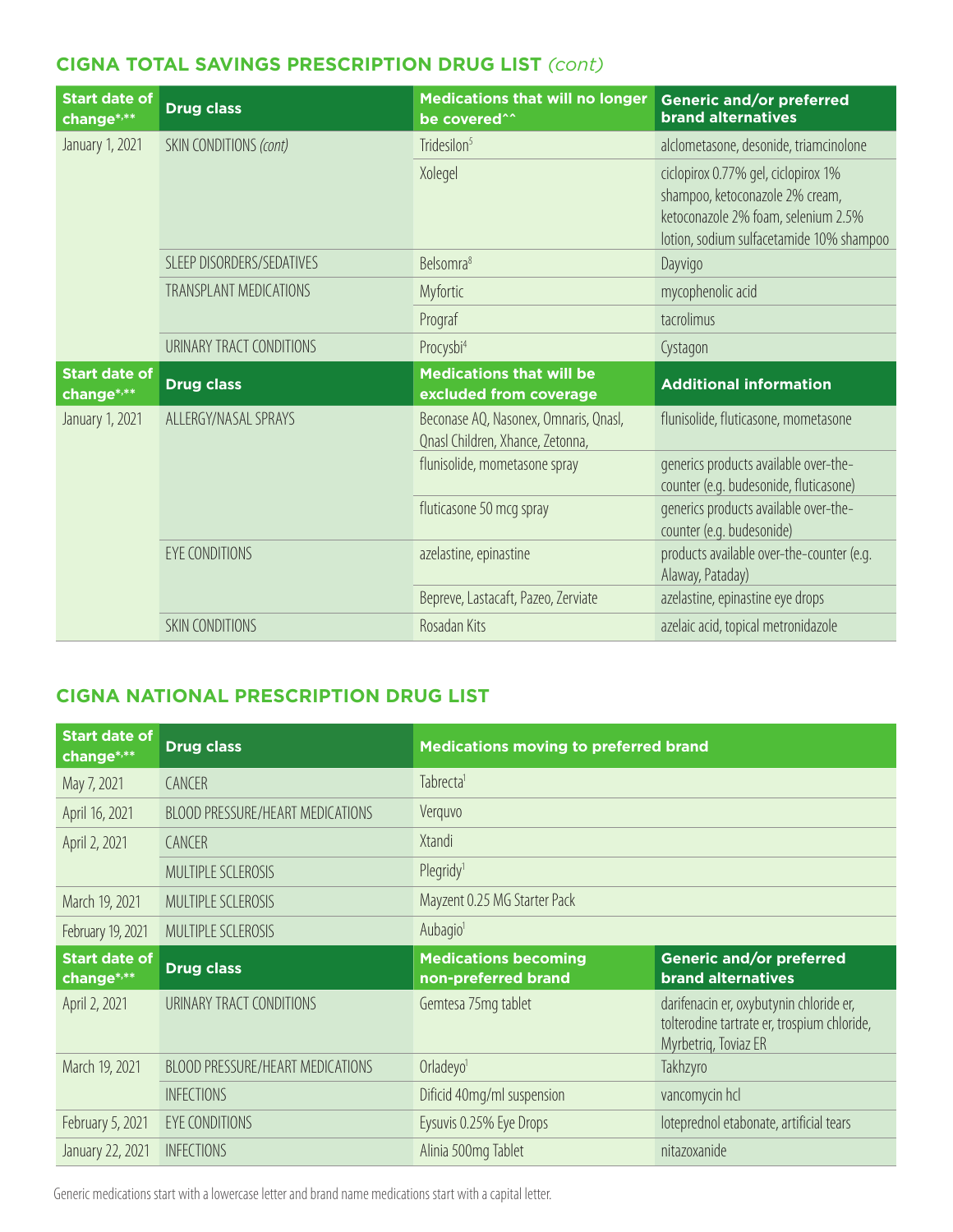#### **CIGNA NATIONAL PRESCRIPTION DRUG LIST** *cont.*

| <b>Start date of</b><br>change*,** | <b>Drug class</b>                    | <b>Medications becoming</b><br>non-preferred brand         | Generic and/or preferred<br><b>brand alternatives</b> |
|------------------------------------|--------------------------------------|------------------------------------------------------------|-------------------------------------------------------|
| January 16, 2021                   | HORMONAL AGENTS                      | Mycapssa DR 20 mg capsule <sup>1</sup>                     | Somatuline Depot                                      |
|                                    | PARKINSON'S DISEASE                  | Ongentys 50 mg capsule                                     | entacapone                                            |
| <b>Start date of</b><br>change*,** | <b>Drug class</b>                    | Medications that will need approval (prior authorization)^ |                                                       |
| May 17, 2021                       | BLOOD MODIFIERS/BLEEDING DISORDERS   | Nyvepria <sup>1</sup>                                      |                                                       |
| April 1, 2021                      | <b>EYE CONDITIONS</b>                | Eysuvis 0.25% ophthalmic suspension                        |                                                       |
|                                    |                                      | Lacrisert                                                  |                                                       |
|                                    | HORMONAL AGENTS                      | Synare <sup>1</sup>                                        |                                                       |
| January 16, 2021                   | HORMONAL AGENTS                      | Mycapssa DR 20 mg capsule <sup>1</sup>                     |                                                       |
|                                    | PARKINSON'S DISEASE                  | Ongentys 50 mg capsule                                     |                                                       |
| January 15, 2021                   | ASTHMA/COPD/RESPIRATORY              | Zokinvy <sup>1</sup>                                       |                                                       |
| <b>Start date of</b><br>change*,** | <b>Drug class</b>                    | Medications that will have a quantity limit                |                                                       |
| May 17, 2021                       | CANCER                               | Vitrakvi <sup>1</sup>                                      |                                                       |
|                                    | HORMONAL AGENTS                      | Xyosted                                                    |                                                       |
|                                    | NUTRITIONAL/DIETARY                  | Nascobal 500mcg/0.1ml nasal spray device                   |                                                       |
|                                    | PAIN RELIEF AND INFLAMMATORY DISEASE | Humira 80mg/0.8ml pen <sup>1</sup>                         |                                                       |
|                                    | SKIN CONDITIONS                      | Condylox 0.5% gel                                          |                                                       |
| May 17, 2021                       | SLEEP DISORDERS/SEDATIVES            | Hetlioz LQ 4mg/ml oral suspension <sup>1</sup>             |                                                       |
| May 3, 2021                        | NUTRITIONAL/DIETARY                  | Calcium 667mg                                              |                                                       |
|                                    |                                      | Phoslyra 667mg/5ml oral solution                           |                                                       |
|                                    |                                      | Renvela                                                    |                                                       |
| April 15, 2021                     | <b>DIABETES</b>                      | Ozempic 4mg/3ml (1.34mg/ml) pre-filled<br>pen              |                                                       |
| April 1, 2021                      | ANXIETY/DEPRESSION/BIPOLAR DISORDER  | Pexeva                                                     |                                                       |
|                                    | PAIN RELIEF AND INFLAMMATORY DISEASE | Xeljanz 1 mg/ml oral solution <sup>1</sup>                 |                                                       |
|                                    | <b>SKIN CONDITIONS</b>               | Gentamicin 0.1% cream, ointment                            |                                                       |
| March 15, 2021                     | ASTHMA/COPD/RESPIRATORY              | Trikafta 100/50/75 mg-150 mg tablets <sup>1</sup>          |                                                       |
|                                    | BLOOD PRESSURE/HEART MEDICATIONS     | Verquvo                                                    |                                                       |
|                                    | NUTRITIONAL/DIETARY                  | Velphoro 500 mg tablets                                    |                                                       |
|                                    | SLEEP DISORDERS/SEDATIVES            | Xyrem <sup>1</sup>                                         |                                                       |
|                                    |                                      | Xywav <sup>1</sup>                                         |                                                       |
| March 2, 2021                      | ANTIPARKINSON DRUGS                  | Inbrija 42 mg capsules <sup>1</sup>                        |                                                       |
|                                    | ASTHMA/COPD/RESPIRATORY              | Trelegy Ellipta 200/62.5/25 mcg                            |                                                       |
|                                    |                                      | Zokinvy <sup>1</sup>                                       |                                                       |
|                                    | HORMONAL AGENTS                      | Divigel 1.25 gram                                          |                                                       |
|                                    | PARKINSON'S DISEASE                  | Ongentys 25 mg, 50 mg capsules                             |                                                       |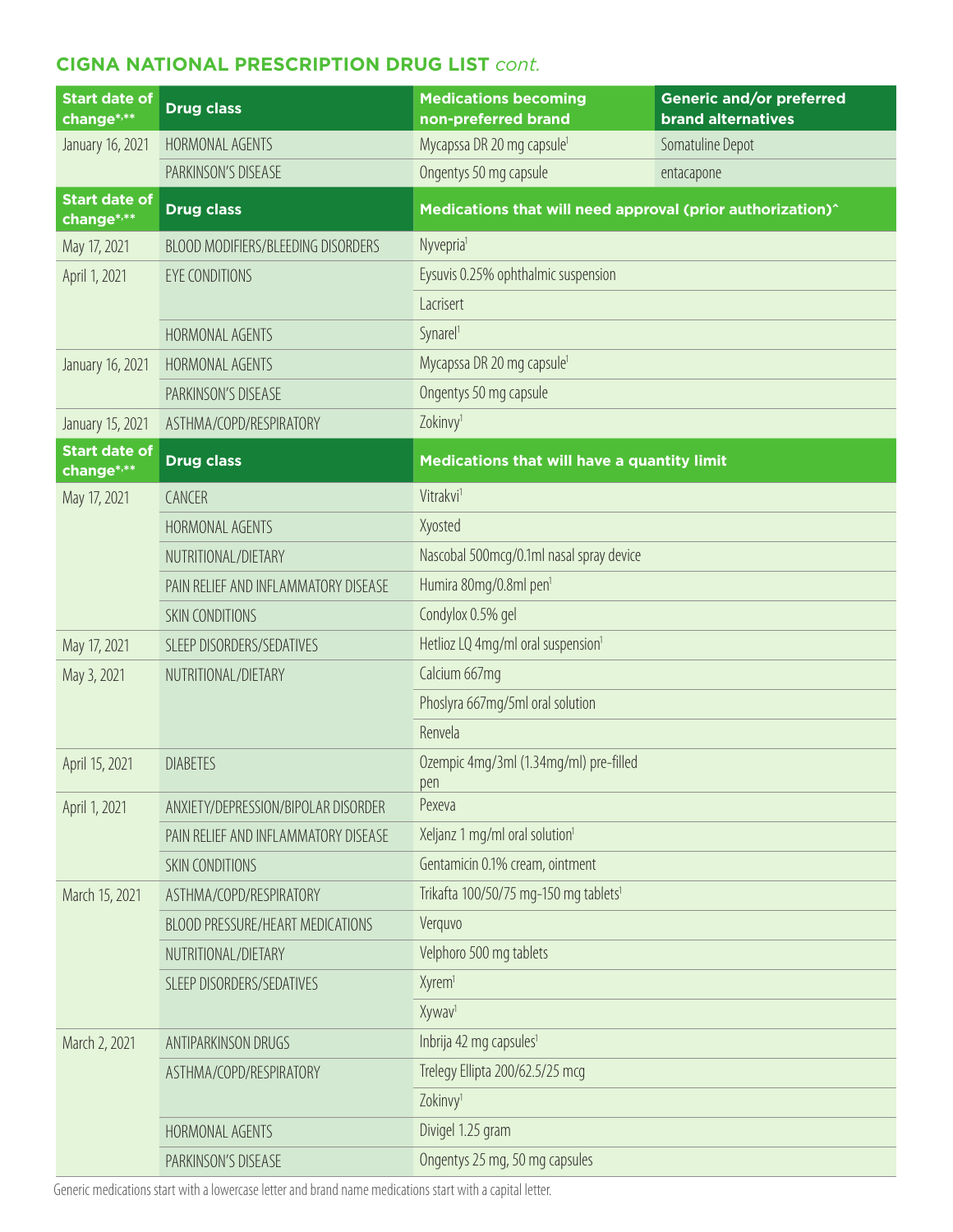# **CIGNA NATIONAL PRESCRIPTION DRUG LIST** *cont.*

| <b>Start date of</b><br>change <sup>*,**</sup> | <b>Drug class</b>                    | Medications that will have a quantity limit                  |                                                                                                                                             |
|------------------------------------------------|--------------------------------------|--------------------------------------------------------------|---------------------------------------------------------------------------------------------------------------------------------------------|
| March 2, 2021                                  | SEIZURE DISORDERS                    | Fintepla 2.2 mg/ml oral solution <sup>1</sup>                |                                                                                                                                             |
| February 15, 2021                              | CONTRACEPTION PRODUCTS               | Phexxi                                                       |                                                                                                                                             |
| February 5, 2021                               | EYE CONDITIONS                       | Eysuvis 0.25% ophthalmic suspension                          |                                                                                                                                             |
| <b>Start date of</b><br>change*,**             | <b>Drug class</b>                    | <b>Medications being added to</b><br>Step Therapy Program^^^ | <b>Generic and/or preferred</b><br><b>brand alternatives</b>                                                                                |
| April 15, 2021                                 | <b>INFECTIONS</b>                    | Vibramycin cap, suspension, and syrup                        | Doxycycline, Minocycline                                                                                                                    |
|                                                | SKIN CONDITIONS                      | Kerydin generic (Tavaborale)                                 | Ciclodan 8% topical solution (branded<br>generic), ciclopirox 8% topical solution,<br>ciclopirox 8% treatment kit                           |
| <b>Start date of</b><br>change*,**             | <b>Drug class</b>                    | <b>Medications that will no longer</b><br>be covered^^       | <b>Generic and/or preferred</b><br><b>brand alternatives</b>                                                                                |
| May 16, 2021                                   | AIDS/HIV                             | Cabenuva suspension                                          | atazanavir, lamivudine, Dovato, Edurant,<br>Juluca, Prezista, Tivicay                                                                       |
|                                                | CANCER                               | Tepmetko <sup>1</sup>                                        | Tabrecta                                                                                                                                    |
|                                                | CONTRACEPTION PRODUCTS               | Tyblume                                                      | altavera, aviane, falmina, lessina, levonor-<br>eth etrad, portia, vienva                                                                   |
|                                                | PAIN RELIEF AND INFIAMMATORY DISEASE | Reditrex                                                     | methotrexage inj, Rasuvo                                                                                                                    |
|                                                | <b>SKIN CONDITIONS</b>               | Tazarotene 0.1% foam                                         | tazarotene cream, Tazorac gel                                                                                                               |
|                                                | <b>TRANSPLANT MEDICATIONS</b>        | Lupkynis <sup>1</sup>                                        | mycophenolate, prednisone                                                                                                                   |
| April 16, 2021                                 | CANCER                               | Orgovyx <sup>1</sup>                                         | Eligard, Firmagon                                                                                                                           |
|                                                |                                      | Riabni 100mg/10ml, 500mg/50ml vial <sup>1</sup>              | Ruxience                                                                                                                                    |
|                                                | GASTROINTESTINAL/HEARTBURN           | Reltone 200 mg, 400 mg capsule                               | ursodiol                                                                                                                                    |
|                                                | HORMONAL AGENTS                      | Thyquidity                                                   | euthyrox, levo-t, levothyroxine, levoxyl                                                                                                    |
|                                                | SKIN CONDITIONS                      | Impeklo 0.05% Lotion                                         | betamethasone dipropionate, clobetasol,<br>desonide, desoximetasone, diflorasone,<br>fluocinonide, halcinonide                              |
|                                                |                                      | Klisyri 1% ointment packet                                   | diclofenac 3% gel, fluorouracil 5% cream,<br>solution, imiquimod 5% cream                                                                   |
| April 1, 2021                                  | ANXIETY/DEPRESSION/BIPOLAR DISORDER  | Pexeva, Viibryd                                              | citalopram, escitalopram, fluoxetine,<br>fluvoxamine, paroxetine, sertraline                                                                |
|                                                | BLOOD PRESSURE/HEART MEDICATIONS     | Bystolic                                                     | atenolol, carvedilol, metoprolol succinate                                                                                                  |
|                                                |                                      | Edarbi                                                       | candesartan, irbesartan, losartan,<br>olmesartan, telmisartan, valsartan                                                                    |
|                                                |                                      | Edarbyclor                                                   | candesartan-HCTZ, irbesartan-HCTZ,<br>losartan-HCTZ, olmesartan-HCTZ,<br>telmisartan-HCTZ, valsartan-HCTZ,<br>chlorthalidone plus valsartan |
|                                                | CONTRACEPTION PRODUCTS               | Annovera                                                     | generic oral contraceptives, Xulane patches                                                                                                 |
|                                                |                                      | Balcoltra                                                    | Aviane, Larissia, Lessina, levonorgestrel-eth<br>estradiol, Sronyx, Vienva                                                                  |
|                                                |                                      | Lo Loestrin FE                                               | Blisolvi FE, Blisolvi 24 FE, Hailey FE, Junel FE,<br>Larin FE, Melodetta 24 FE, norethindrone-<br>eth estradiol FE                          |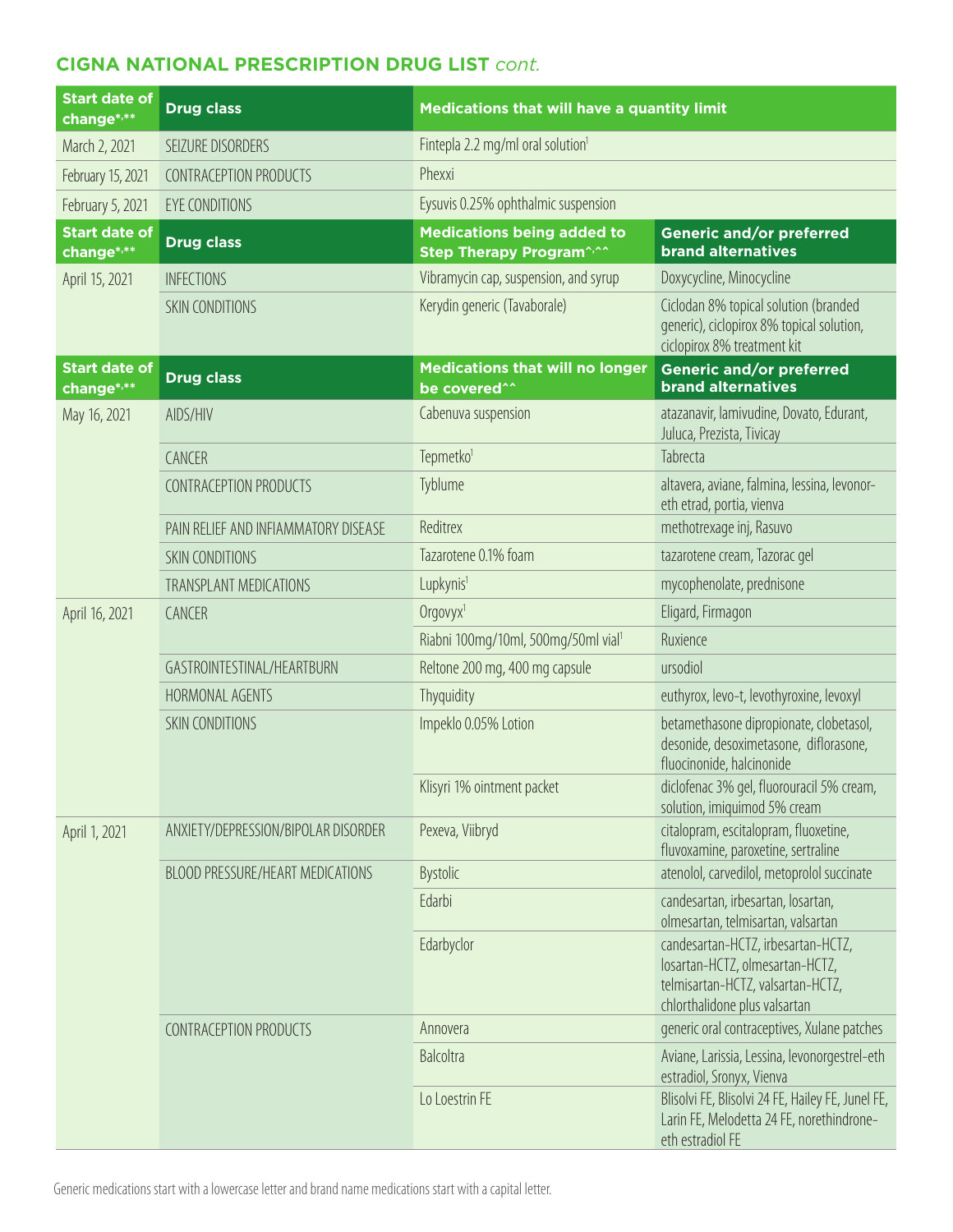# **CIGNA NATIONAL PRESCRIPTION DRUG LIST** *cont.*

| <b>Start date of</b><br>change*,** | <b>Drug class</b>                    | <b>Medications that will no longer</b><br>be covered^^ | <b>Generic and/or preferred</b><br><b>brand alternatives</b>                                                                                                    |
|------------------------------------|--------------------------------------|--------------------------------------------------------|-----------------------------------------------------------------------------------------------------------------------------------------------------------------|
| April 1, 2021                      | CONTRACEPTION PRODUCTS               | Natazia                                                | Blisolvi FE, drospirenone-ethinyl estradiol,<br>Estarylla, Junel FE, Sprintec, Tri-Sprintec                                                                     |
|                                    |                                      | Slynd                                                  | generic progestin-only oral contraceptives                                                                                                                      |
|                                    |                                      | Taytulla                                               | Gemmily, norethindrone-eth estradiol FE                                                                                                                         |
|                                    | <b>DIABETES</b>                      | Afrezza                                                | Humalog, Lyumjev                                                                                                                                                |
|                                    | GASTROINTESTINAL/HEARTBURN           | Clenpig                                                | Gavilyte-G, peq-electrolyte solution, peq-<br>3350, Trilyte with Flavor packets.                                                                                |
|                                    |                                      | Golytely Packets                                       | Gavilyte-G, peq-electrolyte solution, peq-<br>3350, Trilyte with Flavor packets.                                                                                |
|                                    |                                      | Plenvu                                                 | Gavilyte-G, peg-electrolyte solution, peg-<br>3350, Trilyte with Flavor packets.                                                                                |
|                                    |                                      | Suprep                                                 | Gavilyte-G, peq-electrolyte solution, peq-<br>3350, Trilyte with Flavor packets.                                                                                |
|                                    | HORMONAL AGENTS                      | Osphena                                                | estradiol (cream), Yuvafem, Estring,<br>Premarin (cream)                                                                                                        |
|                                    |                                      | <b>Premarin Tablets</b>                                | estradiol tablets                                                                                                                                               |
|                                    |                                      | Premphase                                              | Amabelz, estradiol-norethindrone acetate,<br>Fyavolv, Jinteli, Mimvey, norethindrone-<br>ethinyl estradiol                                                      |
|                                    |                                      | Prempro                                                | Amabelz, estradiol-norethindrone acetate,<br>Fyavolv, Jinteli, Mimvey, norethindrone-<br>ethinyl estradiol                                                      |
|                                    | <b>SKIN CONDITIONS</b>               | Drysol                                                 | Over the counter alternatives.                                                                                                                                  |
| March 16, 2021                     | GASTROINTESTINAL/HEARTBURN           | Lubiprostone 8 mcg, 24 mcg capsule                     | Linzess, Trulance                                                                                                                                               |
|                                    | PAIN RELIEF AND INFLAMMATORY DISEASE | Zolmitriptan 2.5 mg, 5 mg Nasal Spray                  | sumatriptan nasal, Zomig nasal                                                                                                                                  |
|                                    | <b>SKIN CONDITIONS</b>               | Wynzora 0.005%-0.064% Cream                            | betamethasone dipropionate, calcipotriene-<br>betamethasone dipropionate, clobetasol<br>propionate, diflorasone diacetate,<br>calcipotriene (generic), Enstilar |
|                                    | URINARY TRACT CONDITIONS             | Vesicare LS 5 MG/5 ML supension                        | oxybutynin, oxybutynin ER                                                                                                                                       |
| March 12, 2021                     | PAIN RELIEF AND INFLAMMATORY DISEASE | Qdolo 5 MG/ML Solution                                 | tramadol (generic tablet)                                                                                                                                       |
| March 2, 2021                      | BLOOD PRESSURE/HEART MEDICATIONS     | Conjupri                                               | amlodipine, felodipine, nifedipine,<br>nicardipine                                                                                                              |
|                                    | GASTROINTESTINAL/HEARTBURN           | Sutab 1.479-0.225-0.188 GM tab                         | Gavilyte-G, peq-electrolyte solution, peq-<br>3350, Trilyte with Flavor packets.                                                                                |
|                                    | <b>SKIN CONDITIONS</b>               | Winlevi 1% cream                                       | clindamycin topical, clindamycin-tretionin,<br>erythromycin topical, tretinoin, Amzeeq,<br>Onexton                                                              |
| February 5, 2021                   | EYE CONDITIONS                       | Eysuvis 0.25% Eye Drops                                | loteprednol etabonate, artificial tears                                                                                                                         |